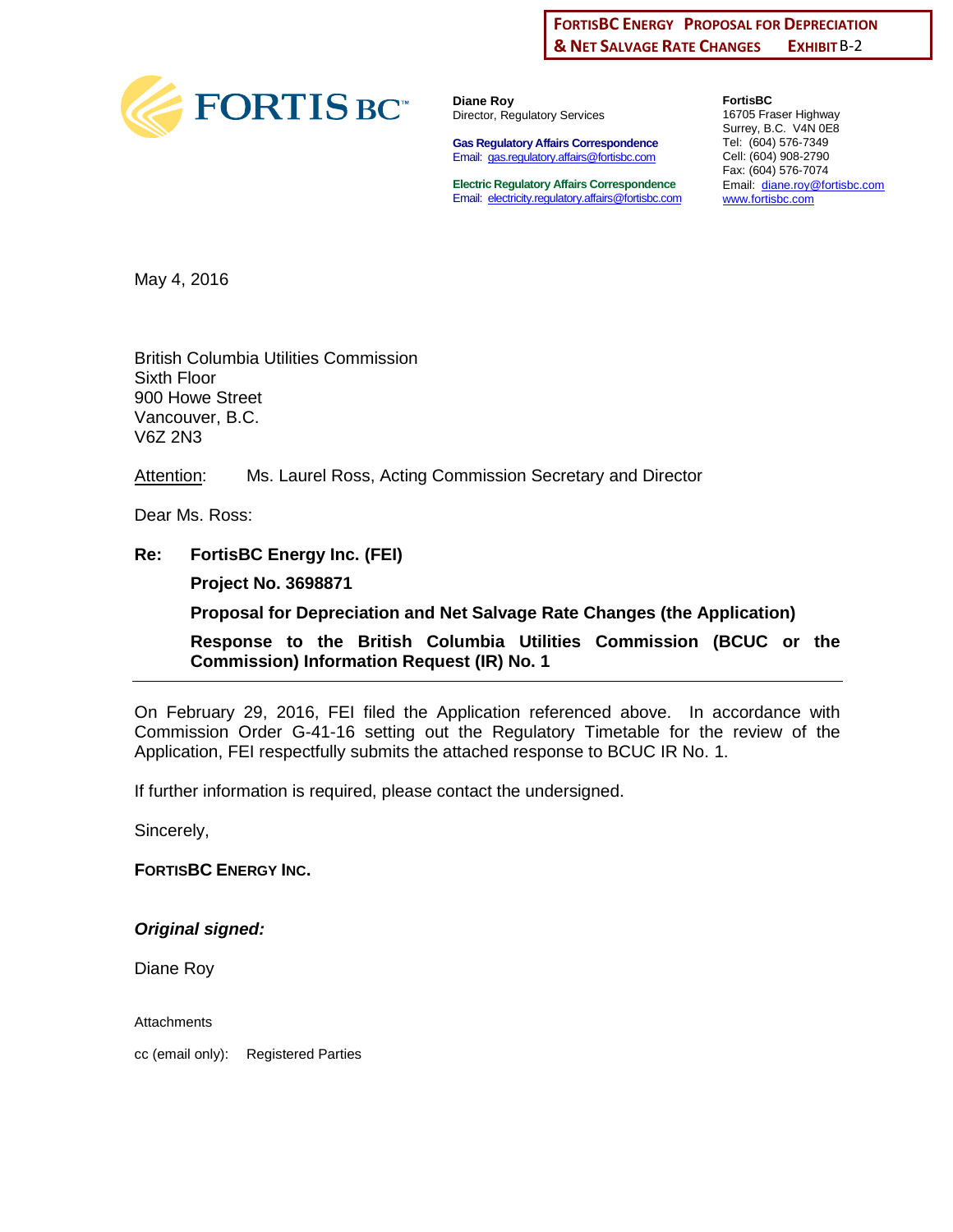

| 1                                               | 1.0        | <b>Reference:</b> | <b>DEPRECIATION STUDY</b>                                                                                                                                                                                                                                                                                                                                                                                                                                                                                                                   |
|-------------------------------------------------|------------|-------------------|---------------------------------------------------------------------------------------------------------------------------------------------------------------------------------------------------------------------------------------------------------------------------------------------------------------------------------------------------------------------------------------------------------------------------------------------------------------------------------------------------------------------------------------------|
| 2<br>3                                          |            |                   | Exhibit B-1, Application, Section 1, pp. 1-2; Exhibit A2-2,<br>Depreciation Study, pp. II-4 to II-11, V-31, V-38, V-39                                                                                                                                                                                                                                                                                                                                                                                                                      |
| 4                                               |            |                   | Average service life                                                                                                                                                                                                                                                                                                                                                                                                                                                                                                                        |
| 5                                               |            |                   | On page 2 of the Application, FortisBC Energy Inc. (FEI) states:                                                                                                                                                                                                                                                                                                                                                                                                                                                                            |
| 6<br>$\overline{7}$<br>8<br>9<br>10<br>11<br>12 |            |                   | in the Vehicles fixed asset account where a particular vintage of vehicles is<br>expected to have physical retirements occur in a pre-determined pattern from<br>age 1 to age 20, the average service life of all vehicles in the particular fixed<br>asset account would be, for example, 10 years. In this case, it would be expected<br>that 50% of all the vehicles capitalized in a particular year would retire before the<br>10 year average service life with the remaining 50% retiring after the 10 year<br>average service life. |
| 13<br>14                                        |            |                   | On page II-4 of the Depreciation Study, Gannett Fleming states the following with<br>regards to Account 475.00 - Distribution - Systems - Mains:                                                                                                                                                                                                                                                                                                                                                                                            |
| 15<br>16<br>17<br>18<br>19<br>20                |            |                   | Typical service lives for distribution mains range from 50 to 66 years The<br>retirement rate analysis indicates a significant rate of retirement activity as plant<br>reaches 50 years of age, with large retirement rates through to age 75 In order<br>to better fit this retirement pattern, Gannett Fleming has recommended a slightly<br>higher moded lowa 64-R2.5 survivor curve to better reflect the experienced<br>retirement rates                                                                                               |
| 21<br>22<br>23                                  |            | 1.1               | Please confirm, or explain otherwise, that the lowa 64-R2.5 survivor curve<br>indicates that the average service life assigned to distribution mains is 64 years.                                                                                                                                                                                                                                                                                                                                                                           |
| 24                                              | Response:  |                   |                                                                                                                                                                                                                                                                                                                                                                                                                                                                                                                                             |
| 25                                              |            |                   | The following response has been prepared by Gannett Fleming.                                                                                                                                                                                                                                                                                                                                                                                                                                                                                |
| 26                                              | Confirmed. |                   |                                                                                                                                                                                                                                                                                                                                                                                                                                                                                                                                             |
| 27<br>28                                        |            |                   |                                                                                                                                                                                                                                                                                                                                                                                                                                                                                                                                             |
| 29<br>30<br>31<br>32<br>33                      |            | 1.2               | Please confirm, or explain otherwise, that based on the Original Life Table<br>provided on pages V-38 and V-39 of the Depreciation Study, distribution main<br>retirements have occurred from age 0.0 through to age 73.5.                                                                                                                                                                                                                                                                                                                  |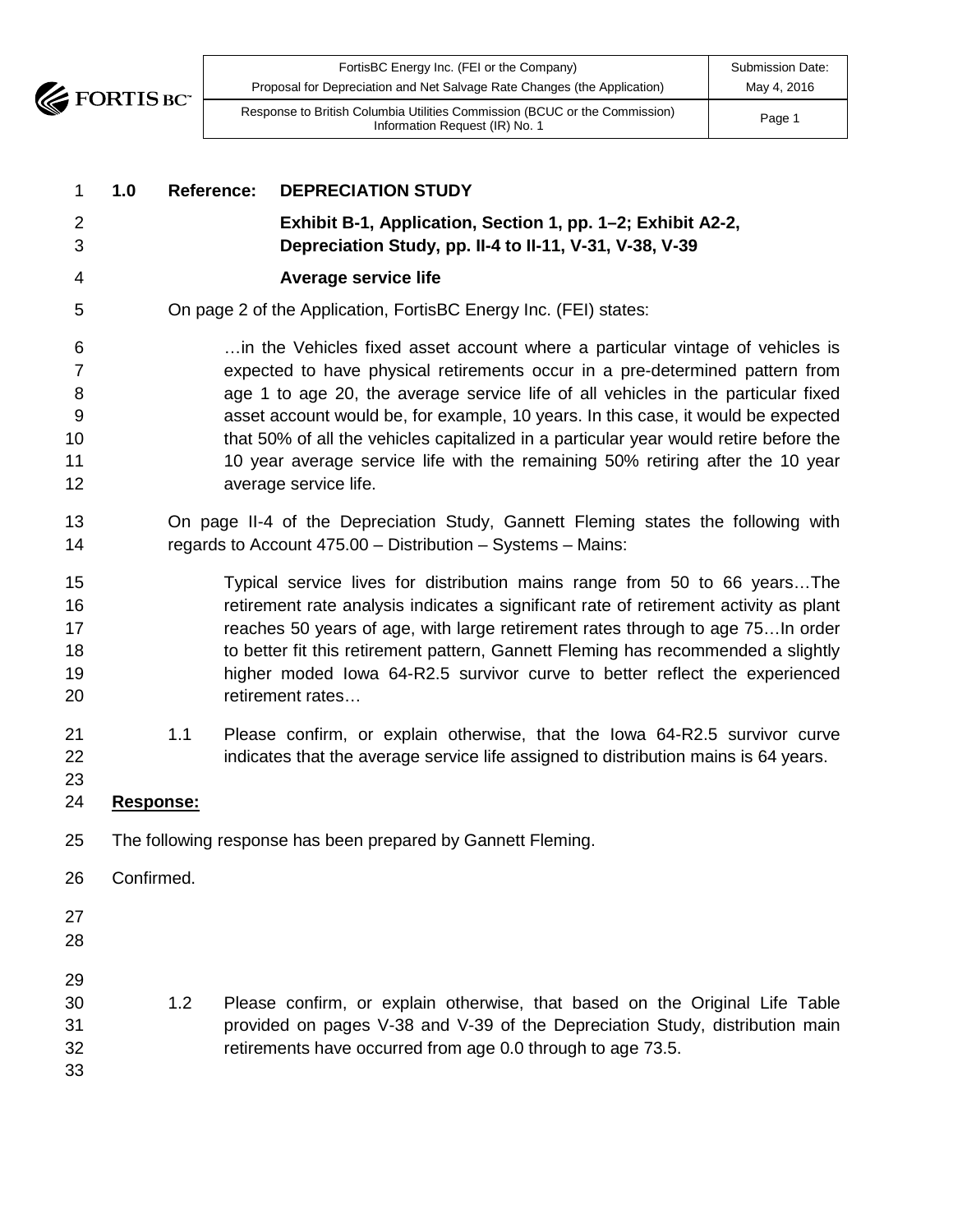

| FortisBC Energy Inc. (FEI or the Company)                                                                    | <b>Submission Date:</b> |
|--------------------------------------------------------------------------------------------------------------|-------------------------|
| Proposal for Depreciation and Net Salvage Rate Changes (the Application)                                     | May 4, 2016             |
| Response to British Columbia Utilities Commission (BCUC or the Commission)<br>Information Request (IR) No. 1 | Page 2                  |

#### **Response:**

- The following response has been prepared by Gannett Fleming.
- Confirmed.
- 
- 
- 

 On page II-7 of the Depreciation Study, Gannett Fleming recommends the Iowa 45-R1 survivor curve for Account 473 – Distribution – Services and states: "The retirement rate analysis indicates a significant rate of retirement activity as plant reaches 35 years of 11 age, with large retirement rates through to age 75."

- On page V-31 of the Depreciation Study, Gannett Fleming provides the Original Life Table for Account 473 – Distribution plant – Services.
- 1.3 Please explain why there is such a large retirement amount for Account 473 at age 0.0 (i.e. \$11,950,824 per the Original Life Table) and why this retirement amount is significantly higher than in any of the subsequent years.
- 

# **Response:**

The following response has been prepared by Gannett Fleming.

 In providing a response to this question, Gannett Fleming noticed an error in the reported amount of \$11,950,824. The restated amount should instead be \$1,226,837.

 With this correction, Gannett Fleming reviewed its selection for Account 473.00 – Distribution Plant Services. Although the \$11,950,824 is a large retirement amount, it is reviewed in the context of over \$1.1 billion of plant exposed to retirement at that age interval. Given the very large amount of dollars exposed to retirement, the \$10 million error at age interval 0.0 had only minimal impact of the retirement ratios at age zero and therefore had no effect on the recommended life parameter.

- 
- 
- 
- 1.4 Please discuss the differences in characteristics of the assets in Account 475 (distribution system mains) compared to the assets in Account 473 (distribution services). As part of this discussion, please explain which differences in characteristics/factors between the two asset classes contribute to the dispersion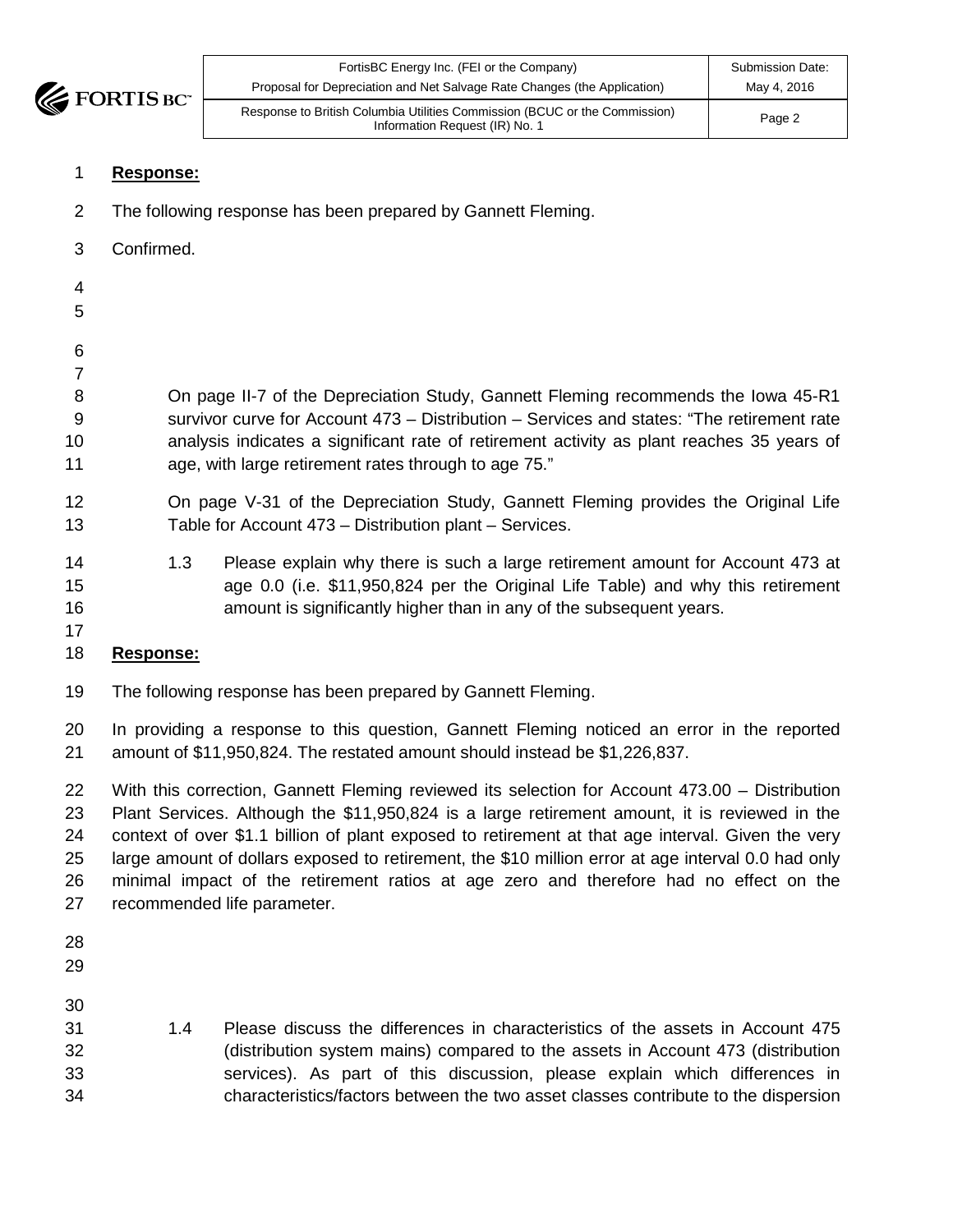

| FortisBC Energy Inc. (FEI or the Company)                                                                    | <b>Submission Date:</b> |
|--------------------------------------------------------------------------------------------------------------|-------------------------|
| Proposal for Depreciation and Net Salvage Rate Changes (the Application)                                     | May 4, 2016             |
| Response to British Columbia Utilities Commission (BCUC or the Commission)<br>Information Request (IR) No. 1 | Page 3                  |

 patterns being different by an order of 1.5 (i.e. R2.5 for Account 475 compared to R1 for Account 473).

- **Response:**
- The following response has been jointly prepared by Gannett Fleming and FEI.
- The characteristics of the assets in Account 475 (distribution mains) differ from those in Account 473 (distribution services) in a number of ways.

 Physically, distribution service pipe tends to be smaller in size (the size of distribution service pipe typically ranges from 26mm to 42mm in diameter), have a lesser wall thickness, and on average, are approximately 20 metres in length. Distribution mains tend to be larger in size (ranging from 26mm up to 168mm in diameter, and in some instances even larger), have a greater wall thickness than distribution service pipe, and the length of distribution mains varies from a few metres to hundreds of metres.

 Another difference between distribution services and distribution mains is the location in which they are installed. As a distribution main's primary purpose is to transport gas from a common supply source to a number of services, and those services are typically the homes and businesses in a particular municipality, the mains are typically installed along the road network of that municipality. Distribution services, on the other hand, are installed to transport gas from a distribution main to a customer's meter, and are therefore typically installed from some point in that road network (i.e., starting at the main) to the customer's meter that is located on his/her property. And it is this difference that has the greatest contribution to the different dispersion patterns between these two asset classes.

 Construction activities such as the renovation of homes, landscaping of property, and also the demolition and rebuilding of homes lead to an elevated risk of early retirement for distribution services relative to distribution mains. When homes are demolished, service lines are typically renewed. These activities also lead to an elevated risk of 3rd party damage, which does not typically lead to a complete renewal of a distribution service, but does lead to a portion of a distribution service being replaced. Finally, due to the fact that these types of activities tend to occur within property boundaries as opposed to along the road network of the municipalities in which FEI operates, they do not tend to impact the distribution mains, only the services.

 All of the above differences in the characteristics contribute to the dispersion patterns being different by an order of 1.5.

 Typically services can reflect retirements over a wider range of lives when compared to retirements for mains. An Iowa R1 retirement dispersion pattern reflects retirements from ages of 0 to approximately 90 years of age. The Iowa R1 also reflects a more widely dispersed retirement pattern around the average service life with fairly equal retirements over the maximum 90 year service life. The Iowa R1 retirement pattern is typical of retirement that is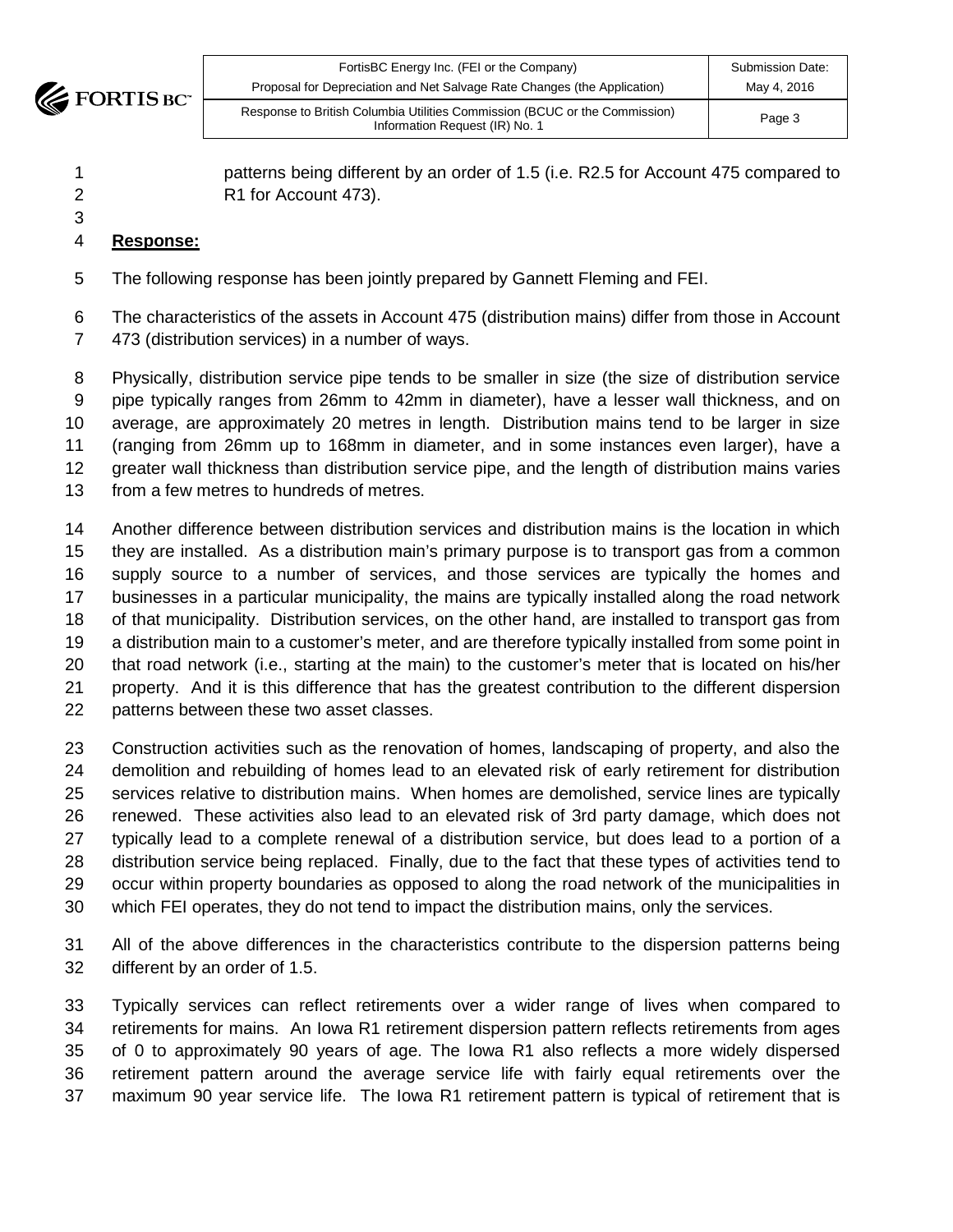

| FortisBC Energy Inc. (FEI or the Company)                                                                    | Submission Date: |
|--------------------------------------------------------------------------------------------------------------|------------------|
| Proposal for Depreciation and Net Salvage Rate Changes (the Application)                                     | May 4, 2016      |
| Response to British Columbia Utilities Commission (BCUC or the Commission)<br>Information Request (IR) No. 1 | Page 4           |

 caused by more non-capacity reasons such as customer requests, move activity, and accidental incidents. This contrasts to the Iowa R2.5 retirement dispersion pattern which has a more narrow retirement dispersion (compared to the Iowa R1) around the average service life. With the Iowa 64-R2.5 curve, a small amount of retirements occur up to age 40 with an increased rate of retirement to approximately age 90 years of age. Retirements then occur gradually to the maximum age of 110 years. The Iowa R2.5 pattern is more typical (as compared to the Iowa R1) of program nature type causes (road and highway moves, capacity upgrades, etc.) rather than non-capacity reasons as typically required for individual customers. In other words, program nature types of causes for retirements are more prevalent with the higher ordered Iowa R2.5 than the lower ordered Iowa R1.

- 
- 
- 

- On page II-8 of the Depreciation Study, Gannett Fleming states the following regarding Account 478.10 – Distribution – Meters:
- **Interviews** with the operational metering staff have indicated that the implementation of the new Measurement Canada requirements will result in residential meters being retired before they reach 20 years of age. In the experience of Gannett Fleming, this assumption is consistent with the metering experts across Canada, all of whom have indicated that residential meters will no **longer be tested when they reach 15 to 20 years of age...**
- …Since the previous Gannett Fleming study, which recommended an Iowa 20- R2.5 curve to represent the retirement characteristics for this account, FortisBC has continued the program to replace older electro-mechanical meters with newer technology digital metering equipment…
- …Therefore, given the future expectation that residential meters will be retired prior to reaching an age of 20 years, Gannett Fleming is recommending a small reduction in the average service from the Iowa 20-R2.5 to the Iowa 18-R2.5 to represent future life expectations for the equipment in this account.
- 1.5 Please explain the implications of the statement that "residential meters will no longer be tested when they reach 15 to 20 years of age." For instance, does this indicate that going forward most residential meters will be retired before they reach the age range of 15 to 20 years?
-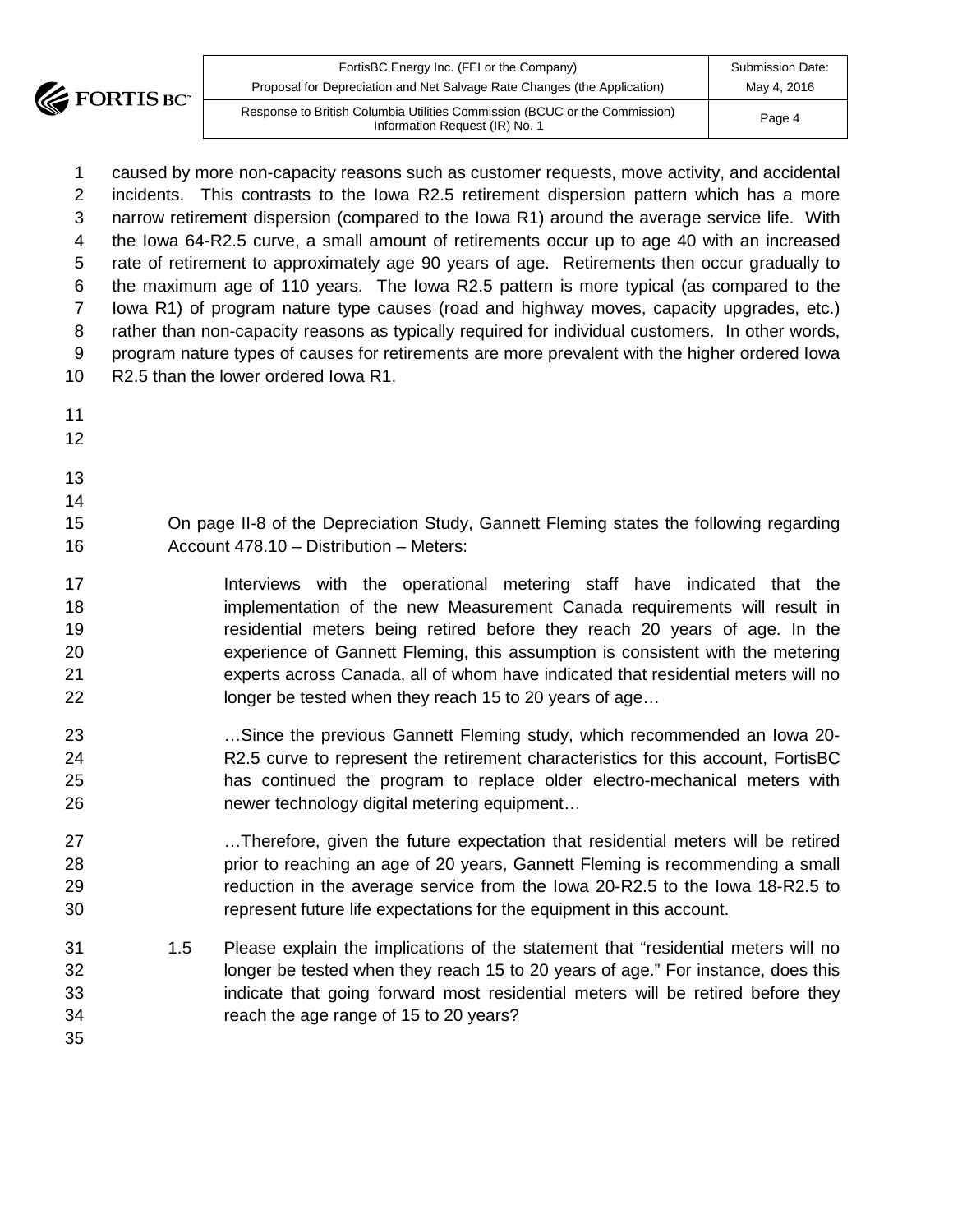

| FortisBC Energy Inc. (FEI or the Company)                                                                    | <b>Submission Date:</b> |
|--------------------------------------------------------------------------------------------------------------|-------------------------|
| Proposal for Depreciation and Net Salvage Rate Changes (the Application)                                     | May 4, 2016             |
| Response to British Columbia Utilities Commission (BCUC or the Commission)<br>Information Request (IR) No. 1 | Page 5                  |

#### **Response:**

 The statement that "residential meters will no longer be tested when they reach 15 to 20 years of age" means that given the new Measurement Canada requirements for testing of meters that came into effect January 1, 2014, when residential meters reach 15 to 20 years of age, the meters will no longer be subject to the testing and sampling process and instead will be retired as part of the meter recall process. Most residential meters will not be retired before they reach the age range of 15 to 20 years. Instead, residential meters are expected to last on average 18 years, with some meters lasting longer and some shorter.

 The new sampling plan, referred to as SS-06, incorporates tighter tolerance and stricter criteria for allowing meters to remain in service. Therefore, by applying this new approach to determine meter performance, the potential for a given group of meters to fall outside of Measurement Canada's requirements increases. As a result of the new sampling plan, gas utilities across Canada are expected to experience a requirement to increase the number of scheduled meter exchanges and resulting higher number of meters being retired.

- 
- 
- 

 1.6 Given the significant change in the technology being experienced and FEI's ongoing program to replace the electro-mechanical meters, why has Gannett Fleming recommended only a "small reduction" in the average service life from 20 to 18 years?

#### **Response:**

The following response has been prepared by Gannett Fleming.

 Gannett Fleming viewed that a reduction in the previous Iowa 20-R2.5 was warranted; however, the extent of the reduction was not fully determinable at the time of FEI's depreciation study since only one year of data under the new plan was included in the study. The actual experienced retirement activity of all types of meters in the asset class in the next depreciation study will help to determine if a further average service life reduction to the current 18 year recommendation is warranted.

- 
- 
- 
- 1.7 Based on Gannett Fleming's recommended Iowa 18-R2.5 curve, what is the age range over which retirements are expected to be experienced? If, based on the 18-year average service life, retirements are anticipated to occur up to an age of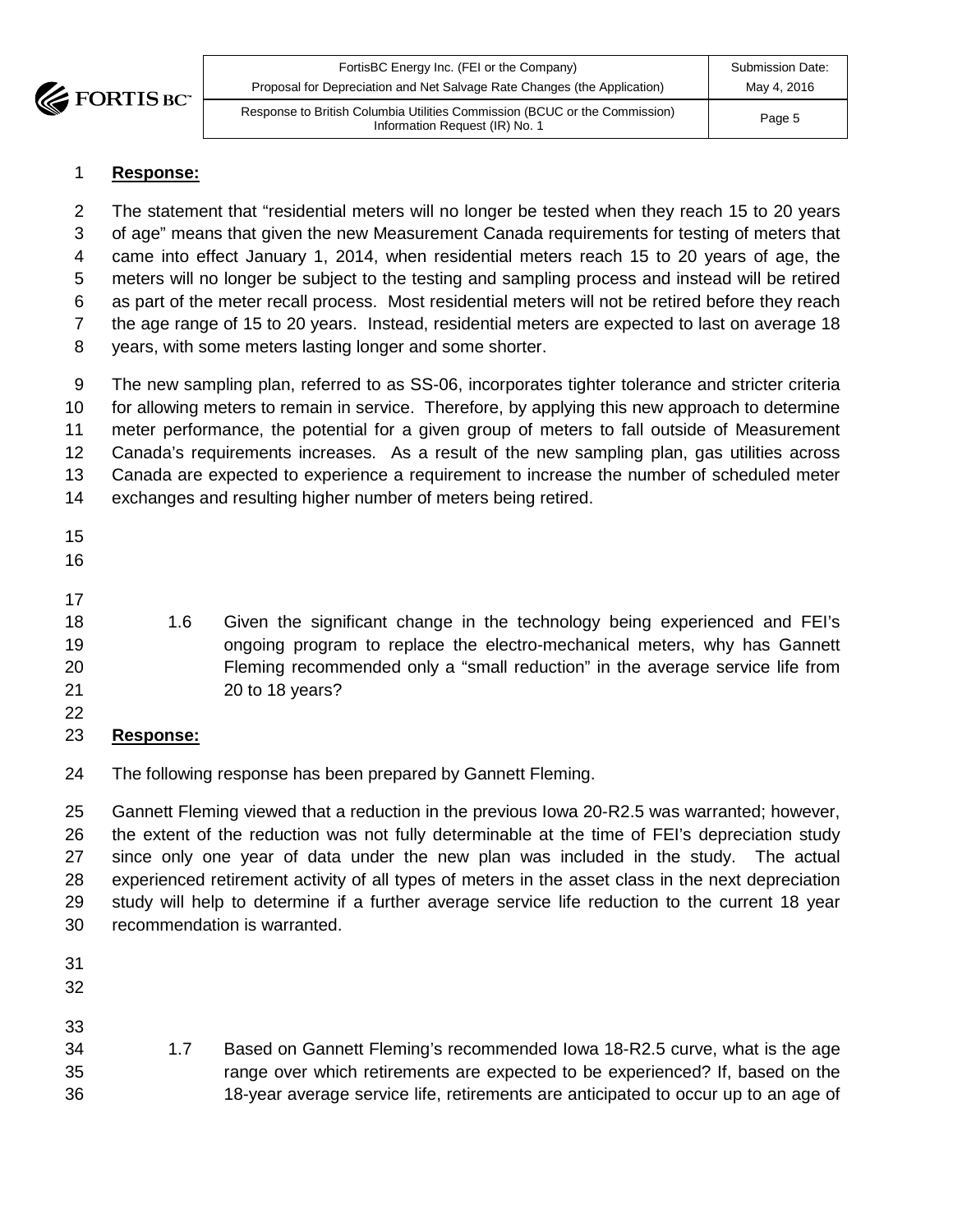

| FortisBC Energy Inc. (FEI or the Company)                                                                    | <b>Submission Date:</b> |
|--------------------------------------------------------------------------------------------------------------|-------------------------|
| Proposal for Depreciation and Net Salvage Rate Changes (the Application)                                     | May 4, 2016             |
| Response to British Columbia Utilities Commission (BCUC or the Commission)<br>Information Request (IR) No. 1 | Page 6                  |

 30 or higher, please explain how this expectation is reasonable given that residential meters will no longer be tested when they reach 15 to 20 years of age.

# **Response:**

The following response has been prepared jointly by Gannett Fleming and FEI.

 With regard to the age range over which retirements are expected to be experienced, the Iowa 18-R2.5 reflects a small amount of retirements to approximately 10 years of age. A significant increase in the retirement rate occurs from age 10 to age 25 with approximately 80% of all retirements occurring during this period. After age 25, a more gradual retirement rate is expected with a maximum life of slightly more than 30 years of age.

 The maximum life of slightly more than 30 years of age would not be applicable for the residential meters that will no longer be tested when they reach 15 to 20 years of age. These longer lives would be related to commercial and industrial meters which are expected to exhibit a longer life than residential meters and that has the effect of increasing the average life of the asset class. Measurement Canada requires that commercial and industrial meters be removed from the field on a six year cycle. This six year cycle increases the rebuild and recalibration 17 frequency of the meters thereby increasing overall serviceable life of the meter. Due to the high initial cost of commercial and industrial meters, many parts can be economically replaced during typical rebuilds thereby ensuring the continued accuracy in high gas flow applications and contributing to a longer overall serviceable life of the meter.

- 
- 
- 
- 

 1.8 If residential meters are expected to be retired before the age of 20, why would it not be more appropriate to assign an average service life which is closer to 10 years? Please explain.

# **Response:**

The following response has been prepared by Gannett Fleming.

 Gannett Fleming has advised that in no circumstances would an average service life of approximately 10 years be appropriate at this time, as there is no class of meters that would be expected to be in service only 10 years. While some individual meters may fail and require retirement by age 10, it is not expected that 10 years should be considered as a reasonable average service life for any group of meters as a whole. Furthermore, as detailed in the response to BCUC IR 1.1.7 above, due to the mixed composition of residential, commercial and industrial meters, a life recommendation requires consideration of the various lives of all three types of meters. As detailed in the response to BCUC IR 1.1.6 above, Gannett Fleming views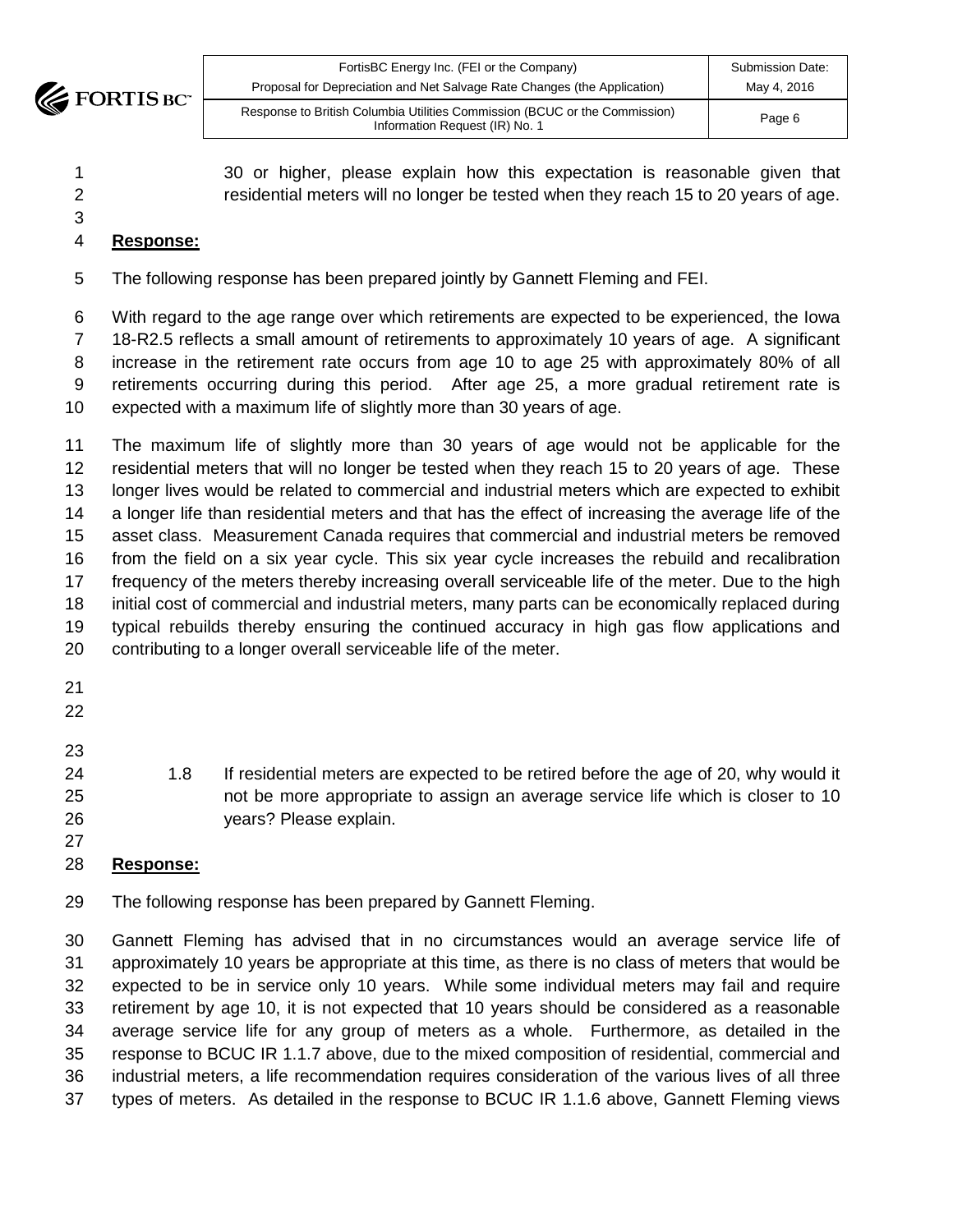**EXECUTE FORTIS BC** 

| 1  | that more actual retirement experience for the residential meters will help to determine if a |  |  |  |
|----|-----------------------------------------------------------------------------------------------|--|--|--|
| 2  | further average service life reduction to the current 18 year recommendation is warranted     |  |  |  |
| 3  |                                                                                               |  |  |  |
| 4  |                                                                                               |  |  |  |
| 5  |                                                                                               |  |  |  |
| 6  |                                                                                               |  |  |  |
| 7  | On page II-10 of the Depreciation Study, Gannett Fleming states the following regarding       |  |  |  |
| 8  | Account 477.10 - Distribution - Measuring and Regulating Equipment:                           |  |  |  |
| 9  | The original survivor curve as plotted on page V-40 indicates a consistent rate of            |  |  |  |
| 10 | retirement activity through the plant's 57-year life. In previous depreciation                |  |  |  |
| 11 | studies, Gannett Fleming has recommended a 26-R2 Iowa curve. With the                         |  |  |  |
| 12 | significant amount of retirement activity and the results from the survivor curve fit,        |  |  |  |
| 13 | Gannett Fleming is recommending an increase in the average service from 26                    |  |  |  |
| 14 | years to 30 years while maintaining the previous R2 lowa curve.                               |  |  |  |
| 15 | Please explain in more detail how Gannett Fleming determines the appropriate<br>1.9           |  |  |  |
| 16 | size of the change to an asset account's average service life.                                |  |  |  |
| 17 |                                                                                               |  |  |  |

# **Response:**

The following response has been prepared by Gannett Fleming.

 As can be seen on page V-40 of the depreciation study, the observed data is significant over the entire 55 year life of the equipment in this account. In addition, the recommended Iowa 30-R2 produces an excellent fit to the experienced observed data and the comments from the Company operations and engineering staff viewed that the recommendation was appropriate for the equipment in this account. Based on the large amount of observed data, the excellent fit of the Iowa 30-R2 to this observed data, and the comments from the Company operations and engineering staff, Gannett Fleming viewed that the Iowa 30-R2 was an appropriate recommendation.

- 
- 

 1.9.1 As part of this explanation, please explain why in the case of Account 478.10 (distribution meters) the recommended change to the average service life is two years while the recommended change to Account 477.10 (distribution measuring and regulating equipment) is four years.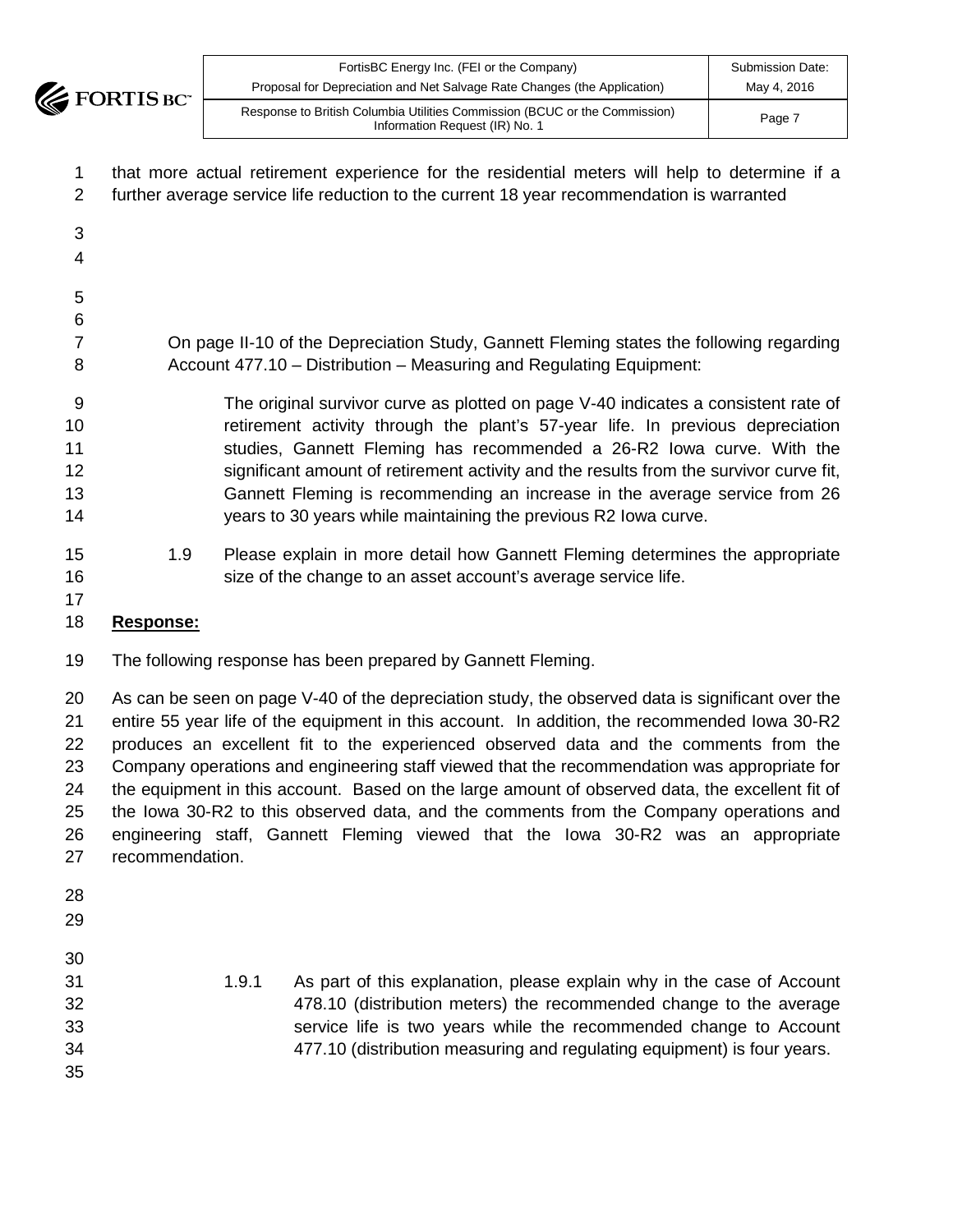

| FortisBC Energy Inc. (FEI or the Company)<br>Proposal for Depreciation and Net Salvage Rate Changes (the Application) | Submission Date:<br>May 4, 2016 |
|-----------------------------------------------------------------------------------------------------------------------|---------------------------------|
| Response to British Columbia Utilities Commission (BCUC or the Commission)<br>Information Request (IR) No. 1          | Page 8                          |

#### **Response:**

The following response has been prepared by Gannett Fleming.

 Gannett Fleming views the recommendation for Account 477.10 to have more actual support considering the fit of the recommended Iowa curve to the observed data in comparison to the recommendation for Account 478.10. For Account 478.10, the observed data is considered less reliable for an Iowa curve recommendation due to recent Measurement Canada changes in the testing requirements for meters (specifically regulation S.S.06). Given the limited experience in the retirement of distribution meters in the period of time since the Measurement Canada changes, Gannett Fleming views that a more gradual reduction to the previous Iowa 20-R2.5 is warranted and that more observed data at FEI's next depreciation study will help determine the most appropriate average service life. 

 On page II-11 of the Depreciation Study, Gannett Fleming states the following regarding Account 467.20 – Transmission – Telemetry Equipment:

- In previous depreciation studies, Gannett Fleming has recommended a 15-L1 Iowa curve. The discussions held with the company operations and engineering staff indicated that the previous life parameter selection was not reasonable for the current equipment in this account. The company's expectations were that approximately one half of the previous life parameter would be more applicable for Telemetry Equipment.
- 1.10 What information/data obtained during previous depreciation studies led Gannett Fleming to recommend a 15-year average service life for this asset class?

# **Response:**

The following response has been prepared by Gannett Fleming.

 In the previous depreciation study, the observed data indicated a very good fit to the Iowa 15- L1. There were no other indications from FEI operations and engineering staff at that time to recommend any changes to the Iowa 15-L1. As such, based on the very good fit to the observed data, the Iowa 15-L1 was recommended for the equipment in this account.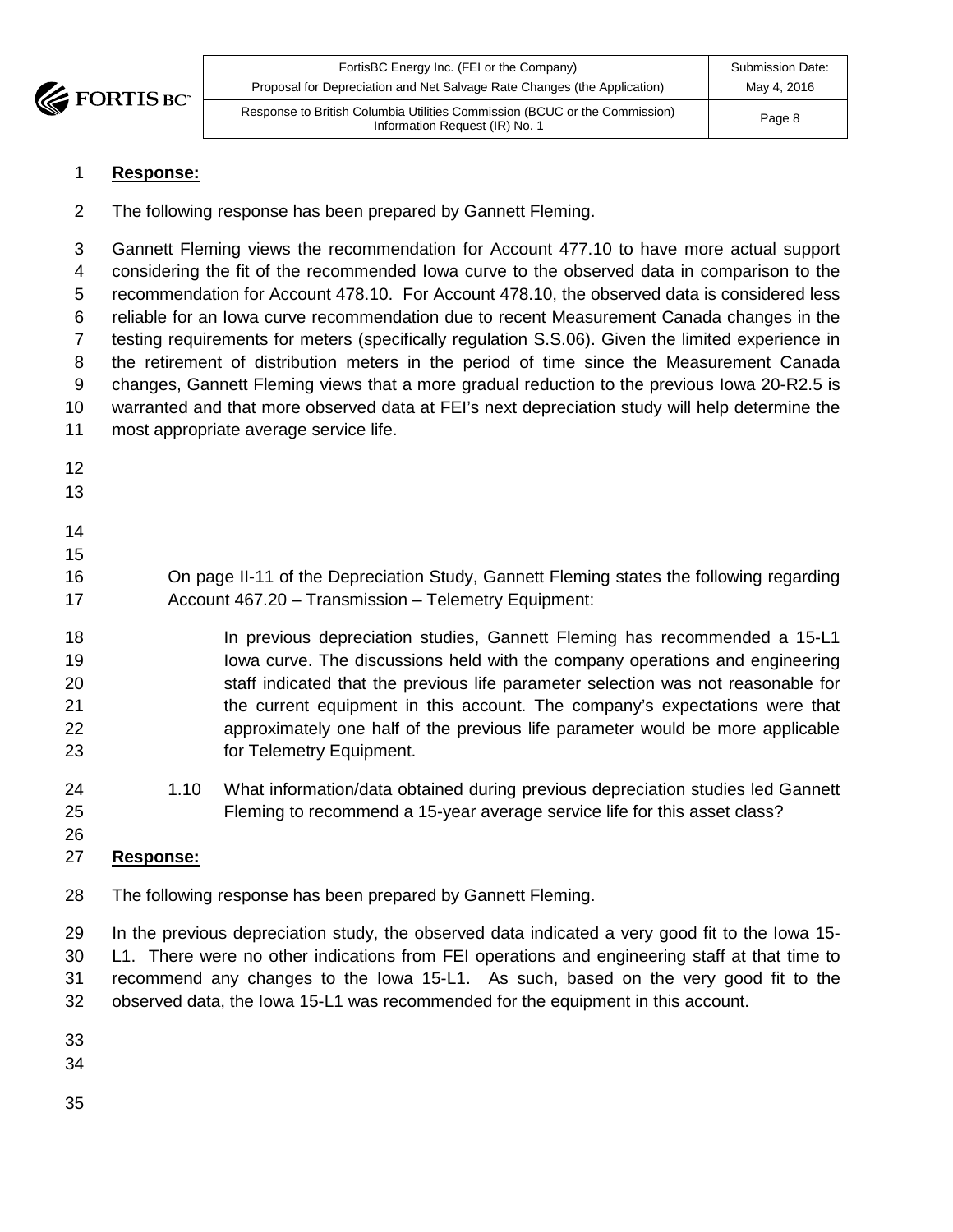**EXECUTE BOY** 

| FortisBC Energy Inc. (FEI or the Company)<br>Proposal for Depreciation and Net Salvage Rate Changes (the Application) | <b>Submission Date:</b><br>May 4, 2016 |
|-----------------------------------------------------------------------------------------------------------------------|----------------------------------------|
| Response to British Columbia Utilities Commission (BCUC or the Commission)<br>Information Request (IR) No. 1          | Page 9                                 |

- 1.11 What factors does Gannett Fleming attribute to the previous studies' recommending an average service life that is now considered to be unreasonable? Is the significant change to Account 467.20's life parameter selection in the current depreciation study a result of inaccuracies in the previous depreciation study or a result of changes to the type or treatment of assets in this account? Please explain.
- 
- **Response:**
- The following response has been prepared by Gannett Fleming.

 As stated on page II-11 of the Depreciation Study, FEI's operations and engineering staff indicated that they viewed the previous Iowa 15-L1 was no longer applicable to the equipment in this account. Their view was that one half of the previous life parameter would be more applicable to the equipment in this account. The reduction in the average service life in the 2014 Depreciation Study is due to technology changes, primarily in the form of equipment changes/improvements/advances that result in a lack of manufacturer support and replacement parts for previous generation technology. Basically, telemetry equipment is highly technical and sophisticated and relies on components and software that are continuously changing. As these changes occur in industry, the installed equipment becomes obsolete much sooner than in the past as the manufacturer halts support for older equipment and repair parts become unavailable. Based on this Gannett Fleming recommended an Iowa 8-L1 for the current study.

- 
- 
- 
- 1.12 What analysis has Gannett Fleming performed on Account 467.20, other than discussions held with FEI staff, to gain comfort that an eight year service life is appropriate?
- **Response:**
- The following response has been prepared by Gannett Fleming.

 Gannett Fleming views that the in depth knowledge of the Company's operations and engineering staff is the most accurate information that can be obtained in the circumstances of this account. Many of the assets within this account have been replaced with newer technology based digital assets, as compared to the older analog equipment that has been retired. Therefore, a statistical review of the retirement history would result in a review of asset types that are no longer installed in service. Gannett Fleming viewed that a retirement rate analysis, which usually would be a primary consideration for determining an asset class estimate life, was less relevant in this case to the development of an average service life parameter of the assets currently in service. In this circumstance, the primary factor influencing the expectation of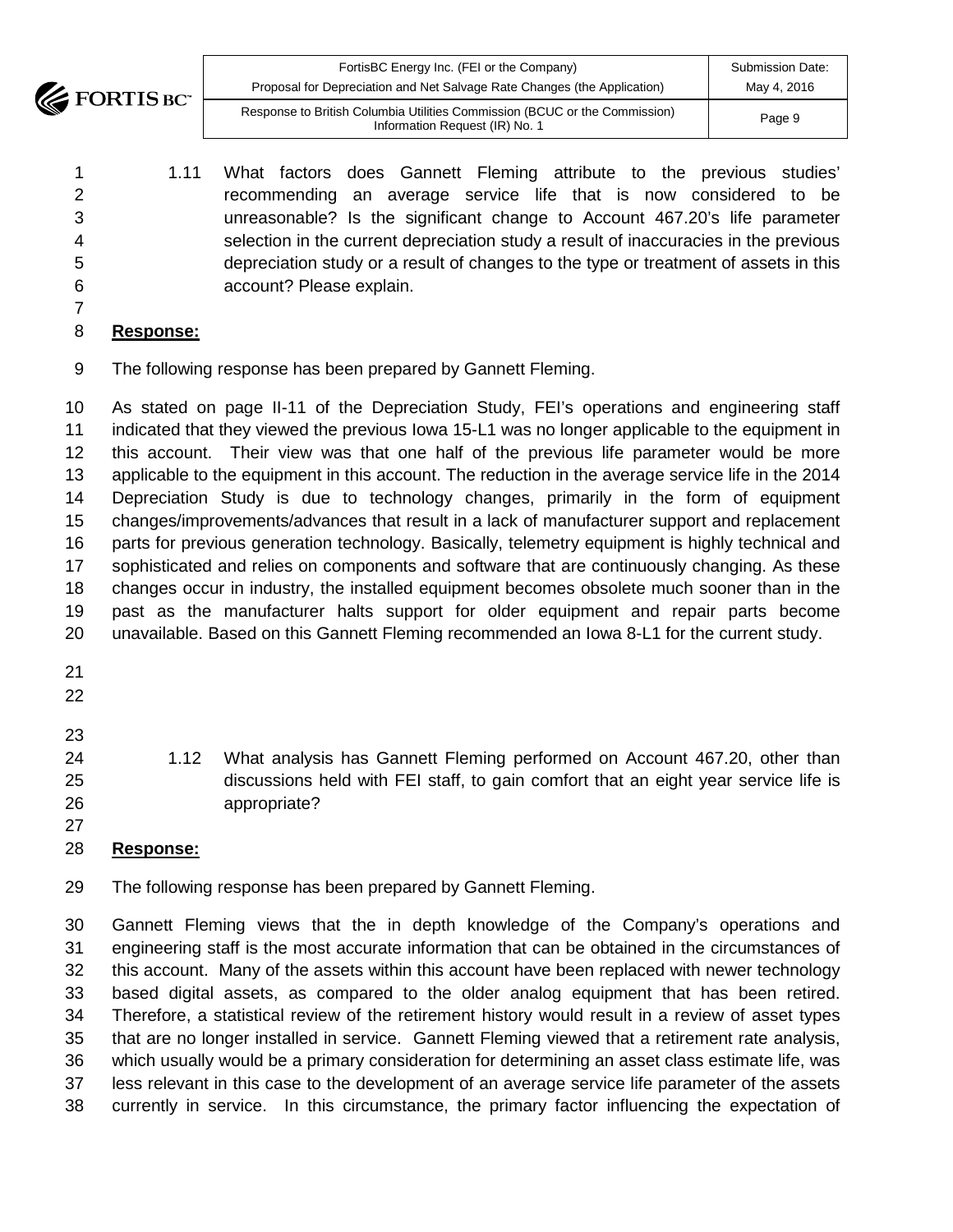

| FortisBC Energy Inc. (FEI or the Company)<br>Proposal for Depreciation and Net Salvage Rate Changes (the Application) | <b>Submission Date:</b><br>May 4, 2016 |
|-----------------------------------------------------------------------------------------------------------------------|----------------------------------------|
| Response to British Columbia Utilities Commission (BCUC or the Commission)<br>Information Request (IR) No. 1          | Page 10                                |

- average service life is the in-house expectations of the Company's accounting and operational
- staff who fully understand the company policies and have a detailed knowledge of the assets.
- The average service life estimate of 8 years was recommended by Company operational staff.
- Gannett Fleming viewed this expectation as reasonable when compared to peer companies and
- on the observed life estimates of other technology based assets.
- 
- 
- 
- 
- In Appendix A to the Depreciation Study, Gannett Fleming describes the four families of Iowa curves. The left moded curves are described as "those in which the greatest frequency of retirement occurs to the left of, or prior to, average service life." The right moded curves are described as "those in which the greatest frequency occurs to the 14 right of, or after, average service life."
- 1.13 Please confirm, or explain otherwise, that the majority of FEI's asset accounts, and in particular the asset accounts comprising the largest proportion of FEI's depreciable assets, are assigned a right moded (i.e. "R") Iowa curve.
- 

# **Response:**

- The following response has been prepared by Gannett Fleming.
- Confirmed.
- 
- 
- 

- 1.14 Please explain if it is common within the gas utility industry for distribution and transmission asset classes to be assigned an "R" moded curve and if so, why 27 this is the case.
- **Response:**
- The following response has been prepared by Gannett Fleming.

 It is common for the gas utility industry for distribution and transmission asset to be assigned an "R" mode curve. R type Iowa curves are generally indicative for plant that experiences retirements due to functional causes such as obsolescence from technological advancements, inadequacy in the ability to supply quantity or quality (growth and or capacity), public authority requirements such as road moves or safety concerns, and management policy resulting from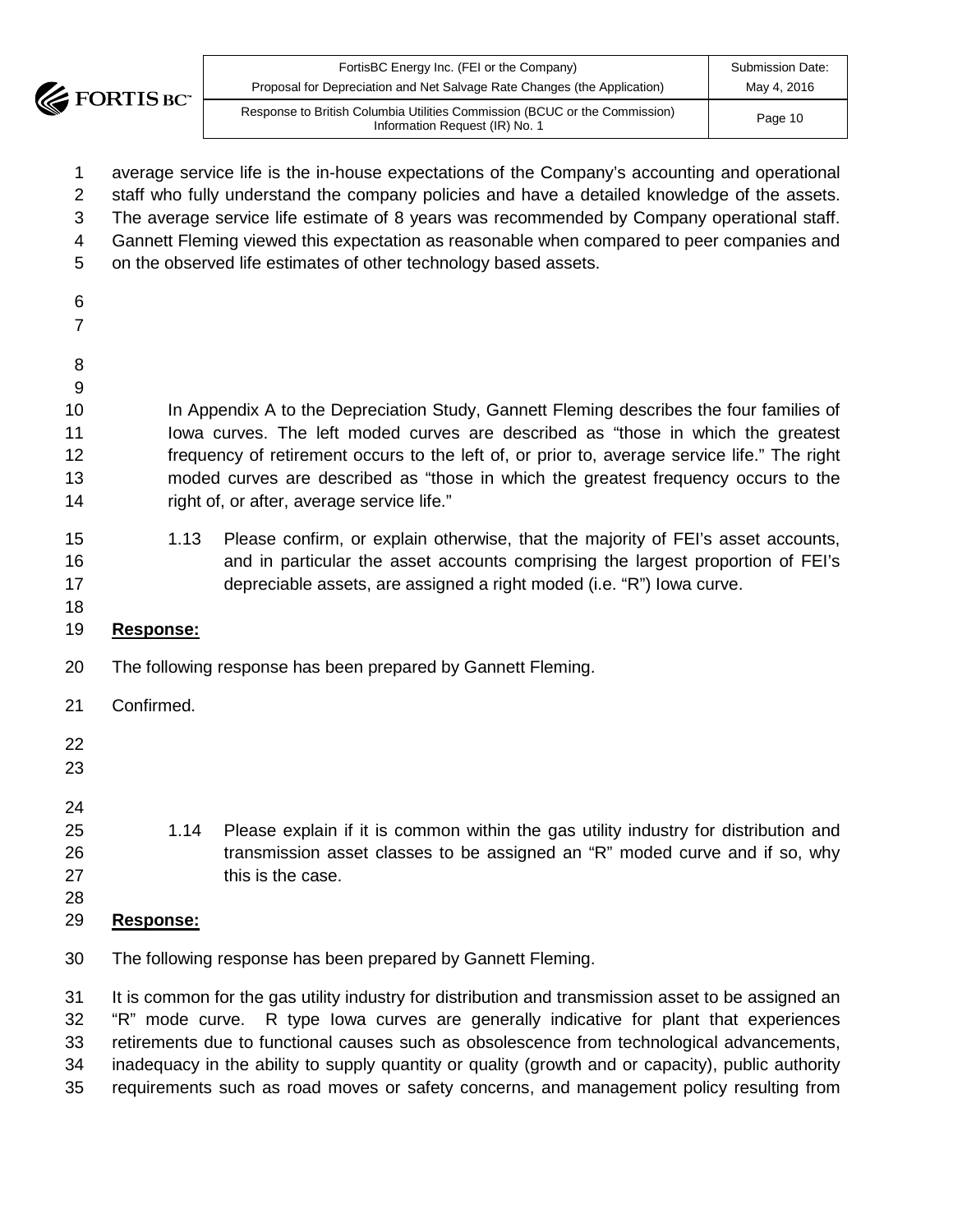

| FortisBC Energy Inc. (FEI or the Company)                                                                    | Submission Date: |
|--------------------------------------------------------------------------------------------------------------|------------------|
| Proposal for Depreciation and Net Salvage Rate Changes (the Application)                                     | May 4, 2016      |
| Response to British Columbia Utilities Commission (BCUC or the Commission)<br>Information Request (IR) No. 1 | Page 11          |

 sociological or political pressures. Typically for the gas utility industry (and generally for all utility industry), functional causes of retirement result in actual retirements occurring to the right

of the average service life in large program type retirements (i.e., retirement of a particular area

of pipe, etc.).

 In contrast, retirements caused by environmental conditions such as ice, snow, and rain typically result in retirement occurring to the left of the average service life. While these retirements are expected during the selection of the average service life, they usually are caused by impairments to the physical condition of the asset which results in the asset not being used as was intended. For most utility plant, these types of retirements that occur prior to the average service life are more of "one-off" types of replacements as compared to large scale retirements resulting from functional causes. With utility plant, given that the larger scale retirement activity occurs after the average service life, it is common for utilities to be assigned an "R" moded curve.

- 
- 
- 
- 1.15 Please explain if the determination of the appropriate family of Iowa curve is influenced more by the circumstances of the specific utility or by the nature/characteristics of the assets in a particular asset class.
- 

# **Response:**

The following response has been prepared by Gannett Fleming.

 The determination of the appropriate family of Iowa curves is generally influenced by the nature/characteristics of the assets. Typically most gas mains and services across North America are generally described by the "R" family of Iowa curves.

| 26 |                  |        |                                                                       |
|----|------------------|--------|-----------------------------------------------------------------------|
| 27 |                  |        |                                                                       |
| 28 |                  |        |                                                                       |
| 29 |                  | 1.15.1 | Please also explain if the determination of the type of lowa curve is |
| 30 |                  |        | primarily based on historical retirement data or on professional      |
| 31 |                  |        | judgment.                                                             |
| 32 |                  |        |                                                                       |
| 33 | <b>Response:</b> |        |                                                                       |
|    |                  |        |                                                                       |

The following response has been prepared by Gannett Fleming.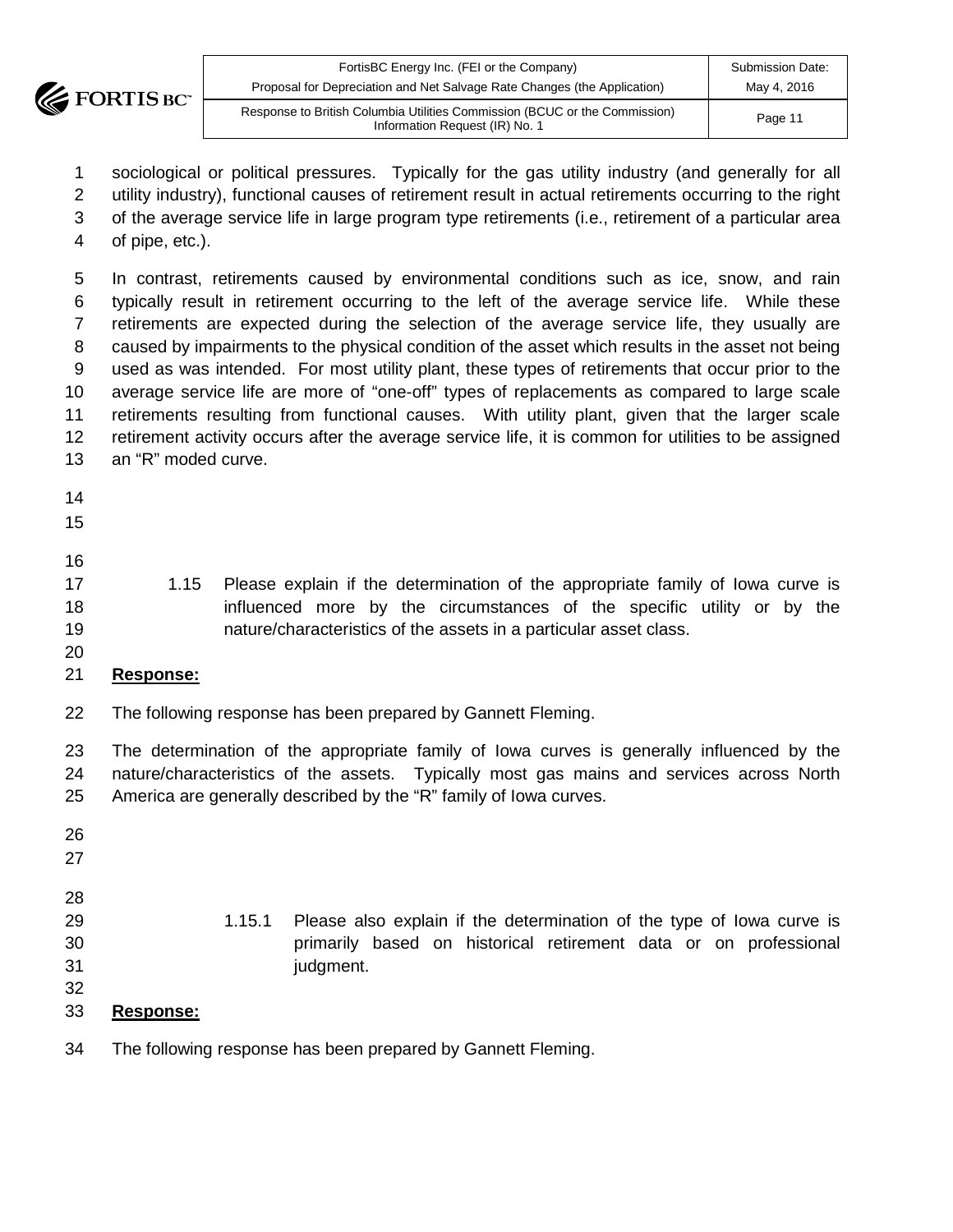

| FortisBC Energy Inc. (FEI or the Company)                                                                    | <b>Submission Date:</b> |  |  |  |
|--------------------------------------------------------------------------------------------------------------|-------------------------|--|--|--|
| Proposal for Depreciation and Net Salvage Rate Changes (the Application)                                     | May 4, 2016             |  |  |  |
| Response to British Columbia Utilities Commission (BCUC or the Commission)<br>Information Request (IR) No. 1 | Page 12                 |  |  |  |

- 1 If sufficient historical data exists, then the determination of an appropriate Iowa curve is
- 2 primarily derived from an appropriate Iowa curve that best matches the trend and characteristics
- 3 of the observed historical data. However, other factors are tested to ensure that the historic
- 4 average service life indications are consistent with the estimated pattern of future retirements.
- 5 When insufficient historical data exists, then more reliance is placed on professional judgment.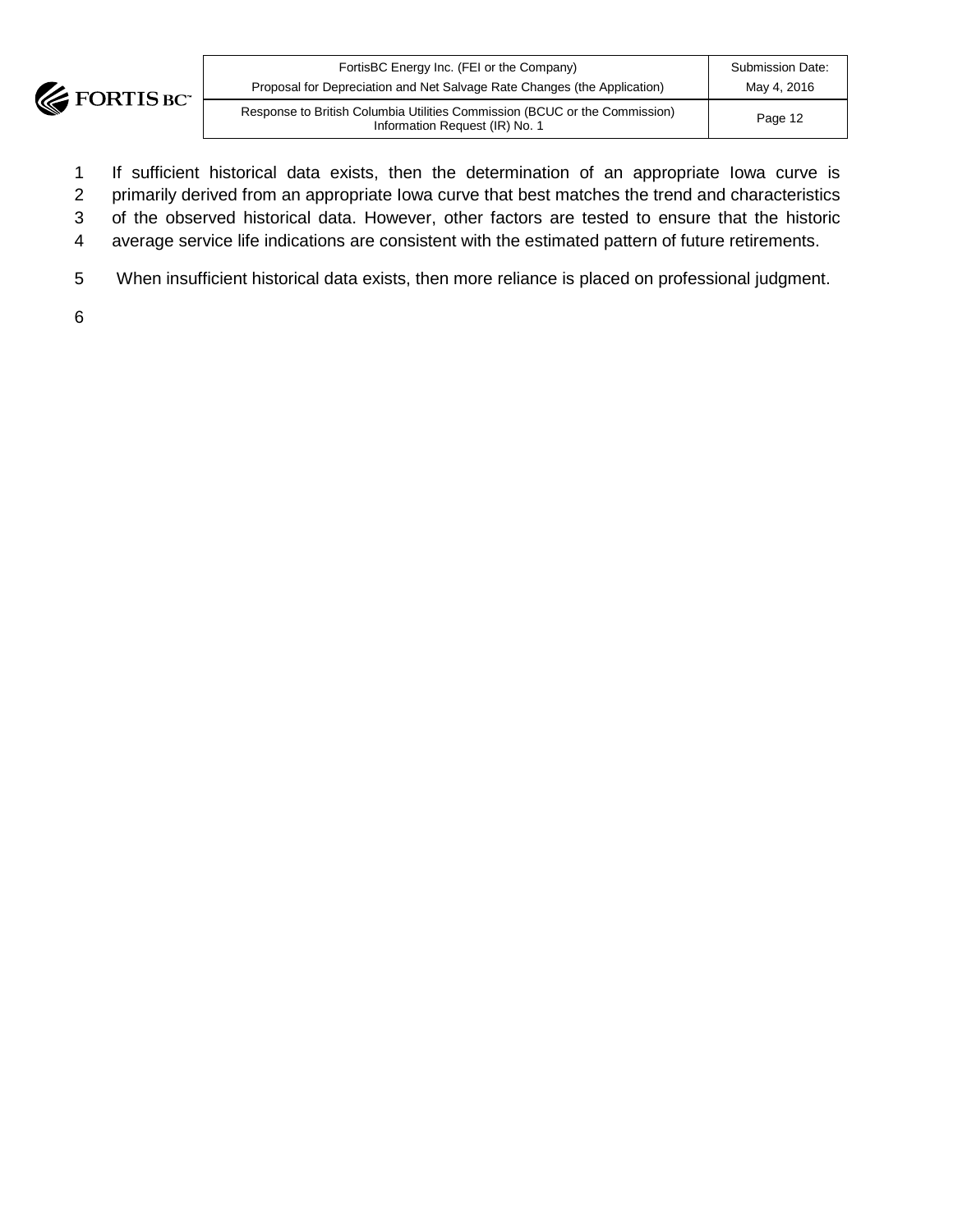

| FortisBC Energy Inc. (FEI or the Company)                                                                    | Submission Date: |
|--------------------------------------------------------------------------------------------------------------|------------------|
| Proposal for Depreciation and Net Salvage Rate Changes (the Application)                                     | May 4, 2016      |
| Response to British Columbia Utilities Commission (BCUC or the Commission)<br>Information Request (IR) No. 1 | Page 13          |

|                 | 2.0              | Reference: | <b>DEPRECIATION STUDY</b>                                                                                                                                   |
|-----------------|------------------|------------|-------------------------------------------------------------------------------------------------------------------------------------------------------------|
| 2               |                  |            | Exhibit B-1, Section 1, pp. 3–5                                                                                                                             |
| 3               |                  |            | <b>Equal Life Group (ELG) procedure</b>                                                                                                                     |
| 4<br>5          |                  | 2.1        | Please describe the changes, if any, to FEI's accounting, information system and<br>asset management/tracking processes which would be required in order to |
| 6               |                  |            | switch from the Average Service Life (ASL) procedure to the ELG procedure for                                                                               |
|                 |                  |            | calculating depreciation.                                                                                                                                   |
| 8               |                  |            |                                                                                                                                                             |
| 9               | <b>Response:</b> |            |                                                                                                                                                             |
| 10 <sup>°</sup> |                  |            | FEI provides the following overview of the estimated changes required to convert from the                                                                   |
| 11              |                  |            | Average Service Life (ASL) procedure to the Equal Life Group (ELG) procedure for calculating                                                                |
| 12              |                  |            | depreciation. A further detailed assessment would be required to validate all necessary                                                                     |
| 13              |                  |            | requirements before proceeding to implementation. The areas expected to be impacted are as                                                                  |

follows:

- The calculation of the depreciation rate within depreciation studies and the datasets required;
- The implementation into FEI's SAP accounting system and the day to day accounting within FEI's SAP system;
- The processes and procedures used to record retirement transactions; and
- Quarterly and year end process for financial reporting purposes.

#### Calculation of the Depreciation Rate

 The actual depreciation rate is calculated during the completion of depreciation studies or through the completion of a periodic technical update. A technical update is the re-calculation of a depreciation rate recognizing recent plant addition and retirement activity, without making any changes to the average service life or net salvage percentage estimates. Conversion to the ELG procedure would not require any changes to the datasets provided to Gannett Fleming. Additionally, the conversion to the ELG procedure would not result in any additional costs from Gannett Fleming as the work required by Gannett Fleming to produce the ELG rates is virtually the same as development of the depreciation rates using the ALG procedure.

 Gannett Fleming does note, however, that its experience indicates that the regulatory burden does increase in the first application where the ELG procedure is used, as intervening parties often seek more information in the information request process and during any litigated hearings. Often this increased intervention does result in a significant increase in Gannett Fleming time related to information request responses, rebuttal, and hearing preparation.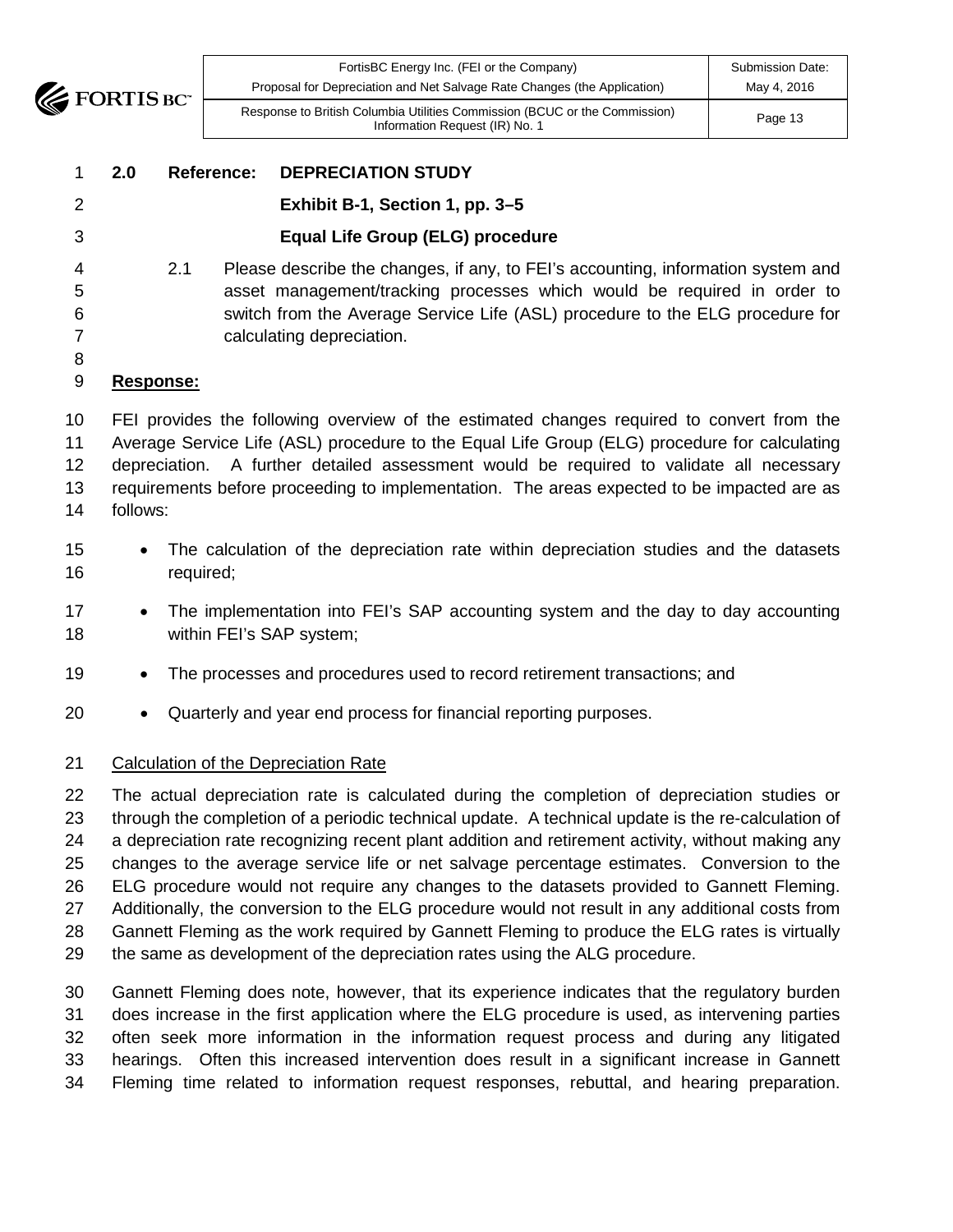

| FortisBC Energy Inc. (FEI or the Company)                                                                    | <b>Submission Date:</b> |
|--------------------------------------------------------------------------------------------------------------|-------------------------|
| Proposal for Depreciation and Net Salvage Rate Changes (the Application)                                     | May 4, 2016             |
| Response to British Columbia Utilities Commission (BCUC or the Commission)<br>Information Request (IR) No. 1 | Page 14                 |

- Generally, after the first application, the additional regulatory burden reduces significantly to the
- 2 point that the use of the ELG procedure is no different than the use of the ALG procedure.

#### Implementation and Day-to Day Accounting

 The primary result of a depreciation study or technical update is a depreciation rate that is implemented in the accounting systems. Most systems, including the SAP accounting system, can use a depreciation rate for the determination of depreciation expense and accumulated depreciation balances. Because the input is a depreciation rate, the accounting system is not implicated by the fact that the rate is calculated using the ELG procedure. The cost to update the new depreciation rates within SAP will be the same no matter which procedure is used - ALG or ELG.

# Retirement Processes and Procedures

12 Depending on the company specific retirement procedures, the use of the ELG may result in changes to the accounting related to retirement transactions. The ELG procedure develops a depreciation rate that includes specific weighting related to retirements that are expected to occur prior to and after the average service life of an account. For example, if an account has an average service life of 10 years, the ELG procedure will recognize that some investment is expected to retire in each of the years from year 1 through perhaps years 20 (depending on the Iowa curve shape). In this manner, a portion of the account is depreciated using a 100% rate for the investment expected to retire within the first year, and at a 50% rate for the investment 20 expected to retire in the second year, and so on, through to the  $20<sup>th</sup>$  year, where the investment 21 expected to last to the  $20<sup>th</sup>$  year is depreciated at a rate of 5%. However, the ELG procedure develops a weighted average depreciation rate based on the investment that is expected to retire at each of the year 1 through year 20 age intervals. Because of the specific estimated amount of investment to retire at each age interval, and the use of a specific depreciation rate based on the expected amount to retire at each age interval, the ELG procedure produces a depreciation rate that incorporates fully depreciated assets that retire at each of the age intervals.

 Therefore, at the time of retirement, one of two following approaches will need to be implemented.

 • The first, and most commonly used approach, is to consider that at the time of retirement, the investment that retires is consistent with the expectations of the retirements used within the ELG depreciation rate calculations (i.e., the retirements are matching the Iowa curve used in the ELG calculations). If this approach is used, there is no gain or loss recognized at the time of retirement to either the income statement or any deferred accounts. With the use of this method, a test is normally prepared at the end of each fiscal year (some utilities make an estimate quarterly) to determine if the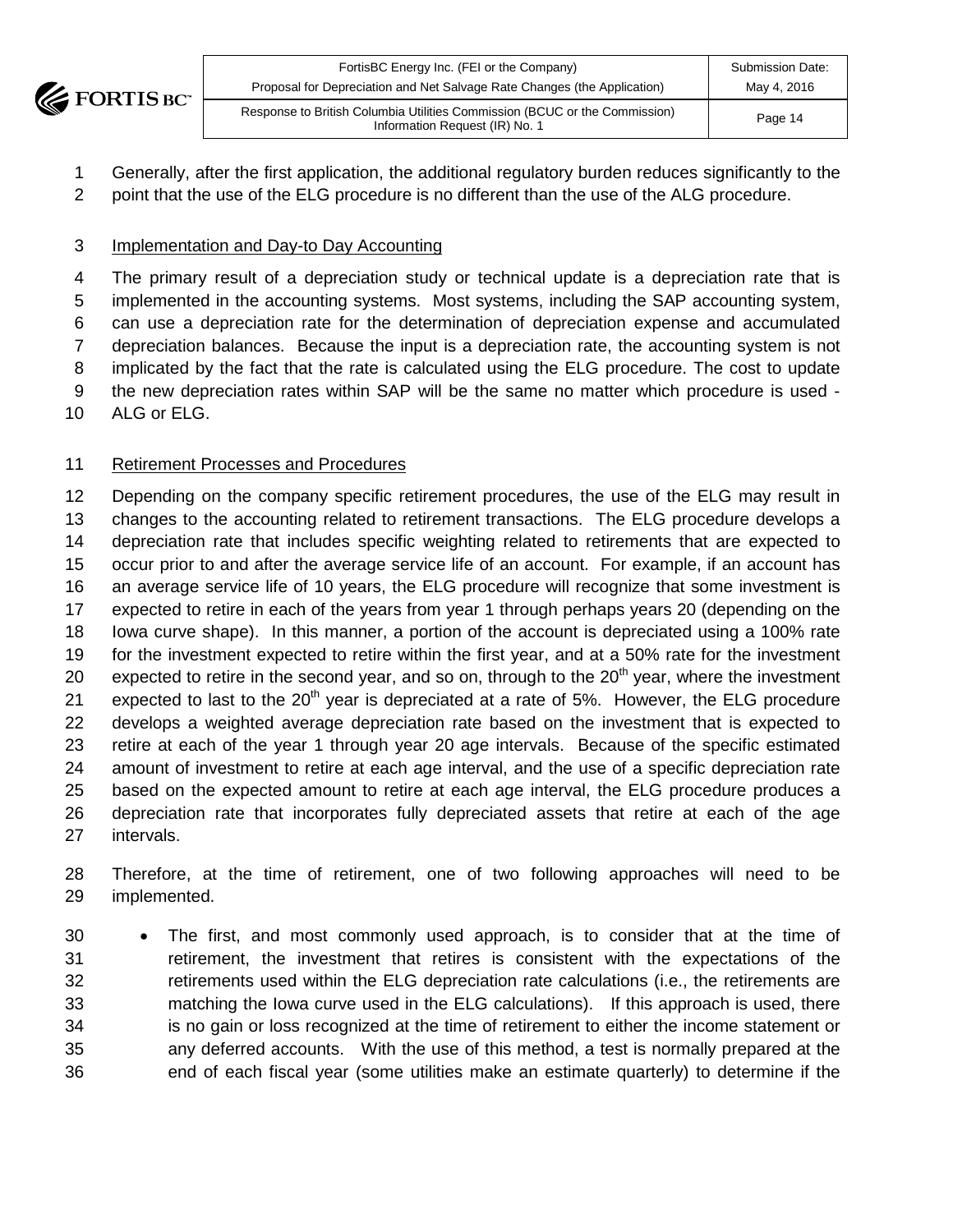

| FortisBC Energy Inc. (FEI or the Company)<br>Proposal for Depreciation and Net Salvage Rate Changes (the Application) | <b>Submission Date:</b><br>May 4, 2016 |  |  |  |
|-----------------------------------------------------------------------------------------------------------------------|----------------------------------------|--|--|--|
| Response to British Columbia Utilities Commission (BCUC or the Commission)<br>Information Request (IR) No. 1          | Page 15                                |  |  |  |

 actual retirements are fully matching the expected retirement pattern based on the Iowa curve.

 • The second approach (which is less commonly used) is the continuation of the current approach used by FEI wherein a loss or gain on retirement is charged to a deferred account based on a formula that nets the original cost to be retired against the accumulated depreciation expense based on the ELG depreciation rate. Because the ELG depreciation rate is a weighted rate based on the expected retirements at each of the age intervals, there will be a loss or gain on retirement until a year end calculation tests the retirement activity by age to the assumptions used in the ELG depreciation rate calculation.

#### Year-end testing procedures

12 Depending on the procedures used to record retirement transactions, an entry may need to be prepared at fiscal year-end to adjust for gains or losses to the income statement or balance sheet.

 If the first method as described above is followed, a year-end test is usually performed to determine if the actual retirements by age have followed the Iowa curve expectations. To the extent that the actual retirements amounts by age would have been estimated in the Iowa curve used in the development of the depreciation rate, there would be no adjustment required (i.e., no loss or gains to be booked to either the income statement or any type of deferred account). While there will be virtually no possibility that the actual retirements will match exactly to the Iowa curve estimates, there is normally a range of variance that is considered reasonable (usually a total of 5 to 10 percent). Variances within this range are then dealt with in future depreciation studies. If there is a variance outside of the range, a gain or loss is recognized.

 In the circumstances where the second retirement procedure as described above is followed, an adjustment entry will be required to move some or all of the amounts that where charged to the losses/gain account on each retirement transaction back into the accumulated depreciation account. The amount of the transfer would be based on the same test of the actual retirements by age as compared to the Iowa curve used in the ELG depreciation rate calculation. As such, regardless of the method used in the retirement procedures, virtually the same work will be required at year end, although the actual accounting entries will differ.

- 
- 
- 2.1.1 As part of this explanation, please provide the following information: (i) the cost to switch to the ELG procedure, including any capital and operating costs (both upfront and ongoing costs); (ii) the resources required to implement the switch; and (iii) the complexity of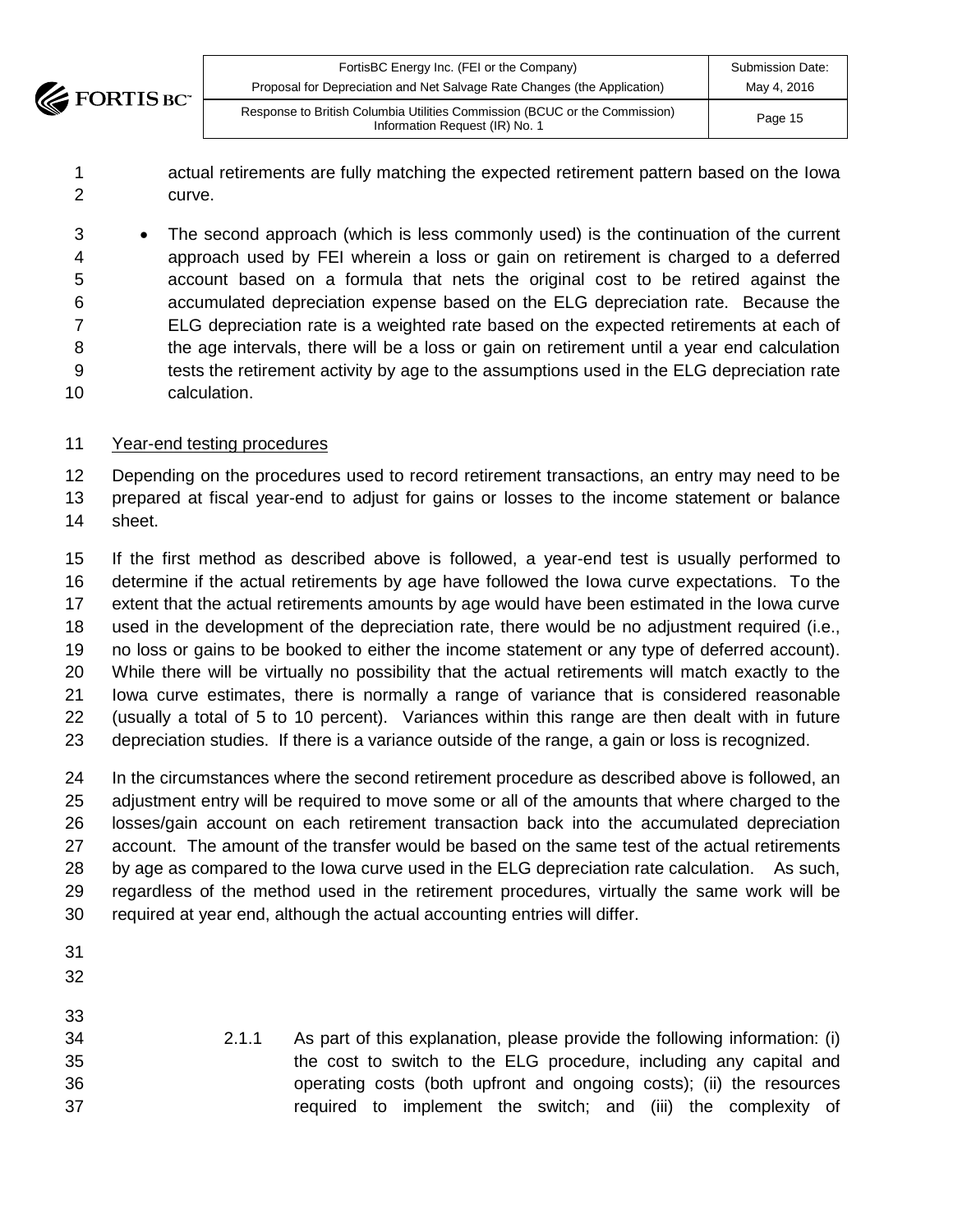

| FortisBC Energy Inc. (FEI or the Company)                                                                    | <b>Submission Date:</b> |
|--------------------------------------------------------------------------------------------------------------|-------------------------|
| Proposal for Depreciation and Net Salvage Rate Changes (the Application)                                     | May 4, 2016             |
| Response to British Columbia Utilities Commission (BCUC or the Commission)<br>Information Request (IR) No. 1 | Page 16                 |

| implementing and utilizing the ELG procedure compared to the ASL |  |  |  |  |
|------------------------------------------------------------------|--|--|--|--|
| procedure.                                                       |  |  |  |  |

#### **Response:**

 FEI provides the following preliminary estimate of the costs and resources required to implement the ELG procedure. A further detailed assessment would be required to validate all necessary requirements and confirm the costs and resources required to implement.

 Changes may be required to the SAP accounting system as the use of the ELG method may result in changes to the accounting related to retirement transactions. Also, additional information may need to be collected in support of the year-end testing procedures required by the ELG methodology. At this time, FEI estimates the system changes could cost up to \$500 thousand to implement.

 With the year-end testing procedures required, additional labour resources will be required to transition to and sustain the ELG procedure. The labour resources will have to be knowledgeable about the ELG procedure and how the testing procedure works and also determine any adjusting entries required. At this time, FEI estimates the labour resource could total to up to 0.50 FTE.

 Please also refer to the response to BCUC IR 1.2.1 for discussion about changes required to FEI's accounting, information system and asset management/tracking processes.

- 
- On page 5 of the Application, FEI states the following:
- …both the ASL procedure and the ELG procedure will result in full recovery of the costs of the assets over the life of the fixed asset account; however, the ELG procedure is intended to reflect the expected physical retirement of the assets in each year while the ASL procedure will, by design, result in a under depreciation for those assets retired in year 1 with a corresponding over depreciation for those assets retired in year 3.
- In the example on page 5 of the Application, the depreciation expense using the ELG procedure for Years 1, 2 and 3 is \$183, \$83, and \$33, respectively; whereas the depreciation expense using the ALG procedure for Years 1, 2 and 3 is \$150, \$100, and \$50, respectively.
- 2.2 When taking into consideration the impact of the time-value of money on the annual cost of service to be recovered from ratepayers associated with capital assets (i.e. depreciation expense and earned return), is there a higher cost of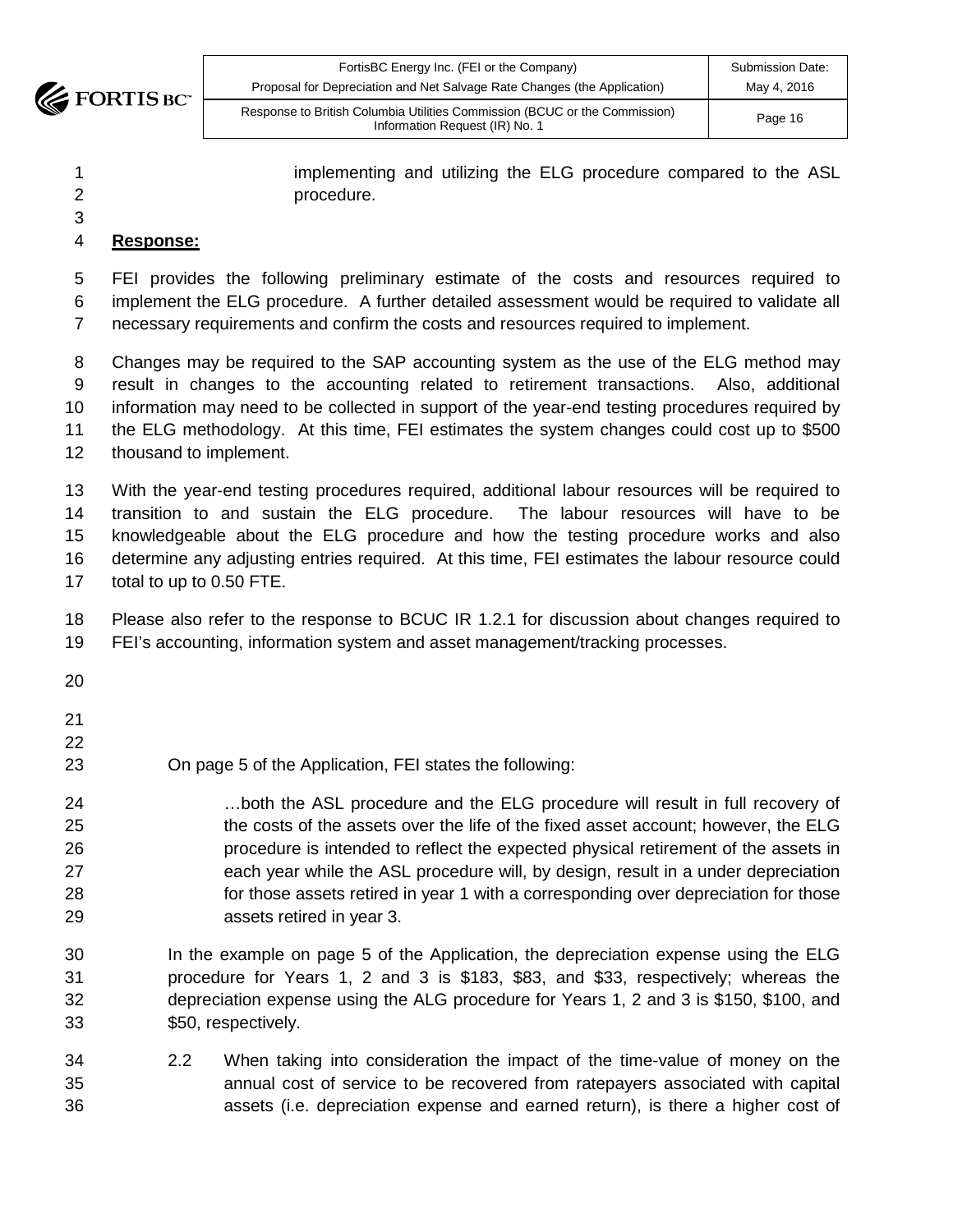

| FortisBC Energy Inc. (FEI or the Company)                                                                    | <b>Submission Date:</b> |
|--------------------------------------------------------------------------------------------------------------|-------------------------|
| Proposal for Depreciation and Net Salvage Rate Changes (the Application)                                     | May 4, 2016             |
| Response to British Columbia Utilities Commission (BCUC or the Commission)<br>Information Request (IR) No. 1 | Page 17                 |

 service impact to ratepayers under the ALG procedure compared to the ELG procedure? Please explain why or why not and provide supporting calculations where appropriate.

#### **Response:**

 In general, the following statements will be true when considering the time-value of money, and the cost of service to be recovered from rate payers associated with capital assets:

- The net present value of the depreciation expense itself will be higher under a method that recovers depreciation more quickly because the depreciation expense is recovered from customers earlier;
- The net present value of the earned return will be lower under a method that recovers depreciation more quickly because there is in total less earned return to be recovered from a lower rate base;
- 14 The difference in net present value of the total cost of service would depend on how much the first factor offsets the second, which would be influenced by asset addition and retirement patterns, depreciation rates, capital cost allowance rates, income tax rates, and cost of capital changes.
- 

Due to all of these variables that need to be factored in, FEI is unable to provide a definitive response to the question.

 Instead, FEI has used the example provided in Slide 28 of Exhibit B-1 Attachment 2, to illustrate the concept and demonstrate the cost of service impacts of the two methods under the assumptions used in that example.

 As shown in the two tables below, there is no significant difference in the cost of service on a net present value basis under the simplifying assumptions in the scenario presented on Slide

28. Please refer to Attachment 2.2 for the supporting calculations.

| Revenue Requirement Example-Average Service Life Method |        |            |        |        |        |        |        |                 |     |     |     |     |     |                                                        |     |              |
|---------------------------------------------------------|--------|------------|--------|--------|--------|--------|--------|-----------------|-----|-----|-----|-----|-----|--------------------------------------------------------|-----|--------------|
|                                                         | Year 1 | Year 2     | Year 3 | Year 4 | Year 5 | Year 6 | Year 7 | Year 8          |     |     |     |     |     | Year 9 Year 10 Year 11 Year 12 Year 13 Year 14 Year 15 |     | <b>Total</b> |
| Depreciation Expense                                    | 200    | <b>200</b> | 200    | 200    | 200    | 100    | 100    | 10 <sup>c</sup> | 100 | 100 | 100 | 100 | 100 | 100                                                    | 100 | 2,000        |
| Income Tax                                              | 58     | 24         | 28     | 32     | 35     |        | b      | 9               | 11  | 13  | 15  | 16  | 17  | 18                                                     | 19  | 301          |
| <b>Interest Expense</b>                                 | 67     | 60         | 53     | 46     | 39     | 34     | 30     | 27              | 23  | 19  | 16  | 12  | 9   |                                                        | C   | 442          |
| Equity Return                                           | 64     | 57         | 51     | 44     | 37     | 32     | 29     | 25              | 22  | 19  | 15  | 12  | 8   |                                                        |     | 421          |
| <b>Total Revenue Requirement</b>                        | 389    | 341        | 331    | 321    | 311    | 168    | 164    | 160             | 156 | 151 | 146 | 140 | 134 | 128                                                    | 122 | 3,164        |
| PV of Revenue Requirement                               | 367    | 304        | 278    | 255    | 232    | 119    | 109    | 101             | 92  | 84  | 77  | 70  | 63  | 57                                                     | 51  | 2.259        |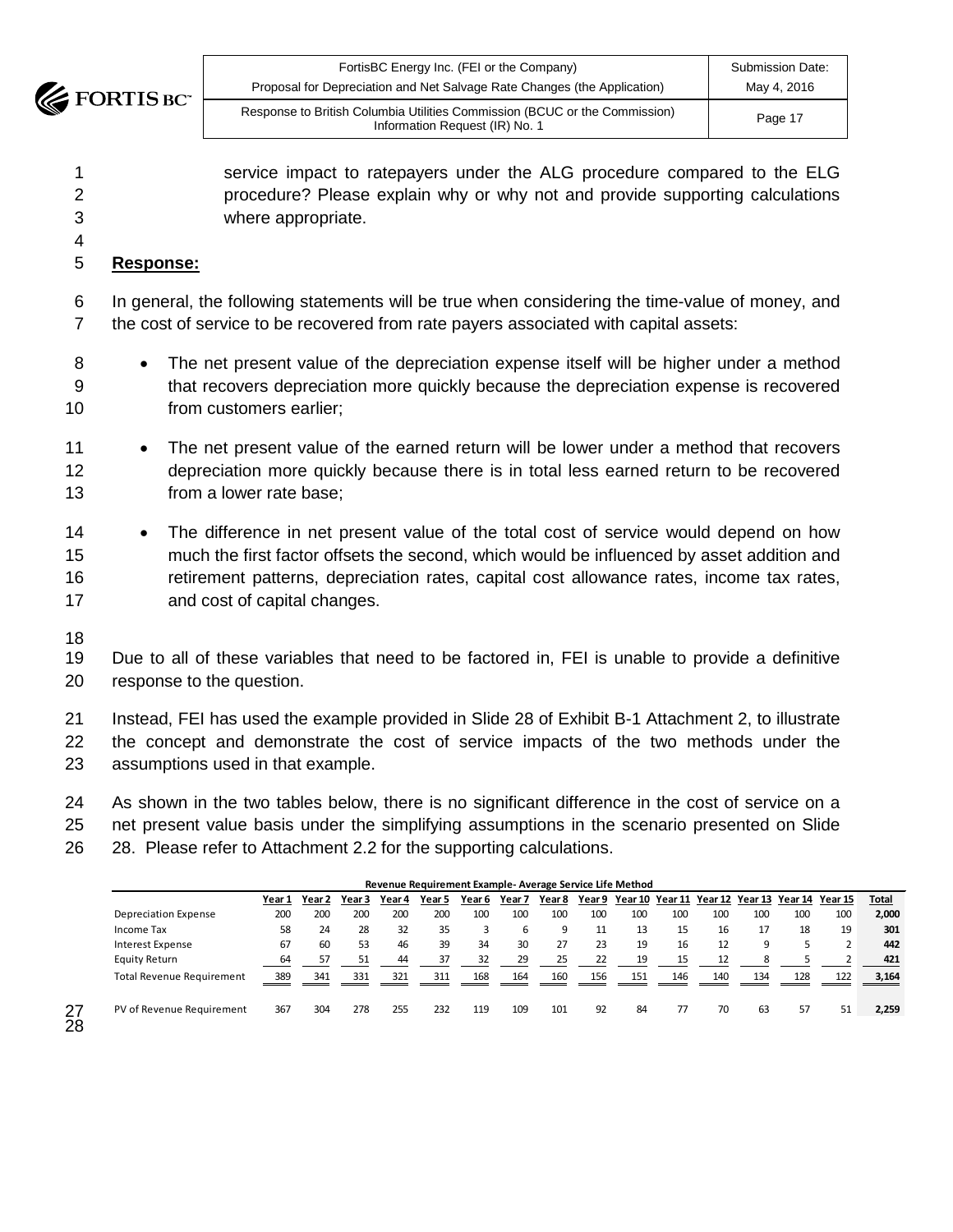

| FortisBC Energy Inc. (FEI or the Company)<br>Proposal for Depreciation and Net Salvage Rate Changes (the Application) | <b>Submission Date:</b><br>May 4, 2016 |
|-----------------------------------------------------------------------------------------------------------------------|----------------------------------------|
| Response to British Columbia Utilities Commission (BCUC or the Commission)<br>Information Request (IR) No. 1          | Page 18                                |

|                                    |                                                                                                                                                                                                                                                                                                                                                                                                         |           |           |           |                                                                                                                                                                                                             | Revenue Requirement Example- Equal Life Group Method |            |           |           |           |           |                    |         |         |                                                |             |              |
|------------------------------------|---------------------------------------------------------------------------------------------------------------------------------------------------------------------------------------------------------------------------------------------------------------------------------------------------------------------------------------------------------------------------------------------------------|-----------|-----------|-----------|-------------------------------------------------------------------------------------------------------------------------------------------------------------------------------------------------------------|------------------------------------------------------|------------|-----------|-----------|-----------|-----------|--------------------|---------|---------|------------------------------------------------|-------------|--------------|
|                                    |                                                                                                                                                                                                                                                                                                                                                                                                         | Year 1    | Year 2    | Year 3    | Year 4                                                                                                                                                                                                      | Year 5                                               | Year 6     | Year 7    | Year 8    |           |           |                    |         |         | Year 9 Year 10 Year 11 Year 12 Year 13 Year 14 | Year 15     | Total        |
|                                    | <b>Depreciation Expense</b><br>Income Tax                                                                                                                                                                                                                                                                                                                                                               | 267<br>81 | 267<br>46 | 267<br>49 | 267<br>52                                                                                                                                                                                                   | 267<br>54                                            | 67<br>(13) | 67<br>(9) | 67<br>(6) | 67<br>(3) | 67<br>(1) | 67<br>$\mathbf{1}$ | 67<br>3 | 67<br>4 | 67<br>6                                        | 67<br>7     | 2,000<br>271 |
|                                    | <b>Interest Expense</b>                                                                                                                                                                                                                                                                                                                                                                                 | 66        | 57        | 47        | 38                                                                                                                                                                                                          | 28                                                   | 22         | 20        | 18        | 15        | 13        | 11                 | 8       | 6       | 4                                              | $\mathbf 1$ | 353          |
|                                    | <b>Equity Return</b>                                                                                                                                                                                                                                                                                                                                                                                    | 63        | 54        | 45        | 36                                                                                                                                                                                                          | 27                                                   | 21         | 19        | 17        | 15        | 12        | 10                 | 8       | 6       | 3                                              | $\mathbf 1$ | 337          |
|                                    | <b>Total Revenue Requirement</b>                                                                                                                                                                                                                                                                                                                                                                        | 476       | 423       | 408       | 393                                                                                                                                                                                                         | 376                                                  | 98         | 96        | 95        | 93        | 91        | 88                 | 86      | 83      | 79                                             | 76          | 2,961        |
| 1<br>$\overline{c}$<br>3<br>4<br>5 | PV of Revenue Requiremen                                                                                                                                                                                                                                                                                                                                                                                | 449       | 377       | 343       | 311                                                                                                                                                                                                         | 281                                                  | 69         | 64        | 60        | 55        | 51        | 47                 | 43      | 39      | 35                                             | 32          | 2,255        |
| 6<br>7<br>8<br>9<br>10             | 2.3<br>Response:                                                                                                                                                                                                                                                                                                                                                                                        |           |           |           | Please confirm, or explain otherwise, that the adoption by FEI of the ELG<br>procedure would result in an increase in depreciation expense.                                                                 |                                                      |            |           |           |           |           |                    |         |         |                                                |             |              |
| 11                                 | The following response has been prepared by Gannett Fleming.                                                                                                                                                                                                                                                                                                                                            |           |           |           |                                                                                                                                                                                                             |                                                      |            |           |           |           |           |                    |         |         |                                                |             |              |
| 12<br>13                           | Confirmed that the short term impact would be an increase in depreciation expense. Over the<br>life of the asset, the depreciation expense is the same under either method.                                                                                                                                                                                                                             |           |           |           |                                                                                                                                                                                                             |                                                      |            |           |           |           |           |                    |         |         |                                                |             |              |
| 14<br>15                           |                                                                                                                                                                                                                                                                                                                                                                                                         |           |           |           |                                                                                                                                                                                                             |                                                      |            |           |           |           |           |                    |         |         |                                                |             |              |
| 16<br>17<br>18<br>19<br>20<br>21   | 2.3.1                                                                                                                                                                                                                                                                                                                                                                                                   |           | made.     |           | If confirmed, please estimate (if possible) the depreciation expense for<br>2017, 2018 and 2019 under the ELG and the ALG procedures and<br>explain how the calculations were performed and the assumptions |                                                      |            |           |           |           |           |                    |         |         |                                                |             |              |
| 22                                 | <b>Response:</b>                                                                                                                                                                                                                                                                                                                                                                                        |           |           |           |                                                                                                                                                                                                             |                                                      |            |           |           |           |           |                    |         |         |                                                |             |              |
| 23                                 | The following response has been jointly prepared by Gannett Fleming and FEI.                                                                                                                                                                                                                                                                                                                            |           |           |           |                                                                                                                                                                                                             |                                                      |            |           |           |           |           |                    |         |         |                                                |             |              |
| 24<br>25<br>26<br>27<br>28         | The resultant ELG calculations are very detailed and are embedded internally in Gannett<br>Fleming's depreciation models. However the ability to perform either an ELG or ALG procedure<br>is a simple process of entering either ELG or ALG calculation procedure in Gannett Fleming's<br>depreciation model. There are no assumptions that are required to perform either an ALG or<br>ELG procedure. |           |           |           |                                                                                                                                                                                                             |                                                      |            |           |           |           |           |                    |         |         |                                                |             |              |

 Below is the estimated depreciation expense and revenue requirement impact and the difference between the two methods under both ELG and ALG procedure starting with approved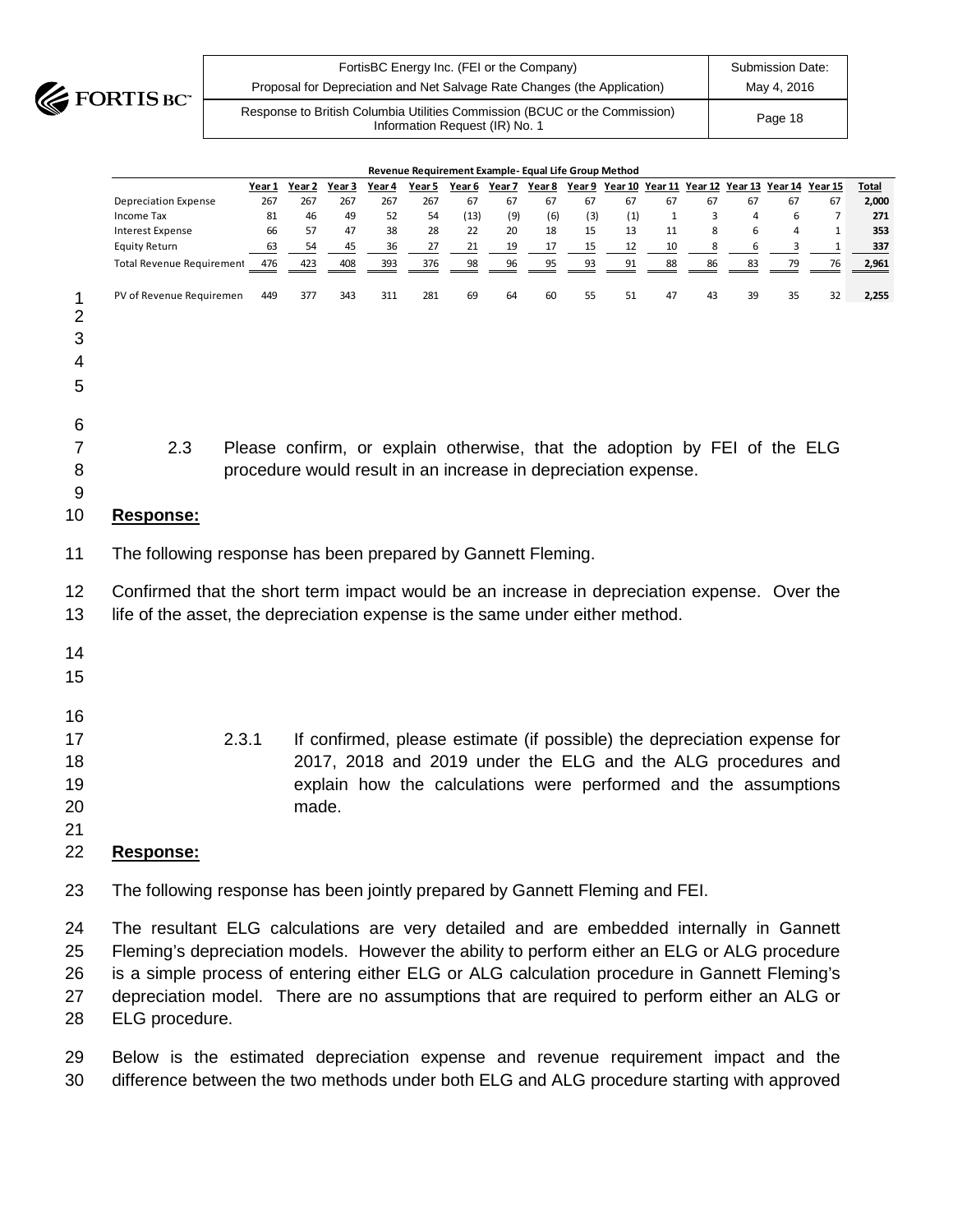

| FortisBC Energy Inc. (FEI or the Company)                                                                    | <b>Submission Date:</b> |
|--------------------------------------------------------------------------------------------------------------|-------------------------|
| Proposal for Depreciation and Net Salvage Rate Changes (the Application)                                     | May 4, 2016             |
| Response to British Columbia Utilities Commission (BCUC or the Commission)<br>Information Request (IR) No. 1 | Page 19                 |

1 2016 gross plant. The estimated expense under the ELG method is based on preliminary 2 estimates of depreciation rates that have been prepared to respond to this question.

| <b>Forecasted Depreciation Expense Life (\$000)</b> |         |         |         |  |  |  |
|-----------------------------------------------------|---------|---------|---------|--|--|--|
| <b>Depreciation Method</b><br>2019<br>2018<br>2017  |         |         |         |  |  |  |
| ELG                                                 | 206,729 | 216,047 | 225,367 |  |  |  |
| ALG                                                 | 186,539 | 194.747 | 202,967 |  |  |  |
| <b>Difference</b>                                   | 20.190  | 21,300  | 22,400  |  |  |  |

| Forecasted Depreciation Expense Net Salvage (\$000) |        |        |        |  |  |
|-----------------------------------------------------|--------|--------|--------|--|--|
| <b>Depreciation Method</b><br>2018<br>2017          |        |        |        |  |  |
| ELG                                                 | 40.873 | 42.593 | 44.483 |  |  |
| <b>ALG</b>                                          | 34,531 | 35,963 | 37,561 |  |  |
| Difference                                          | 6.342  | 6,630  | 6.922  |  |  |

| Revenue Requirement (\$000) (Depreciation + Net Salvage + Income Tax) |         |         |         |  |
|-----------------------------------------------------------------------|---------|---------|---------|--|
| <b>Depreciation Method</b>                                            | 2017    | 2018    | 2019    |  |
| ELG                                                                   | 334.597 | 349.514 | 364.662 |  |
| ALG                                                                   | 298,743 | 311,770 | 325,038 |  |
| Difference                                                            | 35,854  | 37,743  | 39.624  |  |

3

4 Note: ALG is another acronym for ASL. They are the same procedure.

5 Using ELG will result in roughly a 12% higher annual revenue requirement impact over ALG for 6 2017, 2018 and 2019. Based on the amounts in the table above, the initial implementation of

7 the change in 2017 would result in a delivery rate increase of approximately 5 percent.

 Based on the rate impact, the additional complexity and cost as discussed in the response to BCUC IR 1.2.1.1, and the fact that the ALG method is used by the other major utilities in BC (FortisBC Inc., Pacific Northern Gas, and BC Hydro) and accepted in other jurisdictions in Canada, FEI does not recommend the adoption of the ELG method at this time.

- 12 13 14 15 2.3.2 If confirmed, please explain if the increase to depreciation expense 16 would primarily be caused by the impact of the change from the ALG to 17 the ELG procedure and whether over the long term the difference in 18 depreciation expense would be lessened. 19 20 **Response:**
- 21 The following response has been prepared by Gannett Fleming.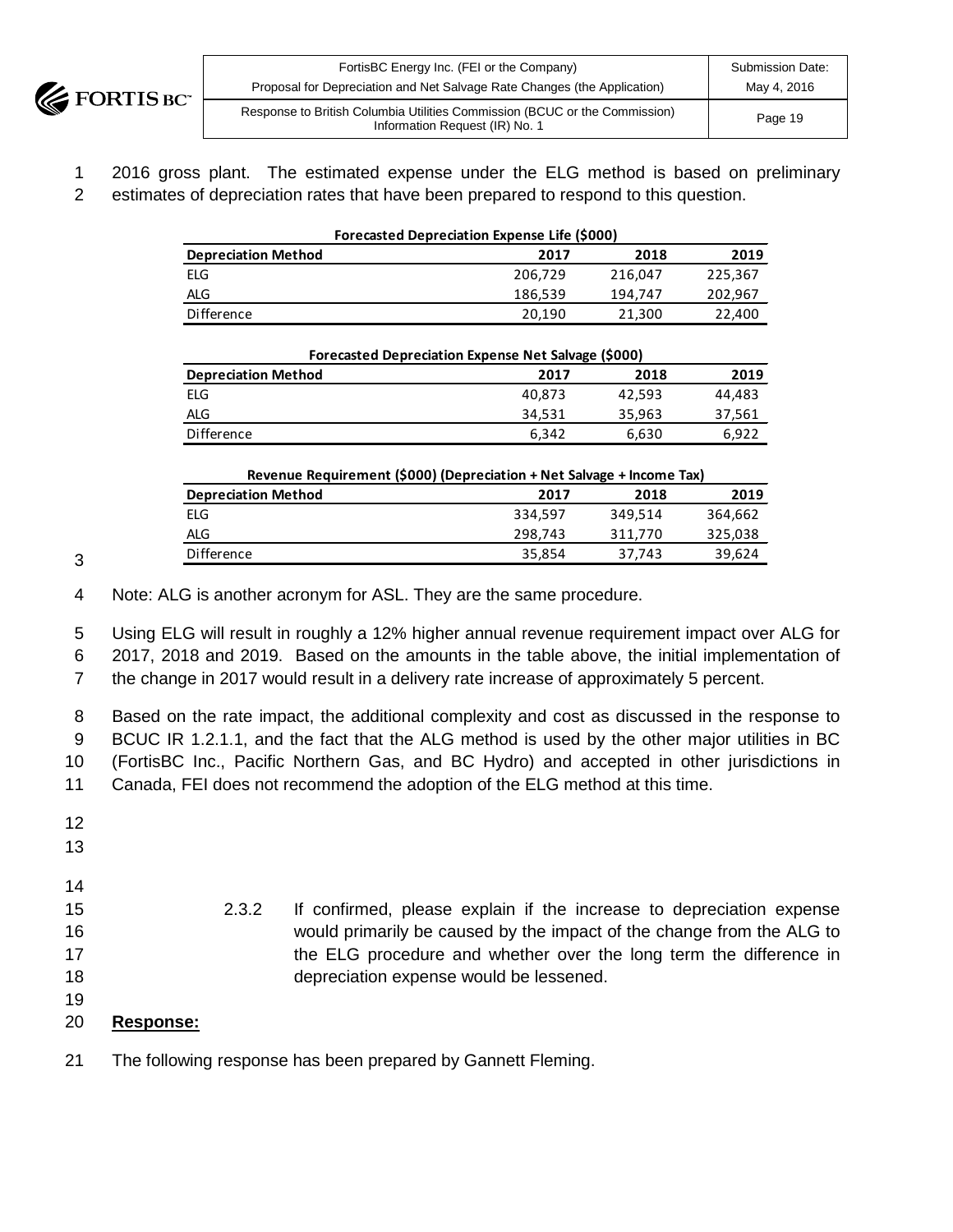

| FortisBC Energy Inc. (FEI or the Company)                                                                    | <b>Submission Date:</b> |
|--------------------------------------------------------------------------------------------------------------|-------------------------|
| Proposal for Depreciation and Net Salvage Rate Changes (the Application)                                     | May 4, 2016             |
| Response to British Columbia Utilities Commission (BCUC or the Commission)<br>Information Request (IR) No. 1 | Page 20                 |

- 1 The initial change in depreciation expense will be caused by the change from ALG to ELG. The
- 2 difference will decrease with each depreciation study with an eventual cross over point where
- 3 the ELG expense will be less than the ALG expense. Over the complete life of the account,
- 4 both ALG and ELG will result in the same 100% recovery.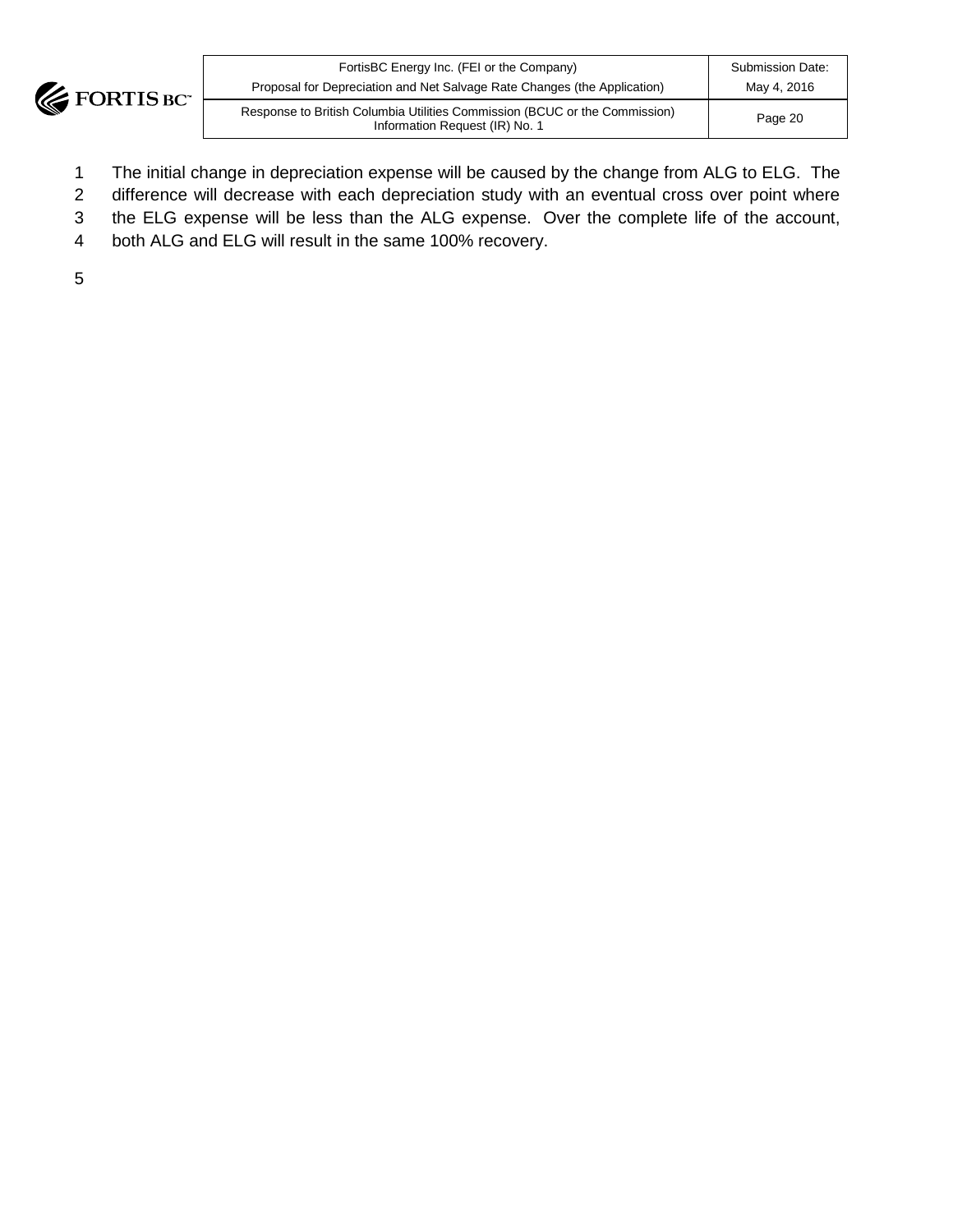**EXPORTISE** 

| FortisBC Energy Inc. (FEI or the Company)                                                                    | Submission Date: |
|--------------------------------------------------------------------------------------------------------------|------------------|
| Proposal for Depreciation and Net Salvage Rate Changes (the Application)                                     | May 4, 2016      |
| Response to British Columbia Utilities Commission (BCUC or the Commission)<br>Information Request (IR) No. 1 | Page 21          |

| 3.0 | <b>Reference:</b> | <b>COMMISSION QUESTIONS AND RESPONSES</b>                                                                                                                                                                                                                                                                                                  |
|-----|-------------------|--------------------------------------------------------------------------------------------------------------------------------------------------------------------------------------------------------------------------------------------------------------------------------------------------------------------------------------------|
|     |                   | Exhibit B-1, Section 2, pp. 6-10; Exhibit A2-2, pp. V-38, V-39, A-9                                                                                                                                                                                                                                                                        |
|     |                   | <b>Asset Class 475 - Distribution Mains</b>                                                                                                                                                                                                                                                                                                |
|     |                   | On page 6 of the Application, FEI states: "FEI provided Gannett Fleming with updated<br>historical aged retirements from 2010 to 2014 which provided a complete aged<br>retirement history for this asset class from the first retirement in 1963 to 2014, for a total<br>of almost \$46M in assets."                                      |
|     | 1963-2014.        | As part of the Original Life Table provided on pages V-38 and V-39 of the Depreciation<br>Study, there is a Placement Band range of 1924-2014 and an Experience Band range of                                                                                                                                                              |
|     |                   | On page A-9 of Appendix A to the Depreciation Study, Gannett Fleming states the<br>following: "The period of observation is referred to as the experience band, and the band<br>of years which represent the installation dates of the property exposed to retirement<br>during the experience band is referred to as the placement band." |
|     | 3.1               | Using Age Interval 9.5 in the Original Life Table on page V-38 of the Depreciation<br>Study as an example, please clarify the following:                                                                                                                                                                                                   |
|     |                   | Does the "exposures at beginning of age interval" amount of \$1,023,220,090<br>$\bullet$<br>represent the original cost of all assets installed/added within the years 1924<br>through 2014 (i.e. within the placement band) which reached the age interval<br>of 9.5?                                                                     |
|     |                   | Does the "retirements during age interval" amount of \$2,466,759 represent<br>$\bullet$<br>the original cost of assets which were retired at age 9.5?                                                                                                                                                                                      |
|     |                   |                                                                                                                                                                                                                                                                                                                                            |
|     |                   | The following response has been prepared by Gannett Fleming.                                                                                                                                                                                                                                                                               |
|     |                   | Confirmed for both exposures and retirements.                                                                                                                                                                                                                                                                                              |
|     |                   |                                                                                                                                                                                                                                                                                                                                            |
|     | 3.2               | Given that the placement band starts at year 1924 and the experience band<br>starts at year 1963, please explain how the difference in bands impacts the data<br>contained within the "exposures at beginning of age interval" column and the<br>"retirements during age interval" column. For instance, what information on               |
|     |                   | Response:                                                                                                                                                                                                                                                                                                                                  |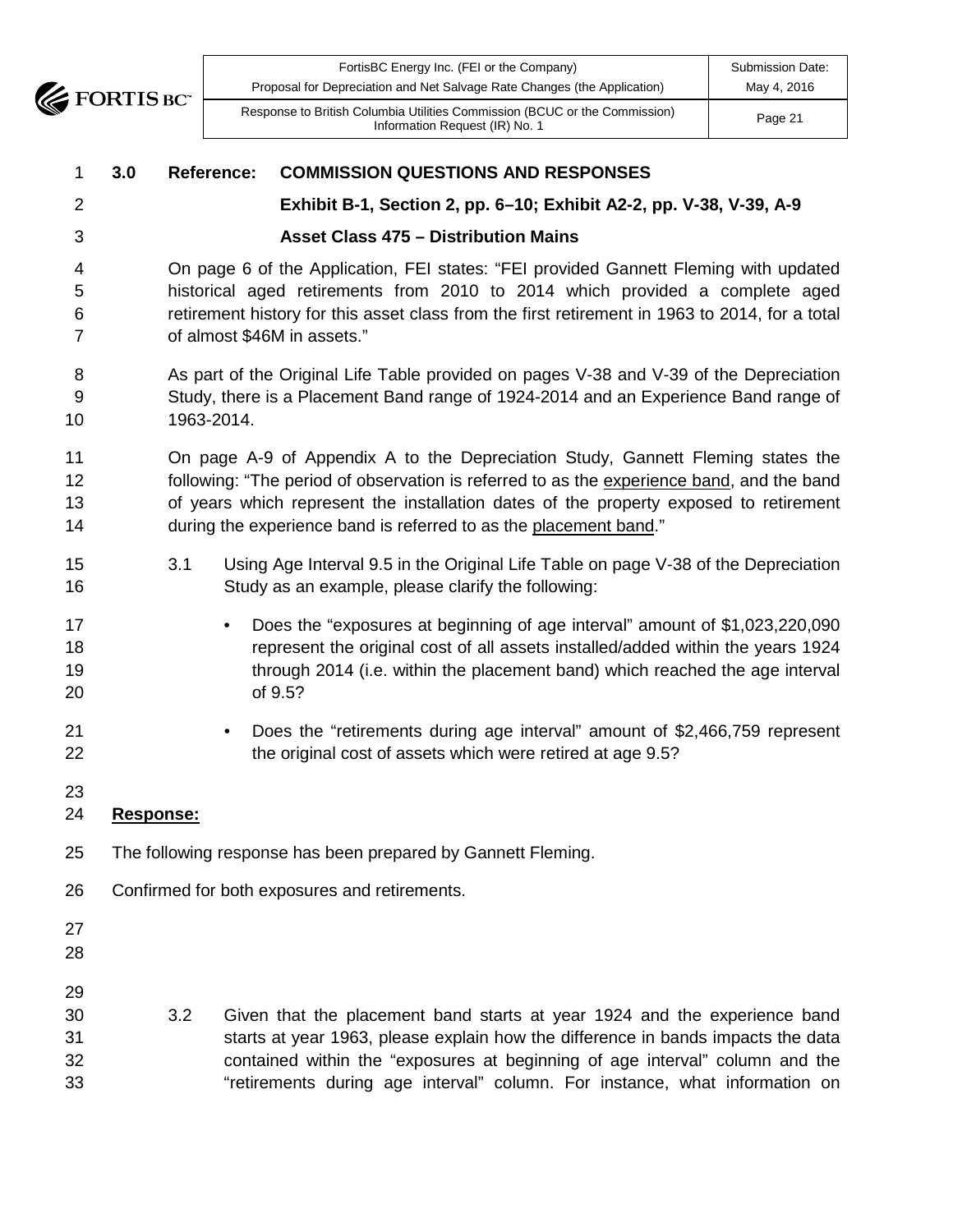

| FortisBC Energy Inc. (FEI or the Company)                                                                    | <b>Submission Date:</b> |
|--------------------------------------------------------------------------------------------------------------|-------------------------|
| Proposal for Depreciation and Net Salvage Rate Changes (the Application)                                     | May 4, 2016             |
| Response to British Columbia Utilities Commission (BCUC or the Commission)<br>Information Request (IR) No. 1 | Page 22                 |

 assets installed/added between 1924 and 1963 (i.e. prior to the experience band) 2 is captured within the "exposures" and "retirements" columns?

# **Response:**

The following response has been prepared by Gannett Fleming.

 The 1963-2014 experience bands reflects all retirements that occurred from 1963 to 2014 and reflects the quantum of retirements that exist for FEI. The placement band of 1924-2014 reflects the vintages that the retirements from 1963-2014 were originally capitalized. As such, the "exposures" column reflects all of the plant that has been installed since 1924 through 2014. FEI's detailed accounting sub-ledgers do not include any retirement data over the period from 1924-1963. As such, the "retirement" column reflects all of the retirement activity for which the company has detailed retirement records, being 1963 through 2014. For example, the retirement rate analysis reviewed all the retirements that occurred in any year from 1963-2014 which were originally capitalized in the years 1924-2014. This "All-inclusive" banding incorporates all data that exists for FEI in this account.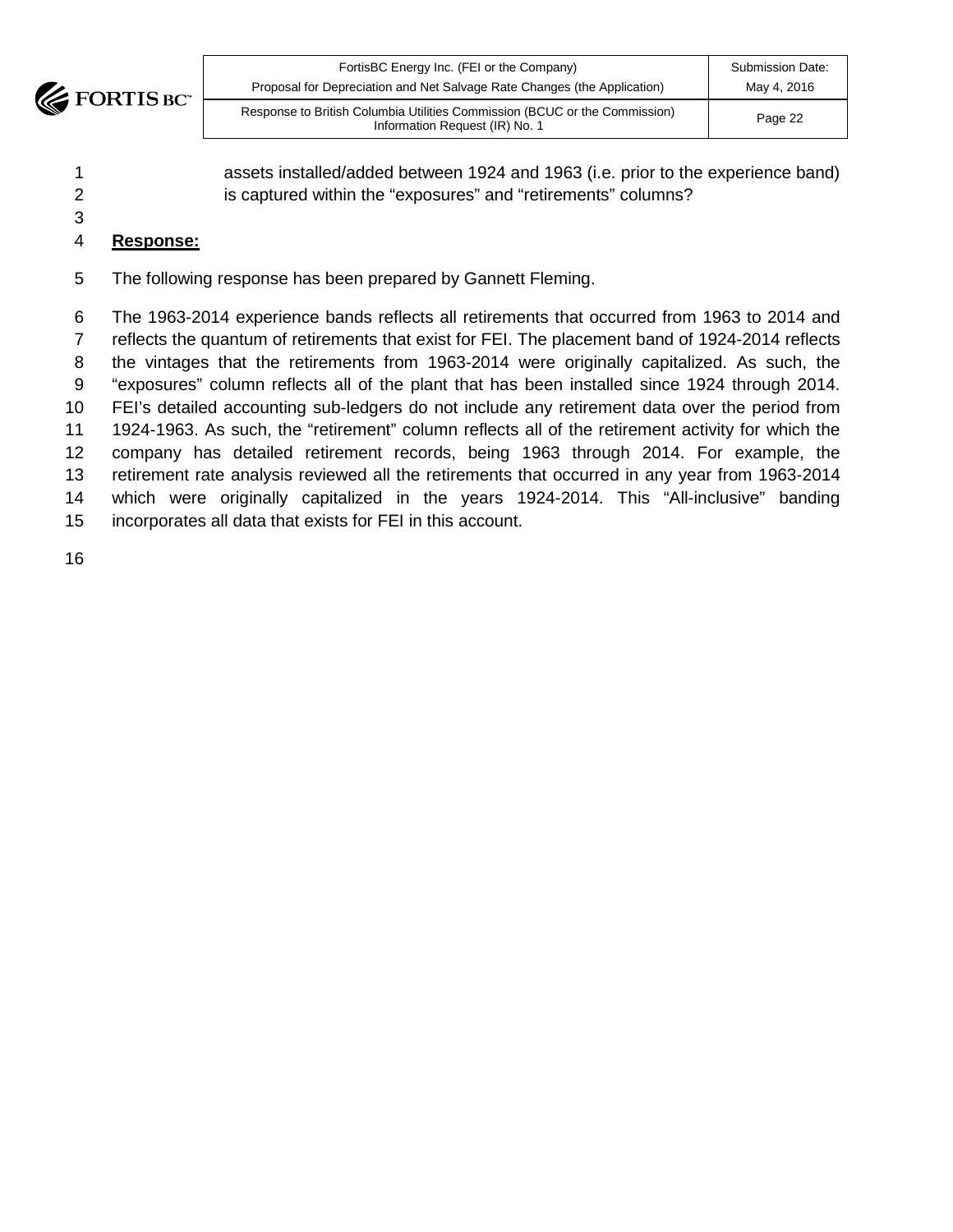

| FortisBC Energy Inc. (FEI or the Company)<br>Proposal for Depreciation and Net Salvage Rate Changes (the Application) | <b>Submission Date:</b><br>May 4, 2016 |
|-----------------------------------------------------------------------------------------------------------------------|----------------------------------------|
| Response to British Columbia Utilities Commission (BCUC or the Commission)<br>Information Request (IR) No. 1          | Page 23                                |

| 1                   | 4.0       | Reference: | <b>COMMISSION QUESTIONS AND RESPONSES</b>                                                                                                                                                                                                                                                 |
|---------------------|-----------|------------|-------------------------------------------------------------------------------------------------------------------------------------------------------------------------------------------------------------------------------------------------------------------------------------------|
| $\overline{2}$      |           |            | Exhibit B-1, Section 2, pp. 10-11; Exhibit A2-2, pp. V-17 and V-18                                                                                                                                                                                                                        |
| 3                   |           |            | <b>Asset Class 465 - Transmission Pipeline</b>                                                                                                                                                                                                                                            |
| 4<br>5              |           |            | In the Original Life Table on pages V-17 and V-18 of the Depreciation Study, there have<br>been significant retirements occurring at age intervals 2.5, 14.5, 23.5 and 55.5.                                                                                                              |
| 6<br>$\overline{7}$ |           | 4.1        | Please explain the likely cause(s) of this retirement trend.                                                                                                                                                                                                                              |
| 8                   | Response: |            |                                                                                                                                                                                                                                                                                           |
| 9<br>10<br>11       |           |            | FEI does not detect a trend in the large retirements, other than to note that they tend to be<br>associated with major capital projects that have been undertaken. The large projects affecting<br>each of the identified age interval's higher retirements for the period 2010-2014 are: |
| 12<br>13            | $\bullet$ |            | Age interval $2.5 - a$ bypass replacement of two stretches of NPS 24 pipe through the<br>South Fraser Perimeter Road project;                                                                                                                                                             |
| 14                  |           |            | Age interval 14.5 - transmission valves replacement;                                                                                                                                                                                                                                      |
| 15<br>16<br>17      | $\bullet$ | stations;  | Age interval 23.5 - Fraser River South Arm Crossing Upgrade Project where a section of<br>the transmission pipeline under the river was replaced between Tilbury and Nelson                                                                                                               |
| 18<br>19            |           |            | Age interval 55.5 - replacement of two stretches of NPS 24 and NPS 36 pipe through the<br>(SFPR) South Fraser Perimeter Road project.                                                                                                                                                     |
| 20                  |           |            |                                                                                                                                                                                                                                                                                           |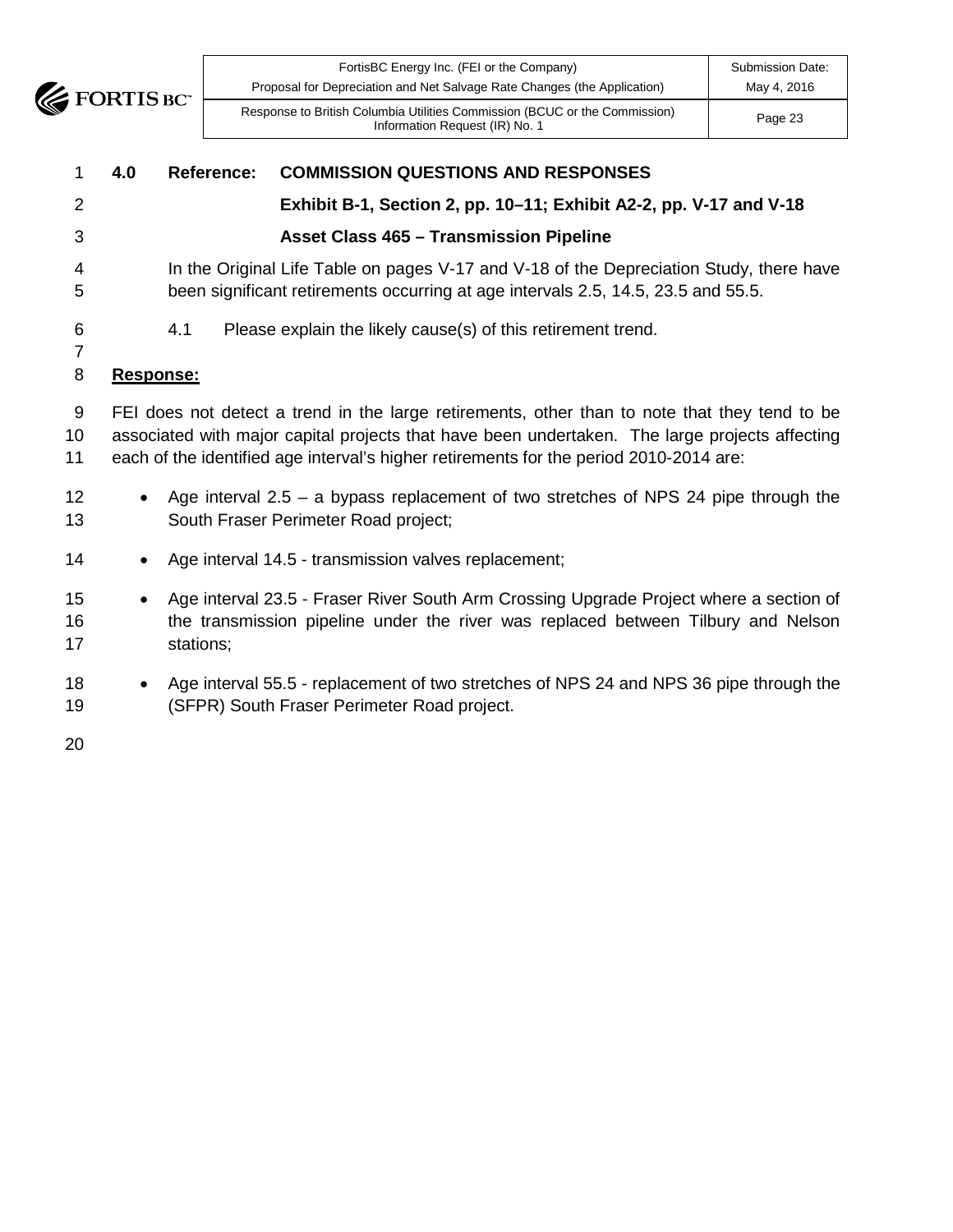

| FortisBC Energy Inc. (FEI or the Company)<br>Proposal for Depreciation and Net Salvage Rate Changes (the Application) | <b>Submission Date:</b><br>May 4, 2016 |
|-----------------------------------------------------------------------------------------------------------------------|----------------------------------------|
| Response to British Columbia Utilities Commission (BCUC or the Commission)<br>Information Request (IR) No. 1          | Page 24                                |

| 1                                | 5.0              | <b>Reference:</b> | <b>COMMISSION QUESTIONS AND RESPONSES</b>                                                                                                                                                                                                                                                                                                                                                                                                                                                                                                                                              |
|----------------------------------|------------------|-------------------|----------------------------------------------------------------------------------------------------------------------------------------------------------------------------------------------------------------------------------------------------------------------------------------------------------------------------------------------------------------------------------------------------------------------------------------------------------------------------------------------------------------------------------------------------------------------------------------|
| 2                                |                  |                   | Exhibit B-1, Section 2, pp. 11-13; Exhibit A2-2, pp. V-22 to V-24                                                                                                                                                                                                                                                                                                                                                                                                                                                                                                                      |
| 3<br>4                           |                  |                   | Asset Class 467.10 - Transmission Plant - Measuring and<br><b>Regulating Equipment</b>                                                                                                                                                                                                                                                                                                                                                                                                                                                                                                 |
| 5<br>6<br>7                      |                  |                   | Based on the data in the Original Life Table on page V-23 of the Depreciation Study, the<br>largest amount of retirements has occurred at age 15.5. Further, there appears to be<br>limited data or instances of retirements occurring after the age of 32.5.                                                                                                                                                                                                                                                                                                                          |
| 8<br>9<br>10                     |                  |                   | On page 13 of the Application, FEI states: "The average service life for account 467.10<br>is 36 years and the average vintage year of assets in this account is 2000, indicating that<br>assets in the account are relatively young on average."                                                                                                                                                                                                                                                                                                                                      |
| 11<br>12<br>13<br>14<br>15       |                  | 5.1               | Please confirm, or explain otherwise, that the recommended lowa 36-S0.5 curve<br>means that there is wide dispersion pattern for retirements in Account 467.10<br>and as a result, retirements are expected to occur from around the age of 0 up to<br>the age of 72.                                                                                                                                                                                                                                                                                                                  |
| 16                               | Response:        |                   |                                                                                                                                                                                                                                                                                                                                                                                                                                                                                                                                                                                        |
| 17                               |                  |                   | The following response has been prepared by Gannett Fleming.                                                                                                                                                                                                                                                                                                                                                                                                                                                                                                                           |
| 18                               | Confirmed.       |                   |                                                                                                                                                                                                                                                                                                                                                                                                                                                                                                                                                                                        |
| 19<br>20                         |                  |                   |                                                                                                                                                                                                                                                                                                                                                                                                                                                                                                                                                                                        |
| 21<br>22<br>23<br>24<br>25<br>26 | <u>Response:</u> | 5.2               | Please explain how there is enough data at this time to indicate that the average<br>service life is 36 years given that there has been very minimal amounts of<br>retirements which have occurred after the age of 36.5.                                                                                                                                                                                                                                                                                                                                                              |
| 27                               |                  |                   | The following response has been prepared by Gannett Fleming.                                                                                                                                                                                                                                                                                                                                                                                                                                                                                                                           |
| 28<br>29<br>30<br>31<br>32<br>33 |                  |                   | As depicted on V-22 of the Depreciation Study and numerically on V-23 and V-24, the actual<br>observed data (i.e., square black data points) indicates that this account has experienced a<br>significant level of retirement activity through to age 42.5. The original comment indicating "that<br>assets in the account are relatively young on average" was intended to comment on the age of<br>the assets remaining in service as at December 31, 2014, and was not intended to provide<br>comment on the age of the assets previously retired. However, based on the historical |

 retirement experience combined with the ages of the assets when previously retired, the recommended 36-S0.5 Iowa provides an excellent fit to the observed data. It is typical for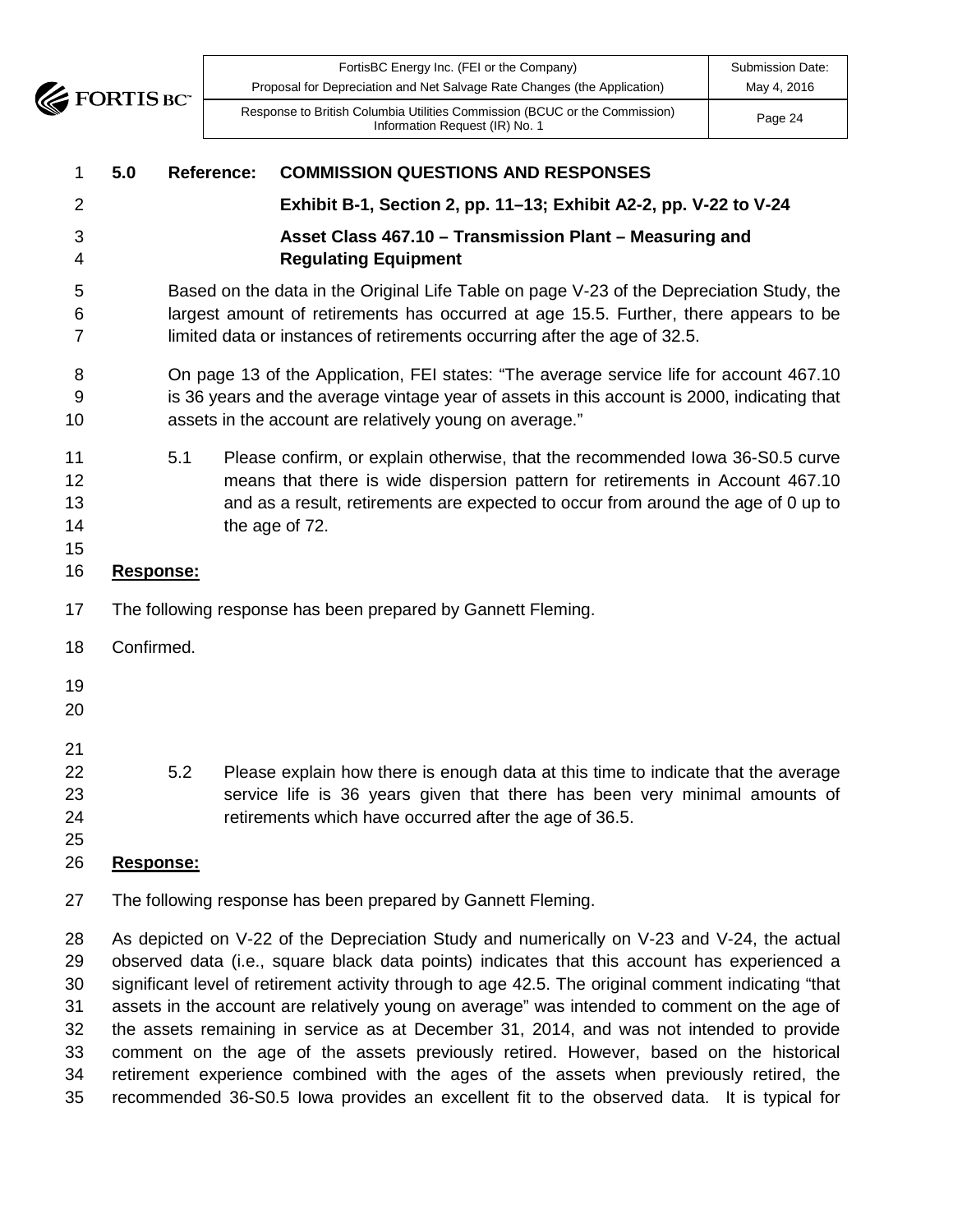

| FortisBC Energy Inc. (FEI or the Company)                                                                    | <b>Submission Date:</b> |
|--------------------------------------------------------------------------------------------------------------|-------------------------|
| Proposal for Depreciation and Net Salvage Rate Changes (the Application)                                     | May 4, 2016             |
| Response to British Columbia Utilities Commission (BCUC or the Commission)<br>Information Request (IR) No. 1 | Page 25                 |

 accounts that have undergone a complete life cycle, such as the case in this circumstance, to have a relatively long average service life when compared to the young average age of the current plant in service. The Iowa Curves are a standardized retirement patterns that have been used since the 1930s that have been proven to be indicative of utility survival and retirement patterns. With the excellent fit to the observed data, the 36-S0.5 was judged to be indicative of the historical life and future expected life. Depreciation reviews and studies are typically done on a regular basis to re-evaluate the recommended Iowa curve and average service life parameters with the addition of more actual retirement experience.

| 9 |
|---|

- 
- 
- 
- 
- 
- 

 5.3 Is it common practice to increase the average service life of an asset class by 9 years given that the last Depreciation Study was prepared relatively recently (i.e. within the past 5 years)? Please explain.

# **Response:**

The following response has been prepared by Gannett Fleming.

 It is not common that such a large increase occurs from concurrent depreciation studies but it does occur with the addition of a large amount of addition, and/or retirements and/or an increase in the average age of retirements. The previous depreciation study was based on actual retirements that had occurred up to and including 2009. The available data, at that point of time, reflected an excellent fit to the recommended Iowa 27-L1. The additional retirement data for the years 2010-2014 reflected an increase in additions. This is reflected in the 2014 age 0 exposures of \$57.1M compared to the comparable 2009 age 0 exposures of \$33.6M. In addition, the average age of retirements for the period 2010-2014 increased from the previous average age of retirements. The increased additions combined with an increase in the average retirement age caused the observed data to increase comparably. FEI's operational and engineering personnel did not indicate this as unusual activity. As such, Gannett Fleming viewed that the recommended Iowa 36-S0.5 was an excellent fit to the observed data.

- 
- 

- 5.4 What was the basis on which Gannett Fleming made its previous recommendation of an Iowa 27-L1 curve and what changes in circumstances and information led Gannett Fleming to recommend both a change in the family of curve from an "L" curve to an "R" curve and an increase of 9 years to the average service life? Please explain.
-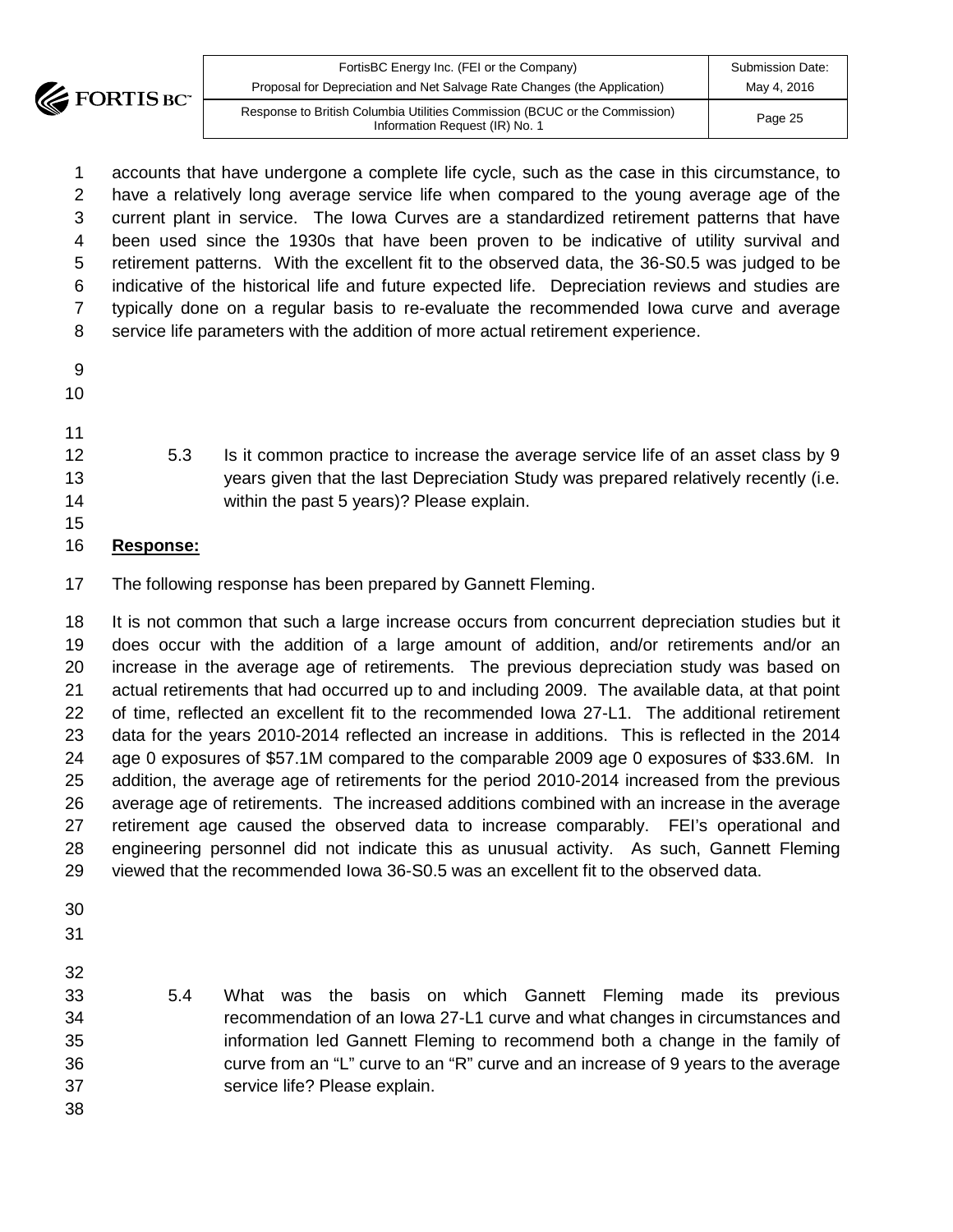

| FortisBC Energy Inc. (FEI or the Company)                                                                    | <b>Submission Date:</b> |
|--------------------------------------------------------------------------------------------------------------|-------------------------|
| Proposal for Depreciation and Net Salvage Rate Changes (the Application)                                     | May 4, 2016             |
| Response to British Columbia Utilities Commission (BCUC or the Commission)<br>Information Request (IR) No. 1 | Page 26                 |

# 1 **Response:**

- 2 The following response has been prepared by Gannett Fleming.
- 3 Please refer to response to BCUC IR 1.5.3.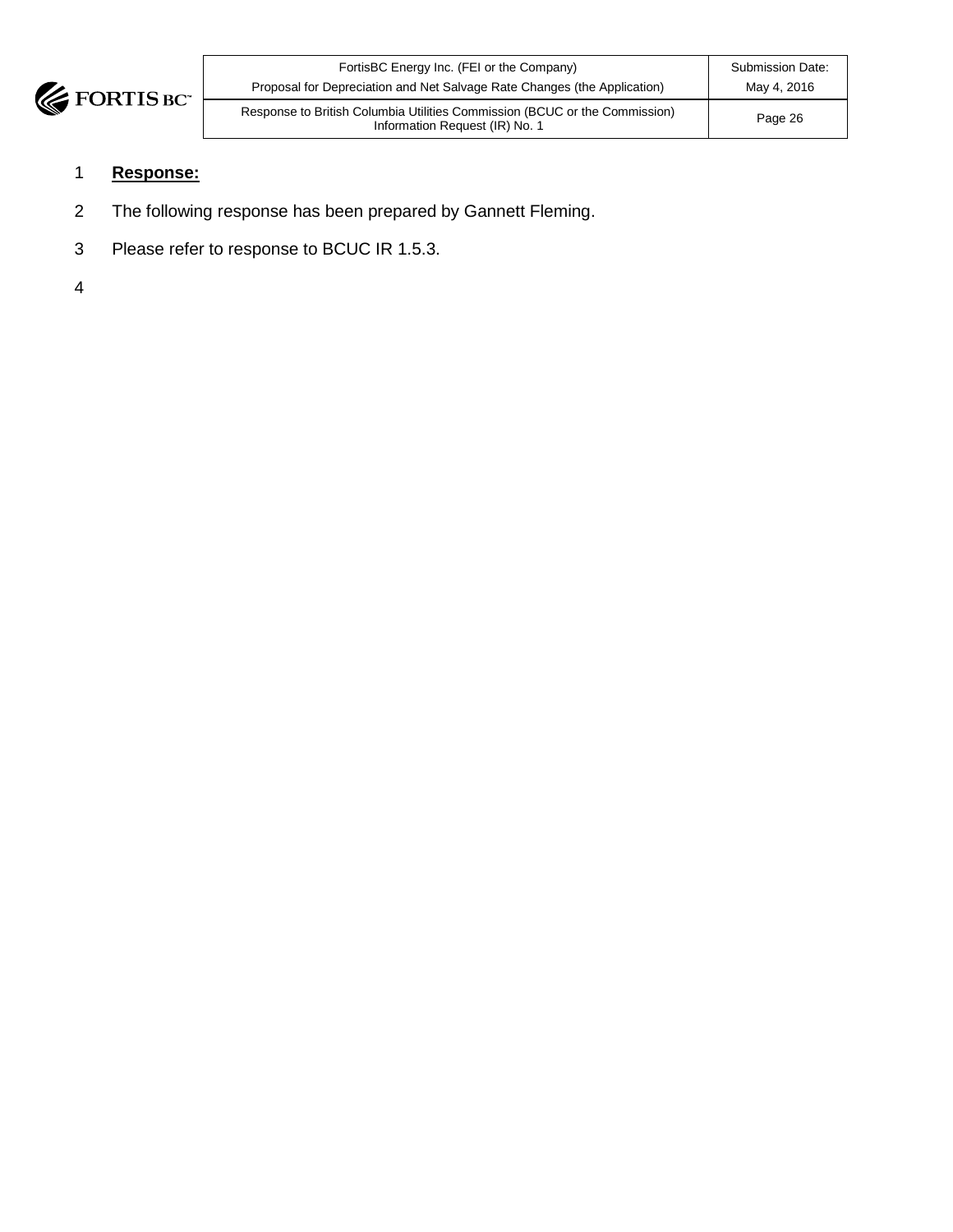

| FortisBC Energy Inc. (FEI or the Company)                                                                    | <b>Submission Date:</b> |
|--------------------------------------------------------------------------------------------------------------|-------------------------|
| Proposal for Depreciation and Net Salvage Rate Changes (the Application)                                     | May 4, 2016             |
| Response to British Columbia Utilities Commission (BCUC or the Commission)<br>Information Request (IR) No. 1 | Page 27                 |

#### **6.0 Reference: COMMISSION QUESTIONS AND RESPONSES**

#### **Exhibit B-1, Section 2, pp. 11–13; Exhibit A2-2, pp. V-40 to V-42**

 **Asset Class 477.10 – Distribution Plant – Measuring and Regulating Equipment**

 On page 12 of the Application, FEI states: "The previous recommendation for this account was an Iowa 26-R2…Based on the above the current recommendation for this account is an Iowa 30-R2."

 Based on the data in the Original Life Table on page V-41 of the Depreciation Study, there is a significant amount of retirement activity occurring at age 8.5 and minimal retirement activity occurring after the age of 44.5.

6.1 Please discuss the cause(s) of the large occurrence of retirements at age 8.5.

# **Response:**

 The retirement activity for the period 1957-2009 for account 477.10 Distribution Plant – Measuring and Regulating Equipment at age 8.5 was \$485,243. The retirement activity for the period 1957-2014 for account 477.10 at age 8.5 is \$1,216,992 which is an increase by \$702,235 from the previous depreciation study. Of this amount, \$689,737 pertains to the retirement of equipment removed during an upgrade at the Chilliwack Gate Station, which due to capacity, obsolescence and standards issues necessitated replacement of the entire station.

- 
- 
- 
- 
- 

 6.2 Please compare and contrast the transmission measuring and regulating equipment assets and the distribution measuring and regulating equipment assets.

# **Response:**

 The purpose of measuring and regulating equipment in either the transmission or distribution systems is almost the same; that is, to measure the flow through the station and control the pressure of the gas downstream of the equipment. However, the transmission equipment may also be equipped to control the flow through the station, which adds complexity to the equipment.

 Transmission equipment tends to be larger in diameter (e.g. 323mm and greater) due to the gas flows in the system whereas the majority of distribution equipment is smaller (e.g. 219mm and less). Thus the value of a typical transmission installation is much greater than a typical distribution installation. As the size of equipment increases, the equipment generally has more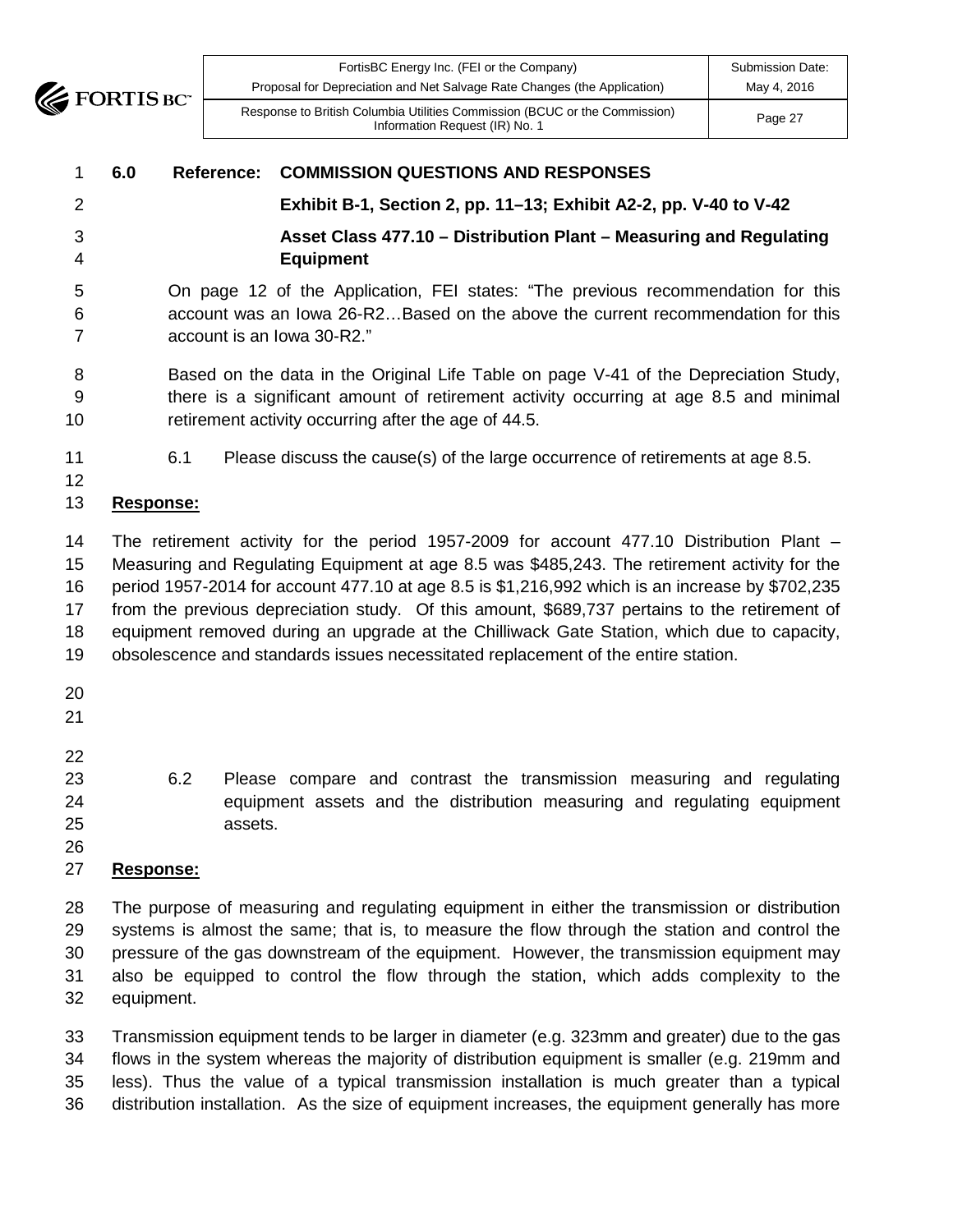

| FortisBC Energy Inc. (FEI or the Company)                                                                    | Submission Date: |
|--------------------------------------------------------------------------------------------------------------|------------------|
| Proposal for Depreciation and Net Salvage Rate Changes (the Application)                                     | May 4, 2016      |
| Response to British Columbia Utilities Commission (BCUC or the Commission)<br>Information Request (IR) No. 1 | Page 28          |

- complex components. Thus, considering a specific device in both systems, the transmission
- equipment is more complex and requires more preventative maintenance to ensure reliability.
- However, there is a much greater number of distribution installations in the FEI system.

 Distribution equipment in most cases is simpler and the installations operate independently with telemetry being only used to monitor the operation of the equipment. For almost all distribution installations there is no ability to remotely control the equipment. On the other hand, transmission equipment is often quite complex due to the larger equipment and due to a need to operate in conjunction with other equipment at other installations, remote control (i.e., SCADA) is a necessary addition.

 As the gas flow though the transmission equipment is much greater, and thus a greater number of customers rely on it, a high degree of reliability is desired. This results in replacement of some components on a regular basis. As well, since the transmission equipment is much more complex, there are more components to consider for such replacement and as well electronics and software obsolescence need to be considered. The same degree of reliability is not required for most distribution equipment as relatively low cost redundant systems are possible and they are generally not subject to electronics and software obsolescence.

 Transmission equipment tends to be not significantly impacted by routine growth, i.e., customer additions. Routine customer growth can typically be absorbed by adjustments made to the existing equipment. However customer growth can have a significant impact on distribution equipment due to an inability to absorb increases in growth due to the limitations of the equipment. Either type of equipment, transmission or distribution, is initially installed with consideration of capacity or ability; however as transmission equipment has the benefit of system storage (i.e., line pack) it is not impacted by the increases in peak demand that distribution equipment is subjected to (i.e., there is minimal system line pack within the typical distribution system). Thus growth that is higher than expected, or unexpected growth after many stable years with minimal customer infill, can cause a number of issues with regard to distribution equipment but will likely have a negligible effect on the transmission equipment.

- 
- 
- 

- 6.3 Please explain why the change in average service life for transmission measuring and regulating equipment is so much greater than distribution measuring and regulating equipment from the previous depreciation study.
- **Response:**
- The following response has been prepared by Gannett Fleming.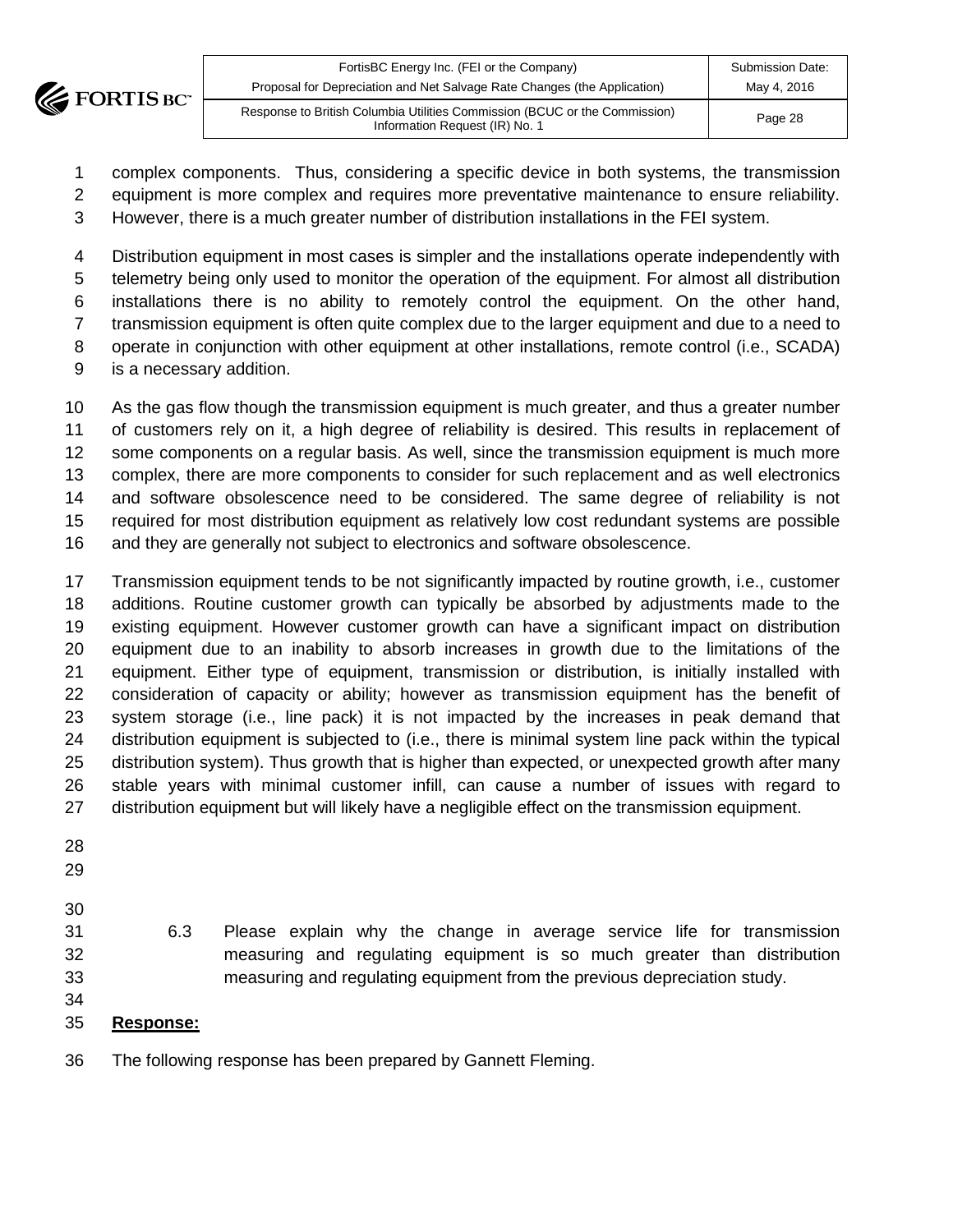

| FortisBC Energy Inc. (FEI or the Company)<br>Proposal for Depreciation and Net Salvage Rate Changes (the Application) | <b>Submission Date:</b><br>May 4, 2016 |
|-----------------------------------------------------------------------------------------------------------------------|----------------------------------------|
| Response to British Columbia Utilities Commission (BCUC or the Commission)<br>Information Request (IR) No. 1          | Page 29                                |

 The recommendations from the 2009 depreciation study to the 2014 depreciation study for both the transmission and distribution measuring and regulating equipment are a function of the available observed data for the periods up to and including 2009 and up to and including 2014. As described in response to BCUC IR 1.5.3 above, each account's characteristics of quantum of additions, quantum of retirements, and age of retirements will produce each account's unique observed data values. For the Transmission account (467.10), there was a significant amount of additions and a high amount of retirements with a higher average age of retirements for the data up to and including 2014, compared to the period up to and including 2009. The increased additions combined with an increase in the quantum of retirement and the higher average retirement age caused the observed data to increase comparably. For the Distribution account (477.10), there was a significant amount of additions and the amount of retirements and average age of retirements for the data up to and including 2014 was consistent with the data up to and including 2009. This addition and retirement profile caused the observed data to show a proportional smaller increase in the observed data average service life as compared to the transmission account.

 FEI's operational and engineering personnel did not indicate the recommendations for either the transmission account or the distribution account as unusual activity. As such, Gannett Fleming viewed the recommendations for both accounts to be appropriate.

- 
- 
- 

- 6.4 Please explain how there is enough data at this time to indicate that the average service life is 30 years given that there has been very minimal amounts of retirements which have occurred after the age of 44.5.
- **Response:**

The following response has been prepared by Gannett Fleming.

 As depicted on V-40 of the Depreciation Study and numerically on V-41 and V-42, the actual observed data (i.e., square black data points) indicates that this account has experienced retirements up to age 50.5. Although the retirements are minimal after age 44.5, the exposures are also minimal meaning that the bulk of the data is very well represented by the observed retirements. This is reflected in the observed data shown on V-40 where an almost complete observed curve (i.e., data points) reflects from 100% surviving to approximately 5% surviving. As depicted, the recommended Iowa 30-R2 is an excellent fit to the observed data. FEI's operational and engineering personnel did not indicate the recommendations for this account as unusual activity. As such Gannett Fleming recommended the 30-R2 as indicative for the equipment in this account.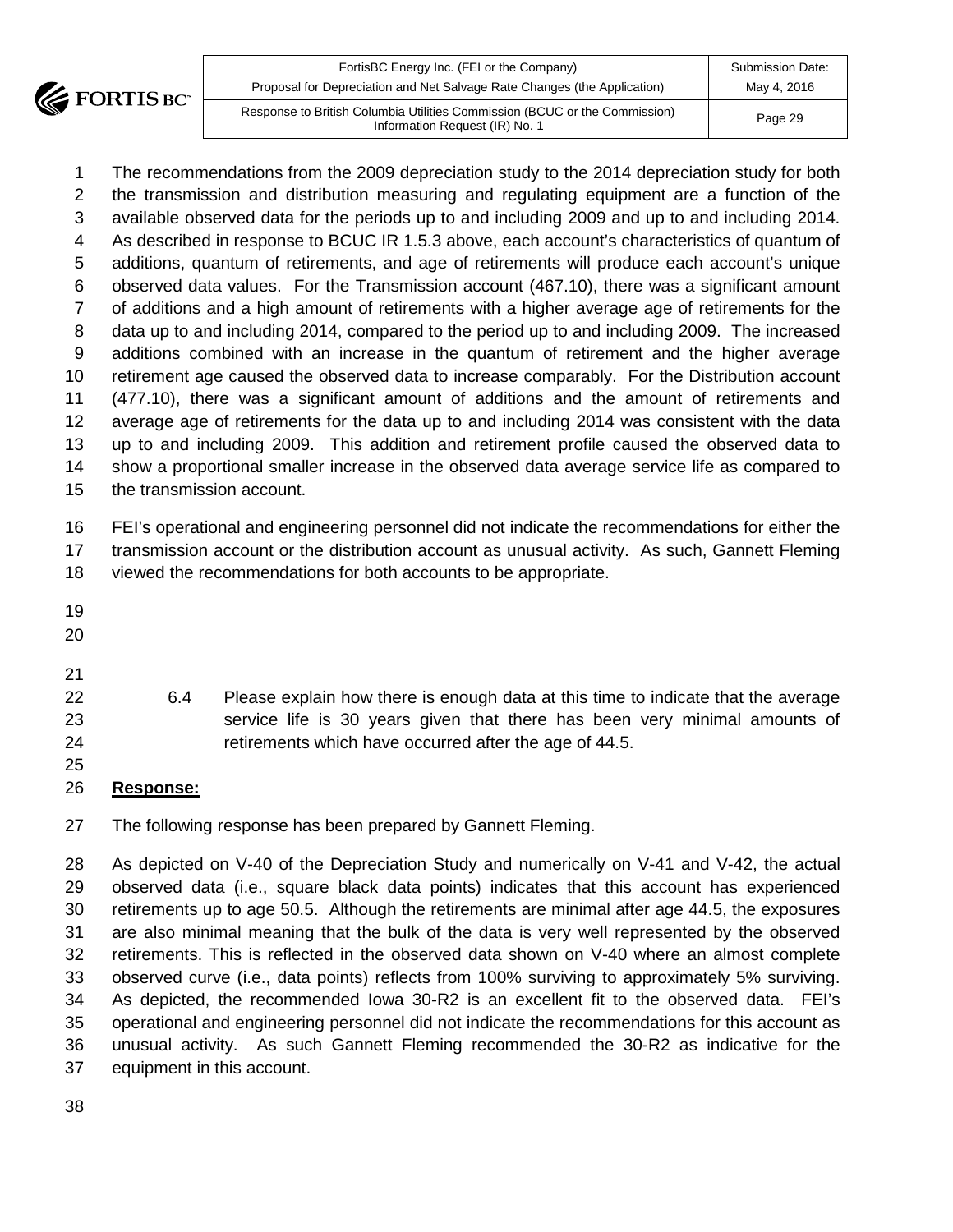

| FortisBC Energy Inc. (FEI or the Company)                                                                    | <b>Submission Date:</b> |
|--------------------------------------------------------------------------------------------------------------|-------------------------|
| Proposal for Depreciation and Net Salvage Rate Changes (the Application)                                     | May 4, 2016             |
| Response to British Columbia Utilities Commission (BCUC or the Commission)<br>Information Request (IR) No. 1 | Page 30                 |

| $\mathbf{1}$                        | 7.0 | <b>Reference:</b> | <b>COMMISSION QUESTIONS AND RESPONSES</b>                                                                                                                                                                                                                                                                                                                    |
|-------------------------------------|-----|-------------------|--------------------------------------------------------------------------------------------------------------------------------------------------------------------------------------------------------------------------------------------------------------------------------------------------------------------------------------------------------------|
| $\overline{2}$                      |     |                   | Exhibit B-1, Section 2, pp. 13-16; Exhibit A2-2, pp. V-34 to V-36                                                                                                                                                                                                                                                                                            |
| 3                                   |     |                   | <b>Asset retirements</b>                                                                                                                                                                                                                                                                                                                                     |
| 4<br>5                              |     | Order             | In response to question #4 raised by the Commission in the Reasons for Decision to                                                                                                                                                                                                                                                                           |
| 6<br>$\overline{7}$<br>8<br>9<br>10 |     | experienced.      | G-193-15, FEI provided its response to BCUC Information Request (IR) 2.74.13 from the<br>FortisBC Energy Utilities (FEU) 2012-2013 Revenue Requirements and Rates<br>proceeding (RRA). As part of this IR response, FEI described the challenges to providing<br>information on when asset losses in certain asset classes will likely end and gains will be |
| 11<br>12<br>13<br>14                |     |                   | The Original Life Table on pages V-35 to V-36 of the Depreciation Study provides<br>historical retirement information for Account 474.00 - Meter/Regulatory Installations. The<br>average service life based on the Iowa Curve 20-S0 is 20 years. The Placement Band is<br>1959-2011 and the Experience Band is 1960-2014.                                   |
| 15<br>16<br>17                      |     | 7.1               | Using the transaction year 1984, which allows for 30 years of service life activity,<br>please provide the following information for the asset additions (vintages) which<br>were added to Account 474.00 in 1984:                                                                                                                                           |
| 18                                  |     |                   | The original cost of the asset additions/vintages in 1984;                                                                                                                                                                                                                                                                                                   |
| 19<br>20                            |     |                   | The annual retirement cost for the 1984 additions/vintages from the age<br>of 0 until age 30 (i.e. from 1984 until 2014);                                                                                                                                                                                                                                    |
| 21<br>22                            |     |                   | The balance/original cost for the 1984 additions/vintages for each year<br>from 1984 through 2014.                                                                                                                                                                                                                                                           |
| 23<br>24                            |     | Response:         |                                                                                                                                                                                                                                                                                                                                                              |
| 25                                  |     |                   | Provided below is the requested information regarding vintage year 1984 within asset class                                                                                                                                                                                                                                                                   |

474.00 as included in the Depreciation Study: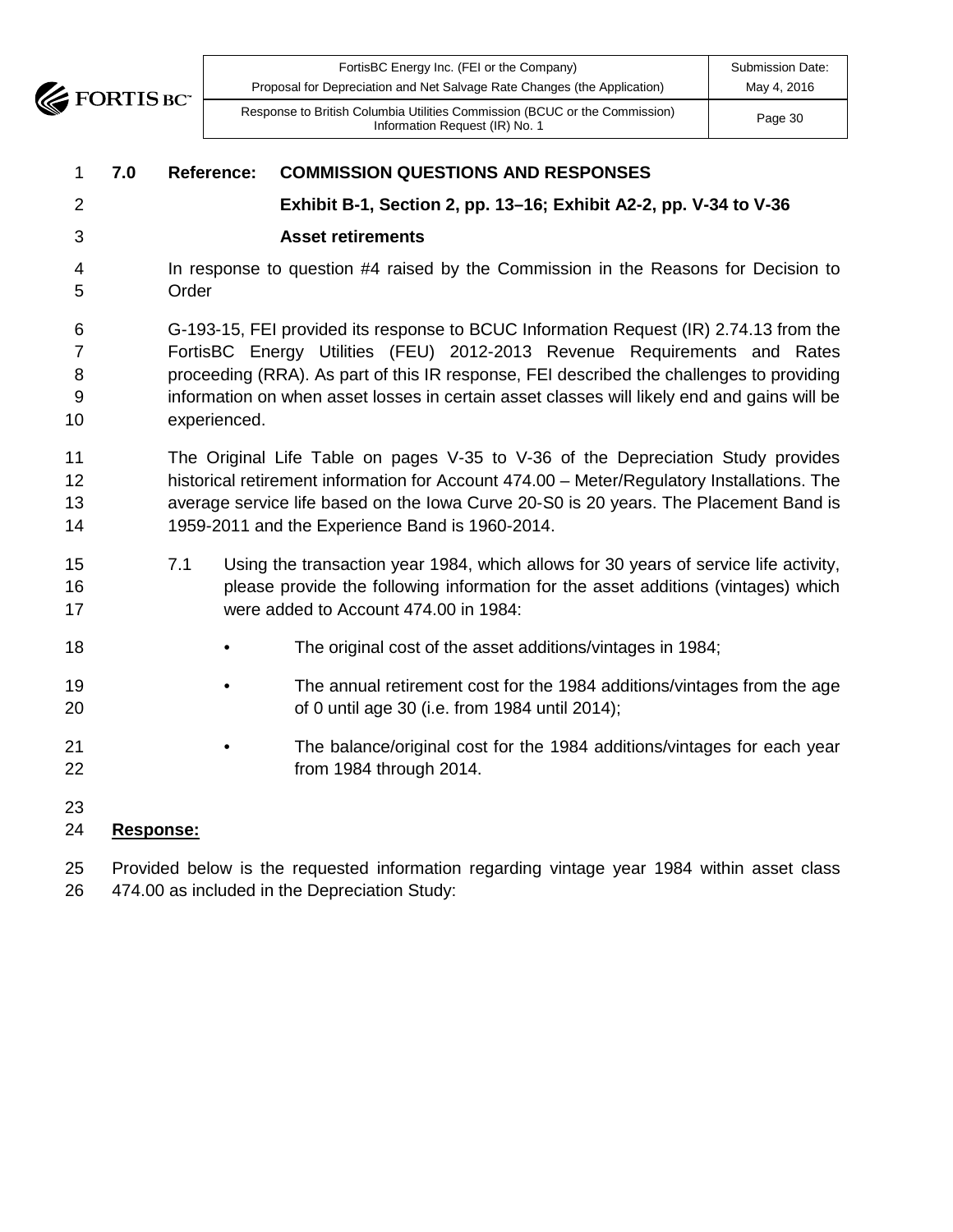

| FortisBC Energy Inc. (FEI or the Company)                                                                    | Submission Date: |
|--------------------------------------------------------------------------------------------------------------|------------------|
| Proposal for Depreciation and Net Salvage Rate Changes (the Application)                                     | May 4, 2016      |
| Response to British Columbia Utilities Commission (BCUC or the Commission)<br>Information Request (IR) No. 1 | Page 31          |

Account 474.00

|      | Additions | Retirements |           | Balance |           |
|------|-----------|-------------|-----------|---------|-----------|
| 1984 | 4,920,805 |             | (2, 173)  |         | 4,918,632 |
| 1985 |           |             | (5,006)   |         | 4,913,626 |
| 1986 |           |             | (4, 204)  |         | 4,909,422 |
| 1987 |           |             | (13,910)  |         | 4,895,512 |
| 1988 |           |             | (7, 141)  |         | 4,888,371 |
| 1989 |           |             | (3, 579)  |         | 4,884,792 |
| 1990 |           |             | (3, 371)  |         | 4,881,421 |
| 1991 |           |             | (12, 987) |         | 4,868,434 |
| 1992 |           |             | (12, 395) |         | 4,856,039 |
| 1993 |           |             |           |         | 4,856,039 |
| 1994 |           |             | (825)     |         | 4,855,214 |
| 1995 |           |             | (1, 198)  |         | 4,854,016 |
| 1996 |           |             |           |         | 4,854,016 |
| 1997 |           |             |           |         | 4,854,016 |
| 1998 |           |             | (1, 196)  |         | 4,852,820 |
| 1999 |           |             |           |         | 4,852,820 |
| 2000 |           |             |           |         | 4,852,820 |
| 2001 |           |             |           |         | 4,852,820 |
| 2002 |           |             |           |         | 4,852,820 |
| 2003 |           |             |           |         | 4,852,820 |
| 2004 |           |             |           |         | 4,852,820 |
| 2005 |           |             |           |         | 4,852,820 |
| 2006 |           |             |           |         | 4,852,820 |
| 2007 |           |             |           |         | 4,852,820 |
| 2008 |           |             |           |         | 4,852,820 |
| 2009 |           |             |           |         | 4,852,820 |
| 2010 |           |             |           |         | 4,852,820 |
| 2011 |           |             |           |         | 4,852,820 |
| 2012 |           |             | (31, 709) |         | 4,821,111 |
| 2013 |           |             |           |         | 4,821,111 |
| 2014 |           |             |           |         | 4,821,111 |

- 1
- 2
- 3
- 4
- 
- 5

6 7.1.1 If FEI is not able to provide the above analysis, please explain why.

7

# 8 **Response:**

9 Please refer to the response to BCUC IR 1.7.1.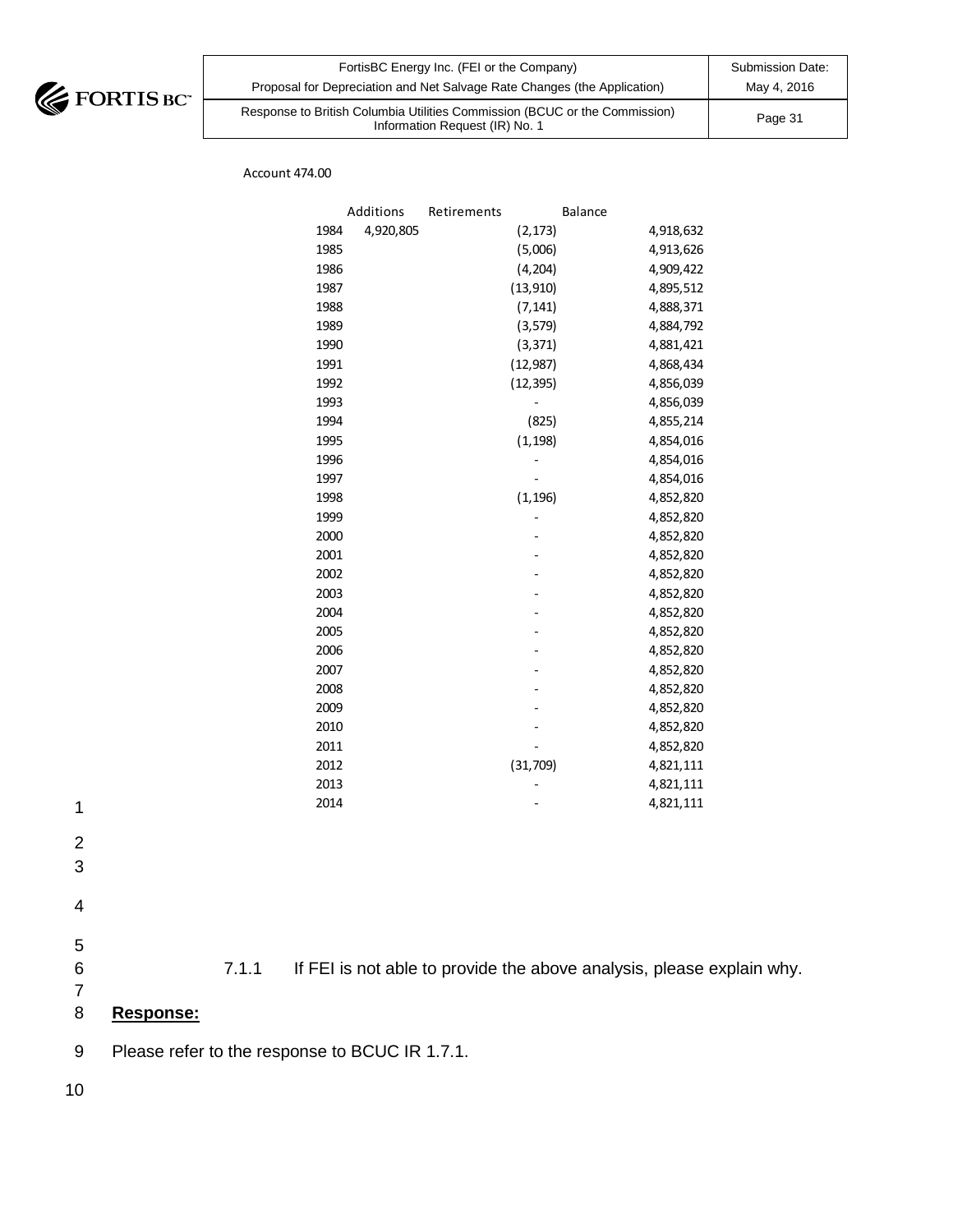

# **8.0 Reference: ASSET LOSS REPORT Exhibit A2-2, pp. III-3 to III-4; Exhibit A2-6, Asset Loss Report, pp. 2– 4 Depreciation method** Page 4 of the Asset Loss Report filed as part of the FEU 2012-2013 RRA proceeding states the following regarding Asset Class 474 – Distribution – Meters/Regulator Installations: The above analysis highlights the challenges with developing a retirement process for a wide and disparate asset category such as the Meter Install. To address this, Gannett Fleming recommends adopting an approach that records new plant additions for this asset class in a separate account, with depreciation

- calculated using a whole life rate. [Emphasis added]
- Page III-3 of the Depreciation Study lists Account 474.02 New Meter Installations as having an amortization period of 22 years.
- 

15 8.1 Please explain what the "whole life rate" method is for calculating depreciation.

#### **Response:**

The following response has been prepared by Gannett Fleming.

 The Whole Life technique is used with the Amortization Accounting approach (i.e., certain General Plant accounts and also account 474.02), where there are numerous units of property and which are difficult to track in sufficient detail. The Whole Life technique bases the depreciation rate on an estimated average service life of the plant category instead of relying on individual retirement of assets, resulting in an evenly distributed allocation of the asset cost over the total life of the investment.

 Under the Amortization Accounting approach, which works well where there are numerous units of property involved, the assets are not tracked individually and retired as they are in some other Asset Classes, such as 473 Distribution Services (where the number of services and the average unit cost of services are tracked for each year). Instead, under Amortization Accounting, the original cost of the assets is depreciated over the estimated life of the assets with depreciation based on a whole life rate, unlike the remaining life approach which is based on the remaining estimated life.

 Under the Amortization Accounting approach, an asset is retired at the end of its original estimated useful life (when the net book value reaches zero) with no recorded gains or losses on retirement. For example, if an asset's estimated service life is 20 years, under the whole life 35 rate approach, annual depreciation expense recorded should be 1/20<sup>th</sup> per year for 20 years. At the end of the 20 years, when the asset is retired under the Amortization Accounting approach,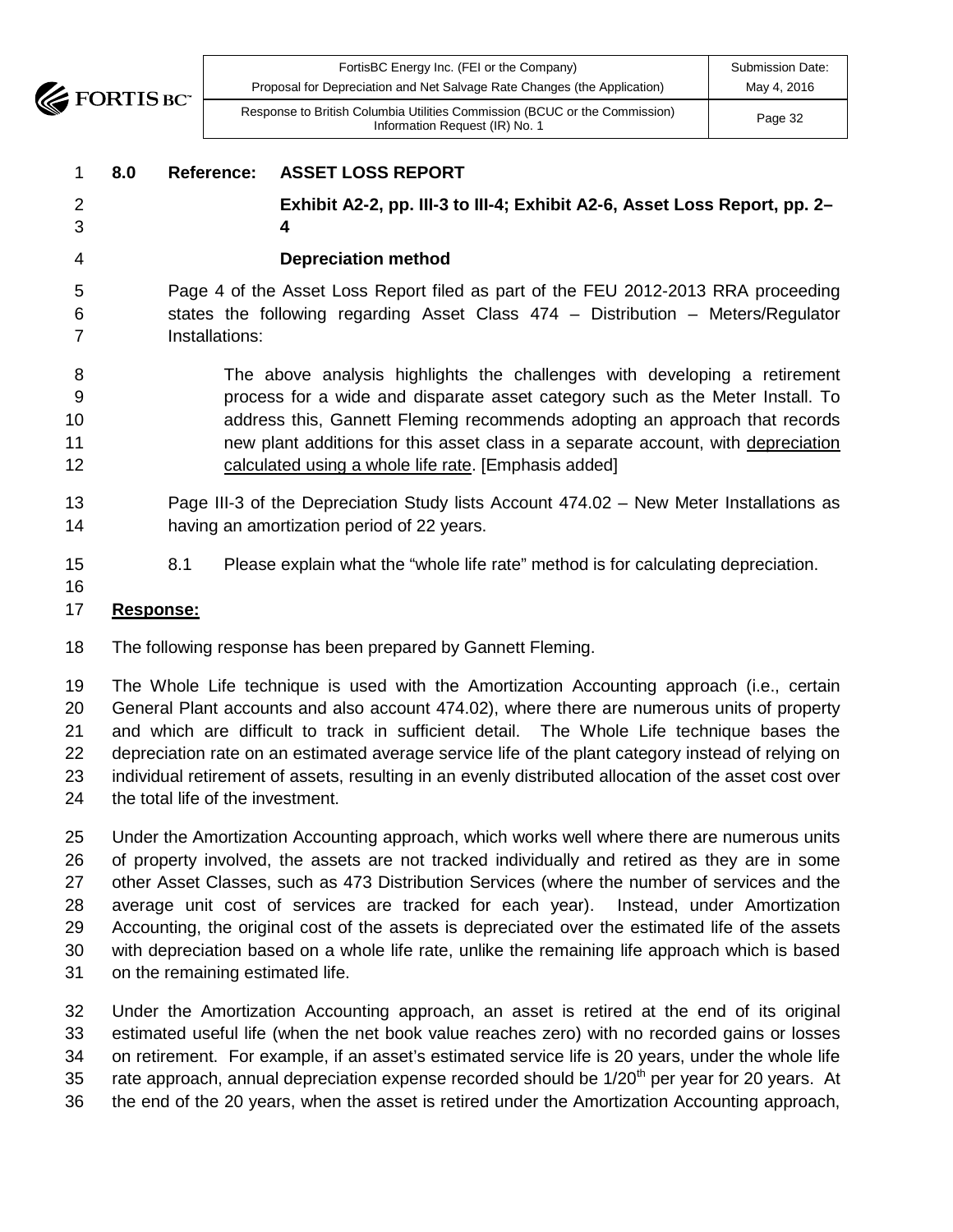

| FortisBC Energy Inc. (FEI or the Company)                                                                    | <b>Submission Date:</b> |
|--------------------------------------------------------------------------------------------------------------|-------------------------|
| Proposal for Depreciation and Net Salvage Rate Changes (the Application)                                     | May 4, 2016             |
| Response to British Columbia Utilities Commission (BCUC or the Commission)<br>Information Request (IR) No. 1 | Page 33                 |

 the accumulated depreciation reserve should be equal to the original cost, resulting in no gain/loss on retirement of the asset. However, if the depreciation rate used during the 20 year life of the asset changes and is different than 1/20th, there will be a difference between the original cost and accumulated depreciation reserve, resulting in a gain/loss booked on retirement of the asset.

 In comparison, under the Average Remaining Life technique, the technique applied to most of the Company's assets, the depreciation rate is based on the estimated service life of the asset where the net book value of the asset is recovered over the estimated average remaining life of the asset. Under this method, any variance between the theoretical and actual booked reserve of the asset is reflected in the company's average remaining life depreciation rate in subsequent years.

- 8.2 Please confirm, or explain otherwise, that Account 474.02 was established as a result of Gannett Fleming's recommendation in the Asset Loss Report. **Response:** Confirmed.
	- 8.3 Please provide a more fulsome explanation as to how plant additions and plant **retirements for New Meter Installations are recorded. Please include the following** as part of the explanation:
	- Under this new approach, are any additions still recorded in Account 474.00? **If yes, please explain what types of asset additions are recorded in Account**  474.00 and how these additions are differentiated from the additions recorded in Account 474.02.
	- When an asset which has been assigned to Account 474.02 is retired, where are the retirements recorded (i.e. are the retirements recorded in Account 474.02, Account 474.00 or somewhere else)?
	- What impact, if any, does this new method have on the data provided in the Original Life Table for Account 474.00 on pages V-35 and V-36 of the Depreciation Study?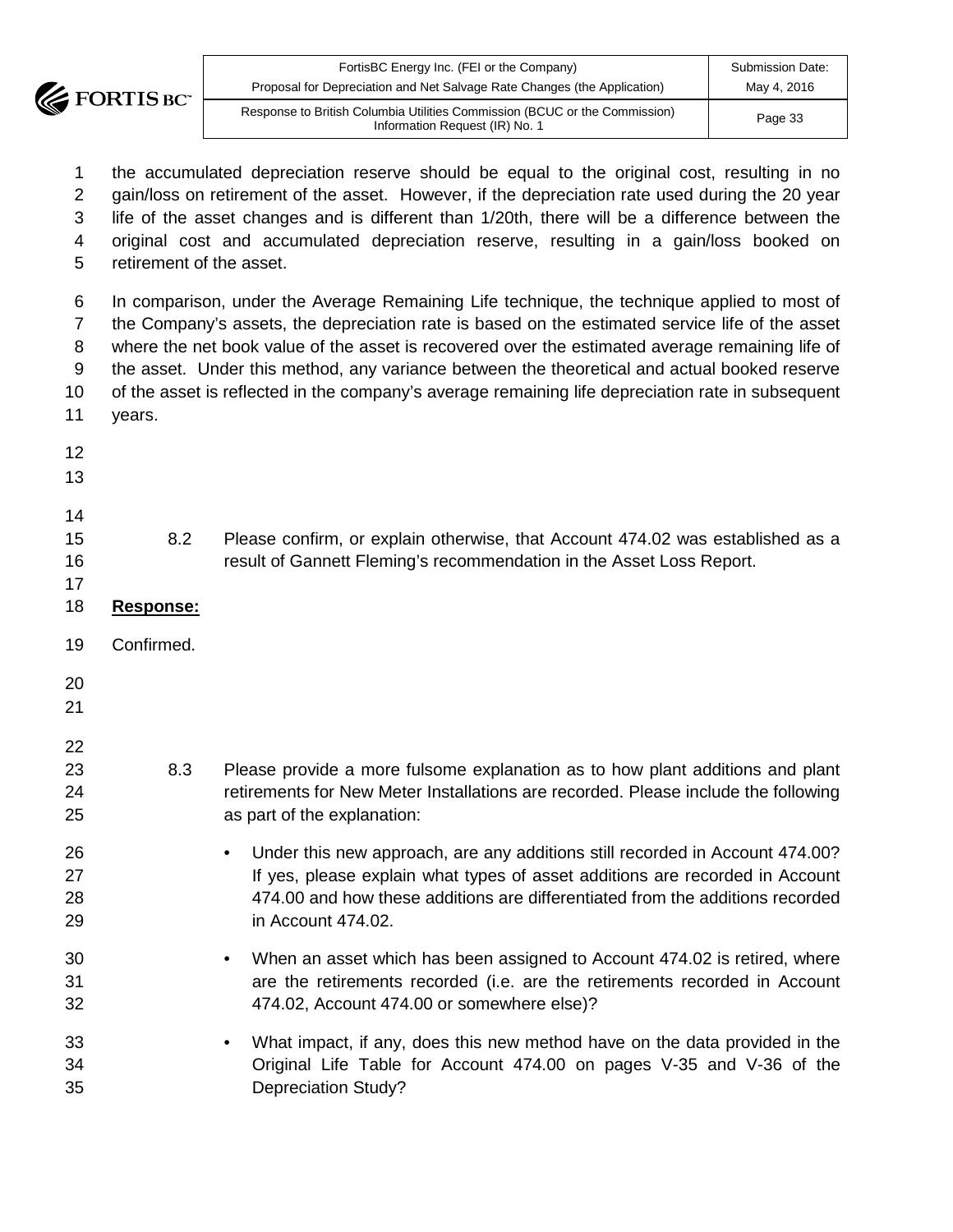

| FortisBC Energy Inc. (FEI or the Company)                                                                    | <b>Submission Date:</b> |
|--------------------------------------------------------------------------------------------------------------|-------------------------|
| Proposal for Depreciation and Net Salvage Rate Changes (the Application)                                     | May 4, 2016             |
| Response to British Columbia Utilities Commission (BCUC or the Commission)<br>Information Request (IR) No. 1 | Page 34                 |

# **Response:**

 The creation of account 474.02 – New Meter Installation was approved by Order G-44-12 in the 2012-2013 RRA to capture any additions for meter installations on a go forward basis. Under this approved approach, starting January 2012 all regulator and meter installation asset additions are recorded in account 474.02 and there are no asset additions recorded in account 474.00. FEI discusses each of the accounts below.

#### Account 474.00

 Account 474.00 was used to track existing meter installation costs incurred prior to the new 474.02 account being created. Gannett Fleming, in the 2009 Depreciation study, recommended that the existing meter install costs continue depreciating at the recommended depreciation rate which includes a factor for the recovery of the existing retirement losses. Starting 2012, FEI has been following this recommendation with minimal losses reported since. Any losses reported in recent years have been primarily the result of the difference between the original cost of the assets and the accumulated depreciation recorded for the vintage year of assets being retired. The difference is the result of under-accrual of depreciation expense that is different than that

set out by the whole life rate approach.

# Account 474.02

 Activity in this account represents only installations that occurred in recent years. Additionally, as at this time, no retirements have occurred. This is because retirements will only occur when

 an entire vintage year of assets is fully depreciated and has reached a net book value of zero. As this account only has additions starting in 2012, no vintage years are fully depreciated at this

time. Due to the method used, no gains or losses are recorded when the assets are retired.

 The new Amortization Accounting method has no impact on the data provided in the Original Life Table for Account 474.00 on pages V-35 and V-36 of the Depreciation Study as the data does not apply under the Amortization Accounting method. Under the Amortization Accounting method, the original cost of the assets is depreciated over the estimated life of the assets with depreciation based on a whole life rate, unlike the remaining life approach which is based on the remaining estimated life. The information in the table noted is used under a remaining life approach.

- 
- 
- 
- 8.4 Please provide a more fulsome explanation as to how this new approach addresses the "challenges with developing a retirement process for a wide and disparate asset category such as Meter Install."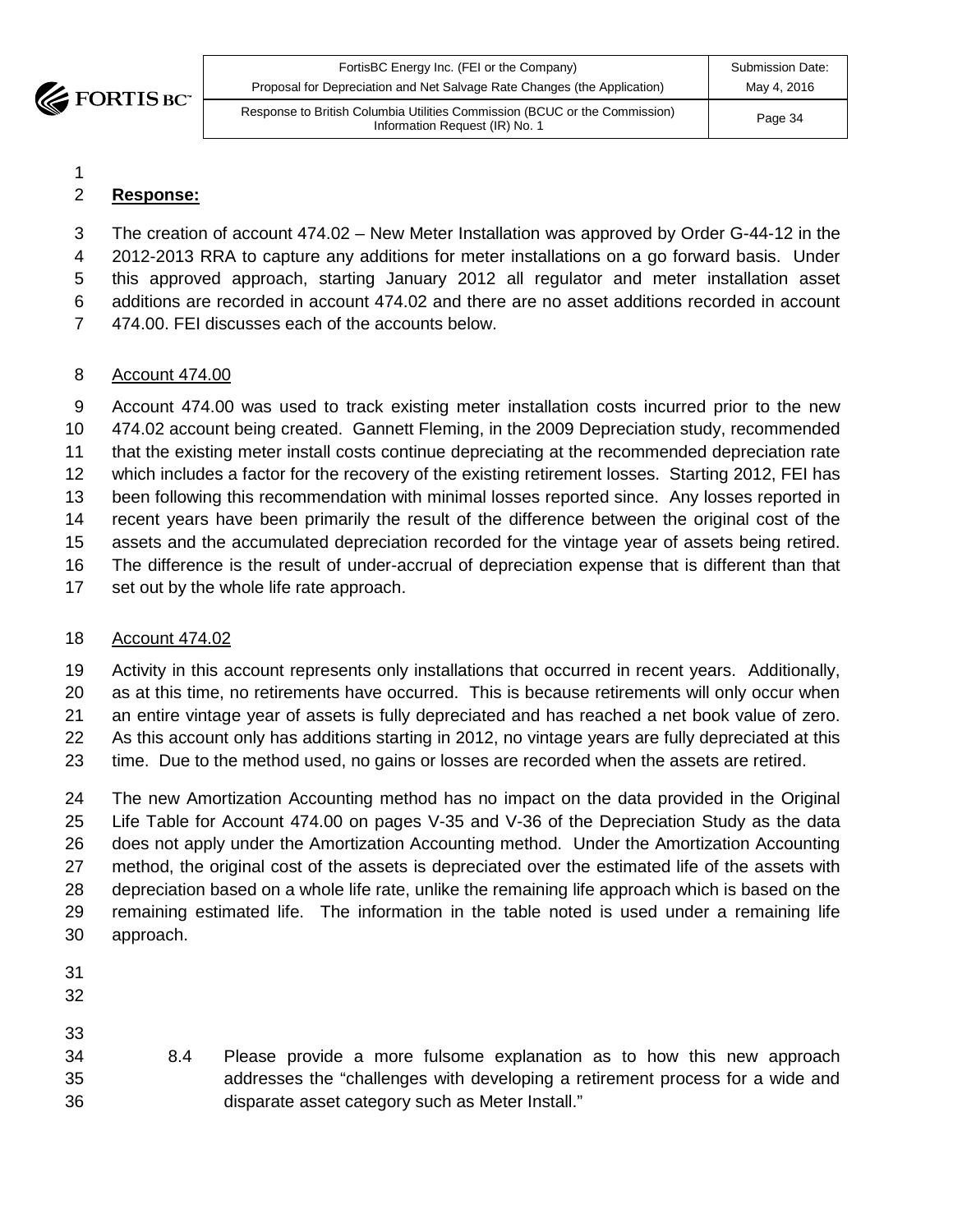

| FortisBC Energy Inc. (FEI or the Company)                                                                    | <b>Submission Date:</b> |
|--------------------------------------------------------------------------------------------------------------|-------------------------|
| Proposal for Depreciation and Net Salvage Rate Changes (the Application)                                     | May 4, 2016             |
| Response to British Columbia Utilities Commission (BCUC or the Commission)<br>Information Request (IR) No. 1 | Page 35                 |

# **Response:**

 As indicated in the Asset Loss report (Exhibit A2-6, Asset Loss, pp. 2-4), there is a wide disparity of activities and costs recorded in the Asset Class 474 New Meter Installations. The costs include amounts for regulators and meter installation labour for all customer types including residential, commercial and industrial. A residential meter installation costs less than \$100 compared to a larger commercial meter installation at double or more. When assets are recorded in account 474, they are not linked to a specific meter, making it impossible to know the amount of costs to remove from the asset class when a meter is retired. In the past, average costs had been utilized to estimate the amount to remove when a meter is retired, but with the wide disparity in costs per unit, basing asset retirements on an average unit cost for this Asset Class results in misstatement of any gains/losses associated with retirements such as occurred in the time period leading up to 2012.

 As discussed in the response to BCUC IR 1.8.1, the Whole Life technique bases the depreciation rate on an estimated average service life of the plant category instead of relying on individual retirement of assets, resulting in an evenly distributed allocation of the asset cost over the total life of the investment.

- 
- 

 On page 3 of the Asset Loss Report, it states: "The preceding analysis suggests that the losses reported of \$32 million for the period 2001 to 2009 is likely to be overstated by approximately 50%, reflecting the challenges in coming up with an applicable representative unit cost."

- 8.5 Based on the results of the current Depreciation Study, please comment on whether the asset losses for years 2010 through 2014 appear more reasonable than the asset losses recorded in 2006 through 2009 and explain how this conclusion has been arrived at.
- 

# **Response:**

 Although the question requests a comparison of the asset losses from 2006 to 2009 with 2010 to 2014, it was in 2012 that FEI made the change to the Amortization Accounting method; therefore, to respond to this question FEI has compared the losses prior to 2012 to the losses being experienced since 2012.

 With the recommendation by Gannett Fleming to adopt an Amortization Accounting approach for this Asset Class, gains/losses associated with retirements in 2013 and 2014 are minimal, as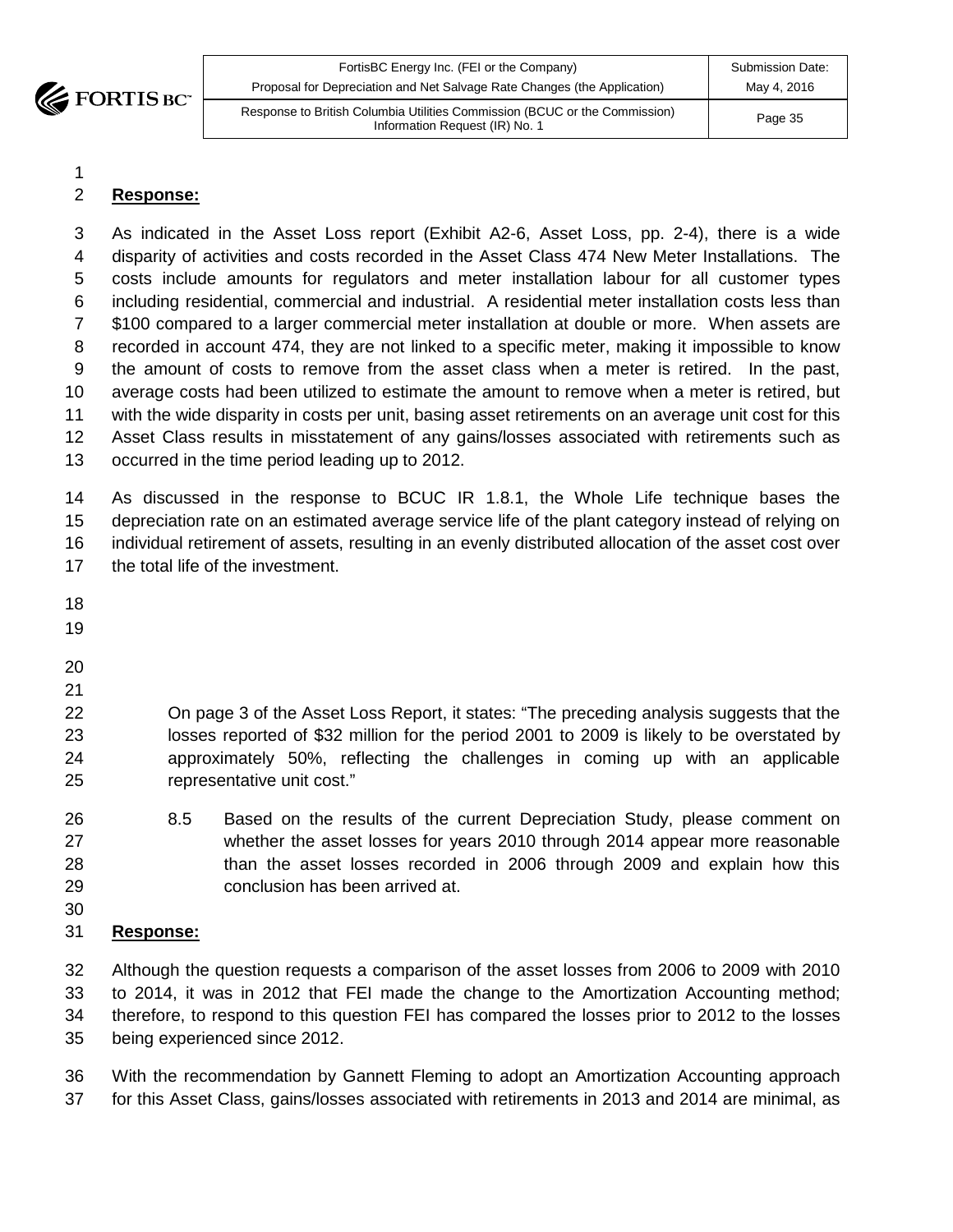

| FortisBC Energy Inc. (FEI or the Company)<br>Proposal for Depreciation and Net Salvage Rate Changes (the Application) | Submission Date:<br>May 4, 2016 |
|-----------------------------------------------------------------------------------------------------------------------|---------------------------------|
| Response to British Columbia Utilities Commission (BCUC or the Commission)<br>Information Request (IR) No. 1          | Page 36                         |
|                                                                                                                       |                                 |

 evidenced in Exhibit A2-5, Undertaking No. 6, which outlines the asset losses recorded in 2013 and 2014 at \$57 thousand and \$54 thousand, respectively. As shown in Table D3-2 in FEI's PBR Application, asset losses for this asset class were also low for 2012 at \$296 thousand, which is the year that FEI implemented the Amortization Accounting approach. In the years from 2003 to 2012, the asset losses were \$37.6 million cumulatively or in excess of \$4 million on average annually. Based on this information, FEI concludes that the switch to the Amortization Accounting method has minimized asset losses in this account.

- 
- 
- 
- 

 On page III-3 of the Depreciation Study it states: "Amortization accounting continues to be appropriate for a certain number of accounts that represent numerous units of property, but a very small portion of depreciable gas plant in service."

- 8.6 Does Gannett Fleming consider Account 474.02 to represent a "very small portion of depreciable gas plant in service?" Please explain why or why not.
- 

# **Response:**

The following response has been prepared by Gannett Fleming.

 The comments on page III-3 of the Depreciation Study are generally applicable to General Plant accounts where typically there are numerous units of property with each retirement unit being a very small portion of depreciable gas plant in service. For example, Account 486.00 - Small Tools/Equipment has many small items such as wrenches which are a very small component of depreciable plant. To track this type of plant is very difficult. For these types of accounts Gannett Fleming recommends the use of amortization accounting.

 Account 474.02 represents New Meter Installations which would be a very small unit cost component for each meter installed. The added complexity for this account is that installations do not represent an actual physical unit of property. As such, the determination of a retirement is generally considered problematic in the gas utility industry. Gannett Fleming has recommended the usage of an amortization approach similar to General Plant accounts to generate retirements and ensure accurate capital recovery.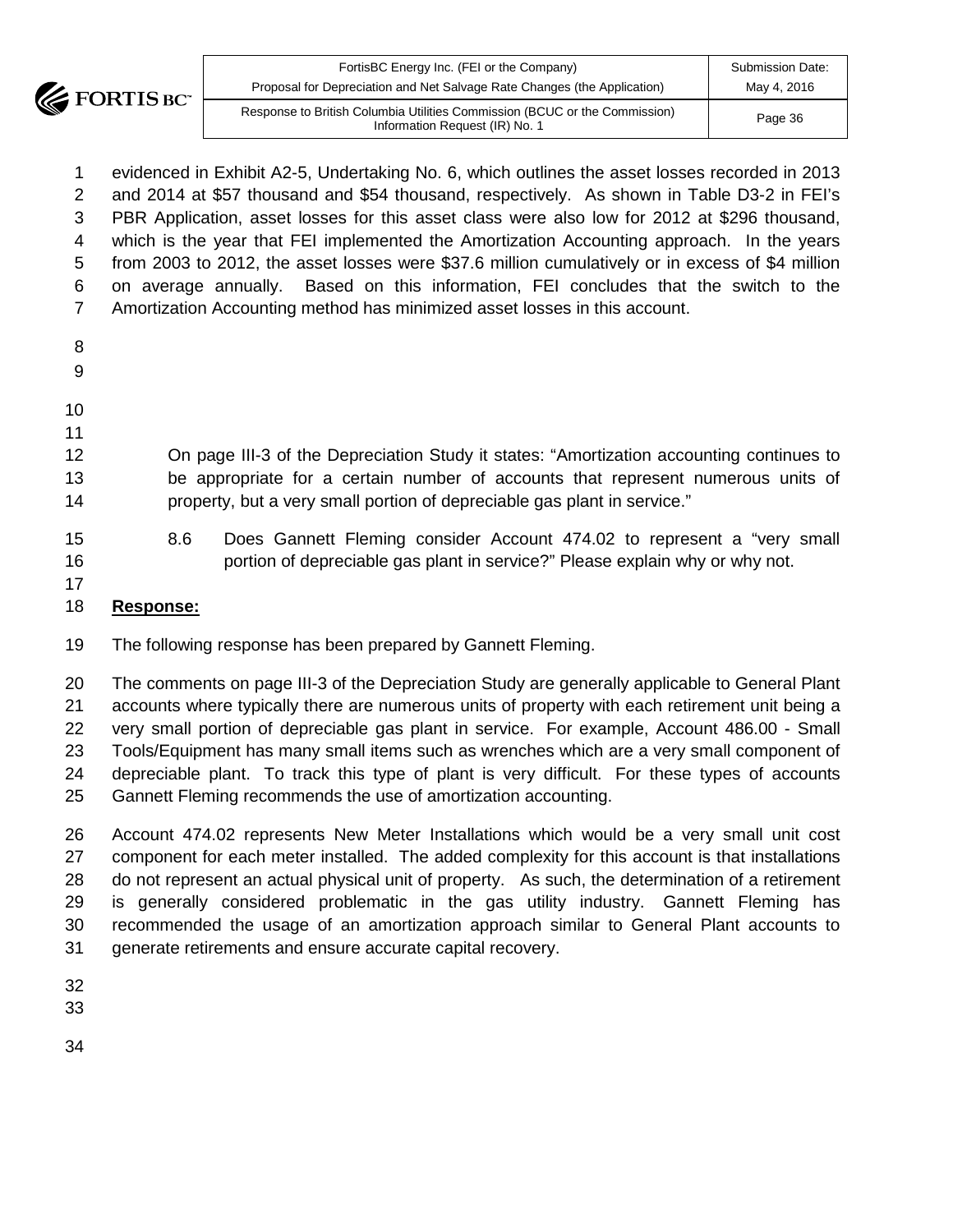

| FortisBC Energy Inc. (FEI or the Company)                                                                    | <b>Submission Date:</b> |
|--------------------------------------------------------------------------------------------------------------|-------------------------|
| Proposal for Depreciation and Net Salvage Rate Changes (the Application)                                     | May 4, 2016             |
| Response to British Columbia Utilities Commission (BCUC or the Commission)<br>Information Request (IR) No. 1 | Page 37                 |

- 8.7 If FEI utilized the ELG procedure instead of the ALG procedure, would the challenges described in the Asset Loss Report for Account 474 still exist? Please explain why or why not.
- **Response:**
- The following response has been prepared by Gannett Fleming.

 Gannett Fleming views that the challenges described in the Asset Loss Report for Account 474 would still exist but may be reduced with the ELG methodology. Overall, utilities across Canada have a difficult time in determining the amount of costs to retire from Account 474 when a meter is retired from account 478. The challenges in determining the amount of original cost dollars to retire often result in an estimation or allocation process that leads to over or under retirement of the original costs of installation in this account. As such, the larger issue is that regardless of whether the ELG or ALG procedure is used, if the ability to track and handle the meter installation retirements is complex, the conversion to ELG will not resolve the issue of potential losses on retirement. It is for this reason that Gannett Fleming had recommended that new investment in the meter installation account be accounted for using amortization accounting practices.